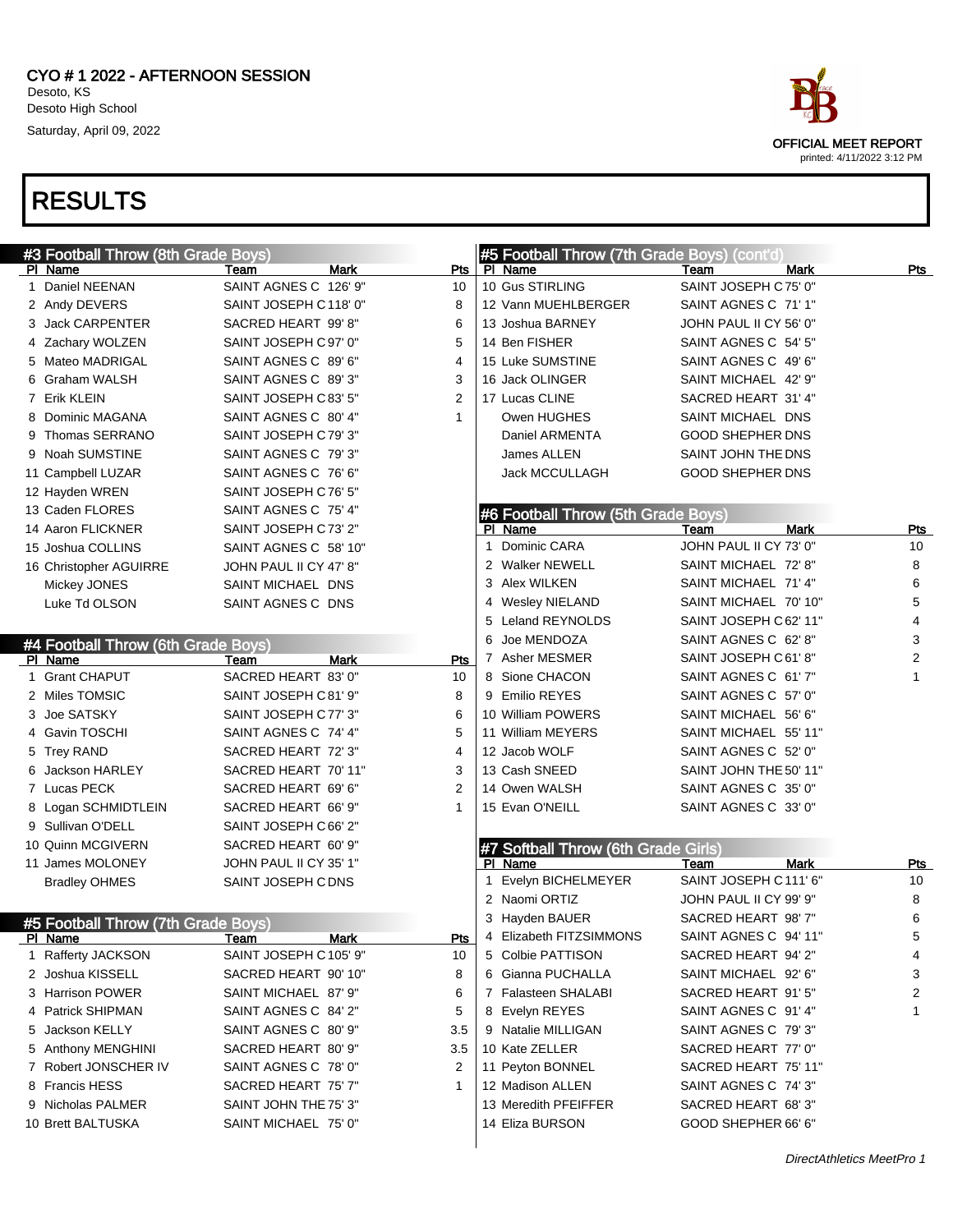

| #7 Softball Throw (6th Grade Girls) (cont'd) |                         |                | #10 Softball Throw (7th Grade Girls) (cont'd)  |                       |                |
|----------------------------------------------|-------------------------|----------------|------------------------------------------------|-----------------------|----------------|
| PI Name                                      | Mark<br>Team            | Pts I          | PI Name                                        | <b>Mark</b><br>Team   | Pts            |
| 15 Gabby STEIN                               | SACRED HEART 64' 6"     |                | 13 Libby WHITE                                 | SAINT MICHAEL 71'8"   |                |
| 16 Vivian SWAN                               | GOOD SHEPHER 58' 11"    |                | 14 Ellie BEVER                                 | SAINT MICHAEL 69' 7"  |                |
| 17 Jade METIVIER                             | GOOD SHEPHER 47' 11"    |                | 15 Mackenzie GONZALES                          | GOOD SHEPHER 66' 0"   |                |
| 18 Ava LIPARI                                | SAINT JOSEPH C47' 2"    |                | 16 Peyton DENTON                               | SAINT AGNES C 65' 2"  |                |
| 19 Morgan BENNETT                            | SAINT MICHAEL 26' 0"    |                | 17 Addison ORTMEYER                            | SAINT JOSEPH C 53' 8" |                |
|                                              |                         |                | Samantha MEYER                                 | JOHN PAUL II CY NM    |                |
| #8 Softball Throw (8th Grade Girls)          |                         |                | Amaya GUZMAN                                   | SAINT AGNES C DNS     |                |
| PI Name                                      | Team<br><b>Mark</b>     | Pts            |                                                |                       |                |
| 1 Elliot WEAVER                              | SAINT MICHAEL 113' 2"   | 10             | #88 Boys High Jump (7th Grade Boys)            |                       |                |
| 2 Jenna CLOUSE                               | SAINT MICHAEL 93' 2"    | 8              | PI Name                                        | <b>Mark</b><br>Team   | Pts            |
| 3 Maggie MOLONEY                             | JOHN PAUL II CY 90' 6"  | 6              | <b>Patrick FEWINS</b><br>$\mathbf{1}$          | SAINT JOSEPH C 4' 8"  | 10             |
| 4 Myla PENDERGAST                            | SACRED HEART 75' 2"     | 5              | 2 Grady OGDEN                                  | SACRED HEART 4' 6"    | 8              |
| 5 Olivia RENDINA                             | JOHN PAUL II CY 73' 9"  | 4              | 3 Blake WILKEN                                 | SAINT MICHAEL 4' 4"   | 6              |
| 6 Ainsley SWITZER                            | SAINT MICHAEL 71' 10"   | 3              | 4 Landon COLE                                  | SAINT AGNES C 4' 2"   | 5              |
| Mary BENES                                   | SAINT AGNES C DNS       |                | Sullivan DEE<br>5                              | SAINT AGNES C 4' 0"   | 3              |
| Allison KUEBELBECK                           | SACRED HEART DNS        |                | Rohan MULHERN<br>5                             | SAINT JOHN THE 4' 0"  | 3              |
| Eva RIVERA                                   | JOHN PAUL II CY DNS     |                | 5 Wes RIEGEL                                   | SAINT MICHAEL 4' 0"   | 3              |
|                                              |                         |                | Diego OLSEN                                    | SAINT JOSEPH CNH      |                |
| #9 Softball Throw (5th Grade Girls)          |                         |                | Logan CRUM                                     | SACRED HEART NH       |                |
| PI Name                                      | <b>Mark</b><br>Team     | Pts            | Peyton COFFEY                                  | SACRED HEART NH       |                |
| 1 Adrianna ROBERTS                           | SAINT AGNES C 105' 9"   | 10             | Eli ROSENDAHL                                  | SACRED HEART NH       |                |
| 2 Annie CHICK                                | SACRED HEART 85' 3"     | 8              | Benjamin WOLF                                  | SAINT AGNES C NH      |                |
| 3 Persia BAKER                               | SAINT AGNES C 77' 7"    | 6              |                                                |                       |                |
|                                              |                         |                |                                                |                       |                |
| 4 Molly BRETHORST                            | SACRED HEART 75' 1"     | 5              |                                                |                       |                |
| 5 Lauren BURKE                               | SACRED HEART 69' 9"     | 4              | #89 Boys High Jump (5th Grade Boys)<br>PI Name | <b>Mark</b><br>Team   | <u>Pts</u>     |
| 6 Chloe ZELLER                               | SACRED HEART 66' 11"    | 3              | Noah TINOCO<br>1                               | SAINT AGNES C 3'8"    | 10             |
| 7 Adelaide SLOEY                             | SAINT AGNES C 61' 7"    | $\overline{2}$ | 2 Nick BURKE                                   | SACRED HEART 3' 6"    | $\overline{7}$ |
| 8 Ella TYLICKI                               | SAINT AGNES C 51' 5"    | 1              | 2 Quentin JACKSON                              | SAINT JOSEPH C3' 6"   | $\overline{7}$ |
| 9 Layla REYNOLDS                             | SAINT JOSEPH C42' 7"    |                | Nicolas BARENBERG                              | JOHN PAUL II CY NH    |                |
| 10 Anna SUIT                                 | SAINT AGNES C 37' 6"    |                | <b>Felix BELL</b>                              | JOHN PAUL II CY NH    |                |
| 11 Skyler HAYS                               | SACRED HEART 30' 1"     |                | James BISHOP                                   | SAINT MICHAEL NH      |                |
| Marin KRUSE                                  | <b>GOOD SHEPHER DNS</b> |                | <b>Chris BURKE</b>                             | SACRED HEART NH       |                |
|                                              |                         |                | Santos CABRERA                                 | SAINT AGNES C NH      |                |
| #10 Softball Throw (7th Grade Girls)         |                         |                | Alberto GUARDADO                               | SAINT JOSEPH CNH      |                |
| PI Name                                      | <b>Mark</b><br>Team     | <b>Pts</b>     | Aiden KEMPF                                    | SACRED HEART NH       |                |
| 1 Madeline ETLER                             | GOOD SHEPHER 118' 8"    | 10             | Mathis MINER                                   | SAINT JOSEPH C NH     |                |
| 2 Avery MURPHY                               | SAINT JOSEPH C 111' 3"  | 8              | Luke PLUNKETT                                  | SACRED HEART NH       |                |
| 3 Erin FOLEY                                 | SAINT JOSEPH C110' 10"  | 6              | William STEPHENSON                             | SAINT JOHN THE NH     |                |
| 4 Emme ALBRIGHT                              | SAINT JOSEPH C 102' 6"  | 5              | Julian TINOCO                                  | SAINT AGNES C NH      |                |
| 5 Delani LUTTRELL                            | GOOD SHEPHER 93' 10"    | 4              |                                                |                       |                |
| 6 Reese MASLOWSKI                            | SAINT MICHAEL 92' 9"    | 3              |                                                |                       |                |
| 7 Violet TOEPFER                             | SACRED HEART 90' 9"     | 2              | #90 Boys High Jump (8th Grade Boys)<br>PI Name | Team<br>Mark          | <u>Pts</u>     |
| 8 Finley RHOADES                             | SAINT AGNES C 90' 7"    | 1              | 1 Jack CARPENTER                               | SACRED HEART 5' 2"    | 9              |
| 9 Scarlet MORTENSON                          | SAINT JOSEPH C 90' 3"   |                | 1 Carter SHOTKOSKI                             | SAINT JOSEPH C5' 2"   | 9              |
| 10 Madeline BISHOP                           | GOOD SHEPHER 84' 3"     |                | 3 Brody BRUGGEMAN                              | SACRED HEART 5' 0"    | 6              |
| 11 Clarabel BENBEN                           | SAINT AGNES C 75' 4"    |                | 4 Trevor DEEL                                  | SAINT JOSEPH C 4' 10" | 5              |
| 12 Leighton DODD                             | SACRED HEART 75' 3"     |                | 5 Cooper RYNE                                  | SAINT MICHAEL 4'6"    |                |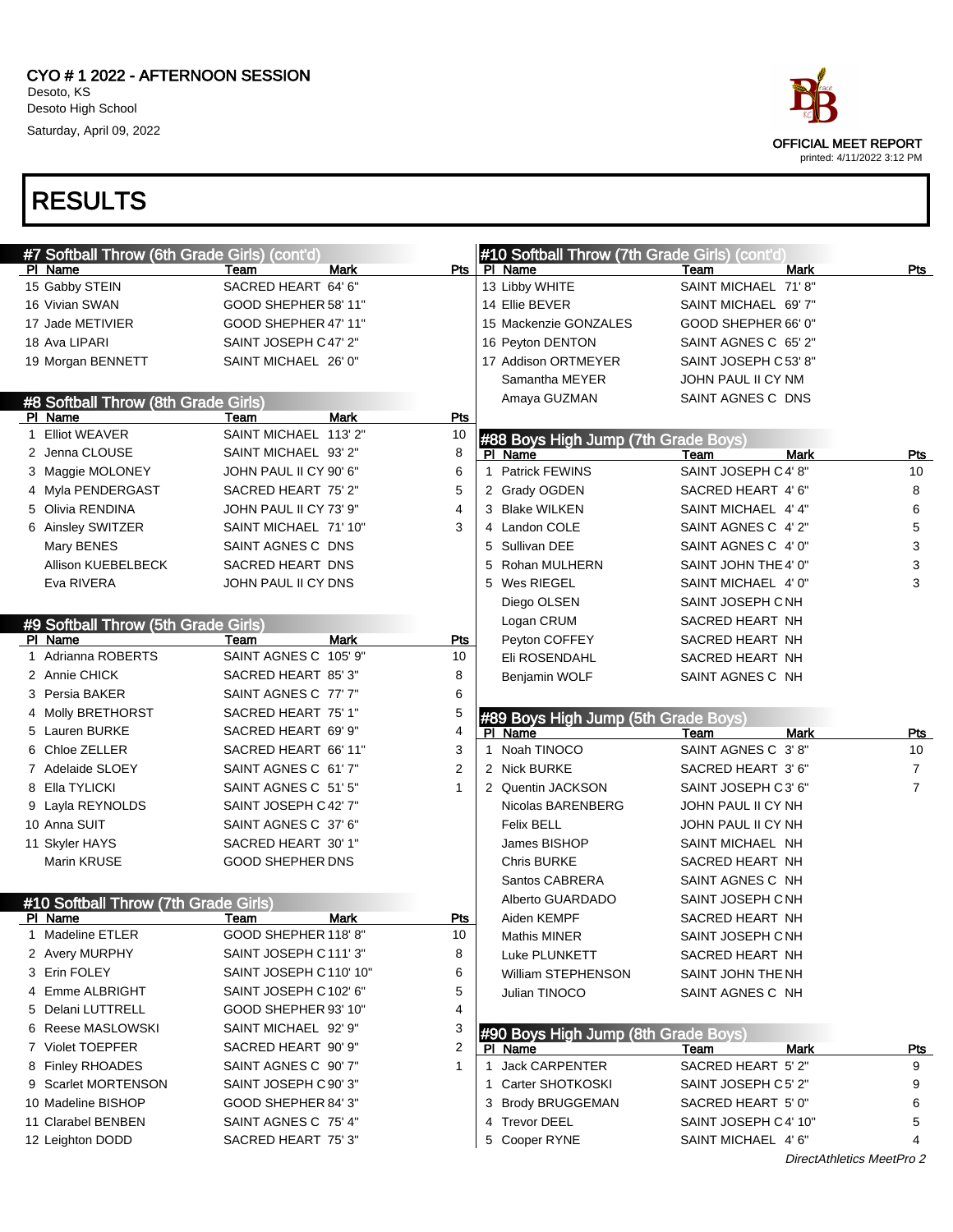

| #90 Boys High Jump (8th Grade Boys) (cont'd) |                            |                | #94 Girls High Jump (6th Grade Girls) (cont'd) |                             |                |
|----------------------------------------------|----------------------------|----------------|------------------------------------------------|-----------------------------|----------------|
| PI Name                                      | Mark<br>Team               | Pts            | PI Name                                        | Team<br><b>Mark</b>         | <u>Pts</u>     |
| 6 Benjamin HENDRIX                           | SAINT AGNES C 4' 4"        | 1.2            | 4J Ellen DORSEY                                | SACRED HEART 3'8"           | 5              |
| 6 Adam MARSH                                 | SAINT JOSEPH C4' 4"        | 1.2            | 5J Finlee FONSECA                              | SAINT JOSEPH C3'8"          | 4              |
| 6 Francis MENGHINI                           | SACRED HEART 4' 4"         | 1.2            | 6J Elliot SCHERZER                             | SACRED HEART 3' 6"          | 3              |
| 6 Henry MORGAN                               | JOHN PAUL II CY 4' 4"      | 1.2            | 7J Agnes WRIGHT                                | SAINT AGNES C 3'6"          | $\overline{2}$ |
| Zachary WOLZEN<br>6                          | SAINT JOSEPH C4' 4"        | 1.2            | Sara DIETZ                                     | SAINT AGNES C NH            |                |
| 11 Luke ALLEN                                | SAINT AGNES C 4' 2"        |                | Morgan BENNETT                                 | SAINT MICHAEL DNS           |                |
| 12 Issac CONLEY                              | SAINT AGNES C 4' 0"        |                |                                                |                             |                |
| Ethan REYES                                  | SAINT AGNES C DNS          |                | #95 Girls High Jump (8th Grade Girls)          |                             |                |
|                                              |                            |                | PI Name                                        | <b>Mark</b><br>Team         | <b>Pts</b>     |
| #91 Boys High Jump (6th Grade Boys)          |                            |                | 1 Malin CHAPUT                                 | SACRED HEART 4' 4"          | 10             |
| PI Name                                      | <b>Mark</b><br>Team        | Pts            | 2 Sophia HART                                  | JOHN PAUL II CY 4' 2"       | 8              |
| 1 John WATSKEY                               | SAINT JOSEPH C4' 4"        | 9              | 3 Jillian LANG                                 | SAINT JOSEPH C 4' 0"        | 6              |
| 1 Thomas WOLZEN                              | SAINT JOSEPH C4' 4"        | 9              | 4 Lorelai FERNHOLZ                             | SACRED HEART 3'8"           | 4.5            |
| 3J Jax HENDERSON                             | SACRED HEART 3' 10"        | 6              | 4 Gianna WHALEN                                | SACRED HEART 3'8"           | 4.5            |
| 4J Finley DORSEY                             | SACRED HEART 3' 10"        | 5              | <b>Riley PRIER</b>                             | SAINT JOHN THE NH           |                |
| 5 Leland COLLETTE                            | SAINT JOSEPH C3'8"         | 4              | <b>Ridley NEWELL</b>                           | SAINT MICHAEL NH            |                |
| 6 Ryan WHALEN                                | SACRED HEART 3' 6"         | 2              | Isabella CASTILLO                              | SAINT AGNES C NH            |                |
| 6 Miles TOMSIC                               | SAINT JOSEPH C3' 6"        | 2              | <b>Brianne SUTHERLIN</b>                       | JOHN PAUL II CY NH          |                |
| 6 Colin MCCARTER                             | SAINT JOSEPH C3' 6"        | $\overline{2}$ |                                                |                             |                |
| Quin CHAFFFEE-MCCLURE                        | SAINT AGNES C NH           |                | #96 Boys Long Jump (7th Grade Boys)            |                             |                |
|                                              |                            |                | PI Name                                        | Team<br>Mark                | Pts            |
| #92 Girls High Jump (7th Grade Girls)        |                            |                | 1 John HORNBACK                                | SACRED HEART 13' 10" (NW)   | 10             |
| PI Name                                      | Team<br>Mark               | <b>Pts</b>     | 2 Sam ROBINSON                                 | SAINT MICHAEL 13' 3" (NW)   | 8              |
| 1 Elsie KELLERMAN                            | SAINT AGNES C 4' 2"        | 10             | 3 Brett BALTUSKA                               | SAINT MICHAEL 12' 11" (NW)  | 6              |
| 2J Eleanor NICHOLS                           | SACRED HEART 4' 0"         | 8              | 4 Grady OGDEN                                  | SACRED HEART 12' 10" (NW)   | 5              |
| 3J Kristen POE                               | SAINT JOSEPH C4' 0"        | 5.5            | 5 Logan GASSETT                                | SAINT JOSEPH C 12' 8" (NW)  | 4              |
| 3J Natalie YEHLE                             | SACRED HEART 4' 0"         | 5.5            | 6 Vann MUEHLBERGER                             | SAINT AGNES C 12' 5" (NW)   | 2.5            |
| 5J Jane CAST                                 | SAINT JOHN THE 3' 10"      | 4              | 6 Patrick SHIPMAN                              | SAINT AGNES C 12' 5" (NW)   | 2.5            |
| 6J Violet TOEPFER                            | SACRED HEART 3'8"          | 3              | 8 Wesley WALSH                                 | SAINT AGNES C 12' 2" (NW)   | $\mathbf{1}$   |
| Cecilia BENNETT                              | SAINT JOHN THE DNS         |                | 9 Parker GOMEZ                                 | SAINT MICHAEL 12' 1" (NW)   |                |
|                                              |                            |                | 10 Michael KILROY                              | SAINT MICHAEL 12' 0" (NW)   |                |
| #93 Girls High Jump (5th Grade Girls)        |                            |                | 11 Paul OLSON                                  | SAINT AGNES C 11' 10" (NW)  |                |
| PI Name                                      | Mark<br>Team               | Pts            | 11 Wes RIEGEL                                  | SAINT MICHAEL 11' 10" (NW)  |                |
| 1 Ella OLER                                  | JOHN PAUL II CY 3' 8"      | 10             | 13 Sullivan DEE                                | SAINT AGNES C 11' 9" (NW)   |                |
| Molly ANCELL                                 | SAINT JOSEPH CNH           |                | 14 Jack MCCULLAGH                              | GOOD SHEPHER 10' 11" (NW)   |                |
| Annie CHICK                                  | SACRED HEART NH            |                | 15 Peyton COFFEY                               | SACRED HEART 10' 10" (NW)   |                |
| Kathryn CLINE                                | SACRED HEART NH            |                | 15 Arthur CZAMANSKE                            | SAINT JOSEPH C 10' 10" (NW) |                |
| Kaitlynn KELLY                               | SACRED HEART NH            |                | 15 Nicholas PALMER                             | SAINT JOHN THE 10' 10" (NW) |                |
| Louise MORGAN                                | JOHN PAUL II CY NH         |                | 15 Benjamin WOLF                               | SAINT AGNES C 10' 10" (NW)  |                |
| Sydney PIOTROWSKI                            | SAINT MICHAEL NH           |                | 19 Luke TAYLOR                                 | SAINT JOSEPH C 10' 9" (NW)  |                |
| Chloe ZELLER                                 | SACRED HEART NH            |                | 20 Nathan SPURGIN                              | SAINT JOHN THE 10' 6" (NW)  |                |
|                                              |                            |                | 21 Samuel VOLKER                               | SAINT MICHAEL 10' 4" (NW)   |                |
| #94 Girls High Jump (6th Grade Girls)        |                            |                | 22 Isaac DAUGHERTY                             | SAINT JOHN THE 10' 2" (NW)  |                |
| PI Name                                      | <u>Mark</u><br><u>Team</u> | <b>Pts</b>     | 23 Logan CRUM                                  | SACRED HEART 10' 0" (NW)    |                |
| 1 Addison MEARS                              | SAINT JOSEPH C4' 0"        | 10             | 23 Grady HUBER                                 | SAINT MICHAEL 10' 0" (NW)   |                |
| 2J Esther SOLDEVILLA                         | SAINT JOSEPH C3' 10"       | 8              | 25 Christopher MCALISTER                       | JOHN PAUL II CY 9' 10" (NW) |                |
| 3J Mira THOMAS                               | JOHN PAUL II CY 3' 10"     | 6              |                                                |                             |                |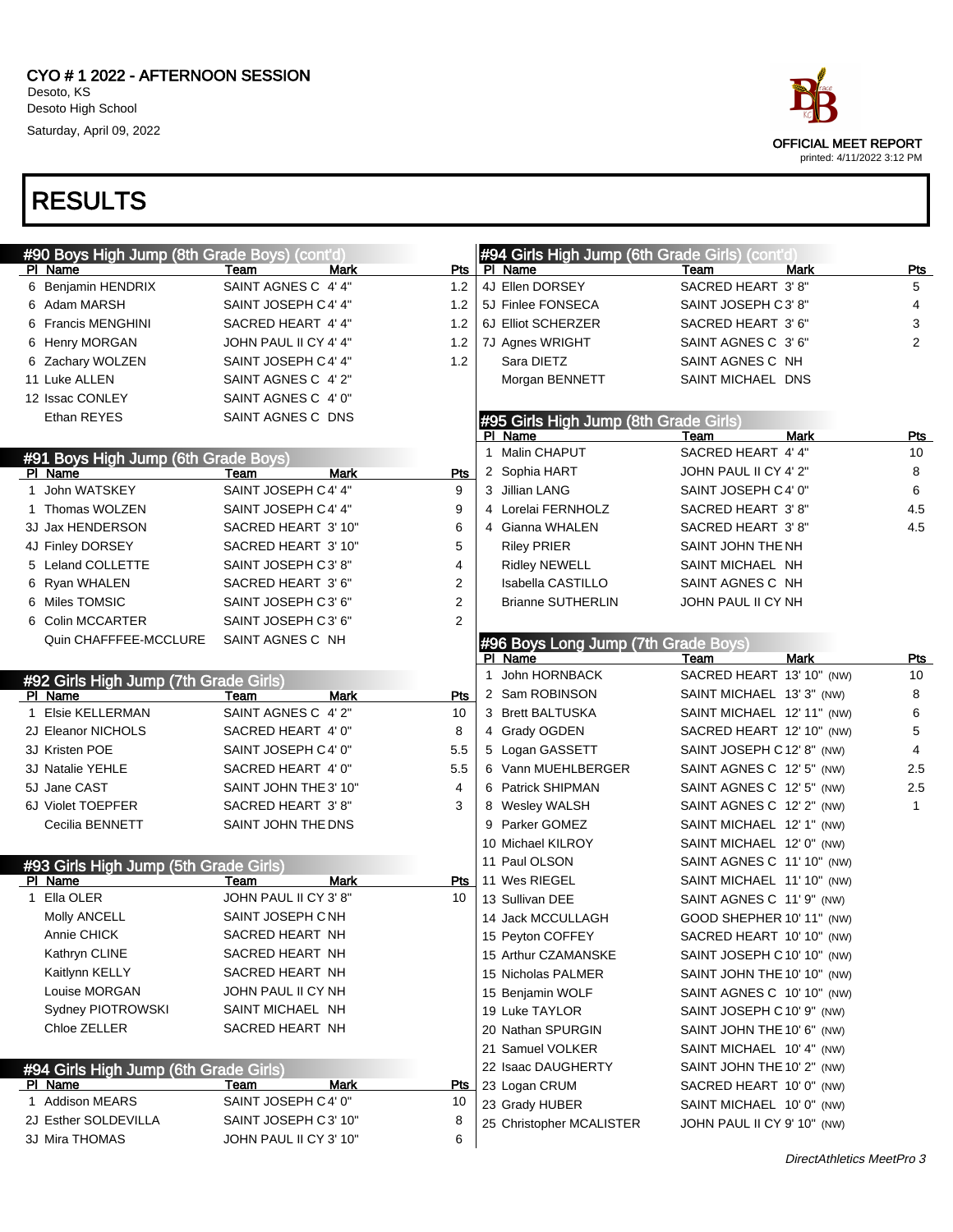| #96 Boys Long Jump (7th Grade Boys) (cont'd) |                             |              | #97 Boys Long Jump (5th Grade Boys) (cont'd |                                          |              |
|----------------------------------------------|-----------------------------|--------------|---------------------------------------------|------------------------------------------|--------------|
| PI Name                                      | Team<br>Mark                | Pts I        | PI Name                                     | <b>Mark</b><br>Team                      | Pts          |
| 25 Harrison POWER                            | SAINT MICHAEL 9' 10" (NW)   |              | Joshua SAUZA                                | SAINT AGNES C DNS (NW)                   |              |
| 27 Elijah ROMERO                             | SAINT JOHN THE 9' 9" (NW)   |              | Luke PLUNKETT                               | SACRED HEART DNS (NW)                    |              |
| 28 Alexander CALDWELL                        | SAINT MICHAEL 9' 1" (NW)    |              |                                             |                                          |              |
| 29 Anthony KEMPF                             | SACRED HEART 8' 9" (NW)     |              | #98 Boys Long Jump (6th Grade Boys)         |                                          |              |
| 30 Luke SUMSTINE                             | SAINT AGNES C 8' 6" (NW)    |              | PI Name                                     | Mark<br>Team                             | Pts          |
| 31 Henry THIEMAN                             | SAINT JOSEPH C7' 2" (NW)    |              | <b>Oliver CIMINIERI</b><br>1                | SAINT MICHAEL 14' 11/2 (NW)              | 10           |
| 32 Gus STIRLING                              | SAINT JOSEPH C6' 1" (NW)    |              | 2 John WATSKEY                              | SAINT JOSEPH C 14' 1" (NW)               | 8            |
| James ALLEN                                  | SAINT JOHN THE DNS (NW)     |              | 3 Drew KURT                                 | SAINT JOSEPH C 12' 8" (NW)               | 6            |
| Daniel ARMENTA                               | GOOD SHEPHER DNS (NW)       |              | 4 Logan CARPENTER                           | SACRED HEART 12' 3" (NW)                 | 5            |
| Adrien CALDWELL                              | SAINT MICHAEL DNS (NW)      |              | 5 Finley DORSEY                             | SACRED HEART 12' 2" (NW)                 | 4            |
| Owen HUGHES                                  | SAINT MICHAEL DNS (NW)      |              | 6 Tommy ROBERTS                             | SAINT AGNES C 12' 1" (NW)                | 2.5          |
| Jacob LONG                                   | SAINT JOHN THE DNS (NW)     |              | Luke VONDEMKAMP<br>6                        | SACRED HEART 12' 1" (NW)                 | 2.5          |
|                                              |                             |              | 8 Calvin CARDADOR                           | SAINT AGNES C 11' 5" (NW)                | $\mathbf{1}$ |
| #97 Boys Long Jump (5th Grade Boys)          |                             |              | 9 Cooper DORSEY                             | SACRED HEART 10' 11" (NW)                |              |
| PI Name                                      | Mark<br>Team                | Pts          | 10 Ben BORGMEYER                            | SAINT JOSEPH C 10' 10" (NW)              |              |
| 1 Dominic CARA                               | JOHN PAUL II CY 12' 1" (NW) | 10           | 10 Nolan FLOY                               | SACRED HEART 10' 10" (NW)                |              |
| 2 Alex WILKEN                                | SAINT MICHAEL 11'6" (NW)    | 8            | 12 James MOLONEY                            | JOHN PAUL II CY 10' 9" (NW)              |              |
| 3 Henry MENGHINI                             | SACRED HEART 10' 10" (NW)   | 6            | 13 Colin MCCARTER                           | SAINT JOSEPH C 10' 8" (NW)               |              |
| 4 Quentin JACKSON                            | SAINT JOSEPH C 10' 7" (NW)  | 4.5          | 14 Gavin MCKENZIE                           | SACRED HEART 10' 7" (NW)                 |              |
| 4 Brennan LEARY                              | JOHN PAUL II CY 10' 7" (NW) | 4.5          | 15 Quinn MCGIVERN                           | SACRED HEART 10' 3" (NW)                 |              |
| 6 Leland REYNOLDS                            | SAINT JOSEPH C10' 6" (NW)   | 3            | 15 Lucas PECK                               | SACRED HEART 10' 3" (NW)                 |              |
| 7 Aiden KEMPF                                | SACRED HEART 10' 5" (NW)    | 2            | 17 Jimmy MERWALD                            | SAINT JOSEPH C9' 7" (NW)                 |              |
| 8 Noah TINOCO                                | SAINT AGNES C 10' 4" (NW)   | $\mathbf{1}$ | 18 Tyler COOK                               | SAINT JOSEPH C9' 5" (NW)                 |              |
| 9 Wesley NIELAND                             | SAINT MICHAEL 10' 1" (NW)   |              | 19 Sullivan O'DELL                          | SAINT JOSEPH C 9' 3 <sup>1</sup> /2 (NW) |              |
| 10 Julian TINOCO                             | SAINT AGNES C 9' 5" (NW)    |              | 20 Bradley OHMES                            | SAINT JOSEPH C 8' 9 <sup>1</sup> /2 (NW) |              |
| 11 William MEYERS                            | SAINT MICHAEL 9'4" (NW)     |              | 21 Marco DIGIORGIO                          | SACRED HEART 8'8" (NW)                   |              |
| 11 Austin OROPEZA                            | SAINT AGNES C 9' 4" (NW)    |              | 21 Jack MCGLINN                             | GOOD SHEPHER 8' 8" (NW)                  |              |
| 13 Charlie FISHER                            | SAINT MICHAEL 8'5" (NW)     |              | 23 Dalton COX                               | GOOD SHEPHER 8' 7 <sup>1</sup> /2 (NW)   |              |
| 13 Brenner LOCKE                             | SAINT MICHAEL 8'5" (NW)     |              | 24 Ian VELAZQUEZ                            | SAINT JOSEPH C 7' 10" (NW)               |              |
| 15 Felix BELL                                | JOHN PAUL II CY 8' 1" (NW)  |              | 25 Oliver CLEMENTS                          | SAINT AGNES C 7'8" (NW)                  |              |
| 16 Colby HOLICK                              | SACRED HEART 7' 10" (NW)    |              | 26 Collin MURPHY                            | SAINT MICHAEL 6' 7" (NW)                 |              |
| 17 Owen WALSH                                | SAINT AGNES C 7' 7" (NW)    |              | 27 Daniel MCNEFF                            | SAINT JOSEPH C6' 6" (NW)                 |              |
| 18 Joe MENDOZA                               | SAINT AGNES C 7' 6" (NW)    |              |                                             |                                          |              |
| 19 Evan O'NEILL                              | SAINT AGNES C 7' 4" (NW)    |              | #99 Boys Long Jump (8th Grade Boys)         |                                          |              |
| 20 Davis FOSTER                              | GOOD SHEPHER 7' 3" (NW)     |              | PI Name                                     | Mark<br>Team                             | Pts          |
| 20 Emilio REYES                              | SAINT AGNES C 7' 3" (NW)    |              | <b>Gavin PUCHALLA</b><br>$\mathbf{1}$       | SAINT MICHAEL 16' 5" (NW)                | 10           |
| 22 Mathis MINER                              | SAINT JOSEPH C7' 1" (NW)    |              | 2 Carter SHOTKOSKI                          | SAINT JOSEPH C 15' 5" (NW)               | 8            |
| 23 Alberto GUARDADO                          | SAINT JOSEPH C6' 10" (NW)   |              | 3 Cooper RYNE                               | SAINT MICHAEL 14' 10" (NW)               | 6            |
| 24 Mario REYES                               | SAINT AGNES C 6' 3" (NW)    |              | 4 Jacob STIRLING                            | SAINT JOSEPH C 14' 8" (NW)               | 4.5          |
| 25 Santos CABRERA                            | SAINT AGNES C 5' 11" (NW)   |              | 4 Noah SUMSTINE                             | SAINT AGNES C 14' 8" (NW)                | 4.5          |
| 26 James BISHOP                              | SAINT MICHAEL 5'8" (NW)     |              | 6 Tyree NEWTON                              | SAINT JOSEPH C 14' 6" (NW)               | 3            |
| 26 William POWERS                            | SAINT MICHAEL 5'8" (NW)     |              | 7 Mateo MADRIGAL                            | SAINT AGNES C 14' 3" (NW)                | 2            |
| 28 Oliver GRACZYK                            | JOHN PAUL II CY 5' 1" (NW)  |              | 8 Alec JETT                                 | SACRED HEART 14' 2" (NW)                 | 1.           |
| Jacob WOLF                                   | SAINT AGNES C NM (NW)       |              | 9 Brady MALLOT                              | SAINT MICHAEL 13' 0" (NW)                |              |
| Leo BURNS                                    | SACRED HEART DNS (NW)       |              | 9 Hayden WREN                               | SAINT JOSEPH C 13' 0" (NW)               |              |
| <b>Ryder FERGUSON</b>                        | SAINT MICHAEL DNS (NW)      |              | 11 Benjamin HENDRIX                         | SAINT AGNES C 12' 10" (NW)               |              |
|                                              |                             |              |                                             |                                          |              |

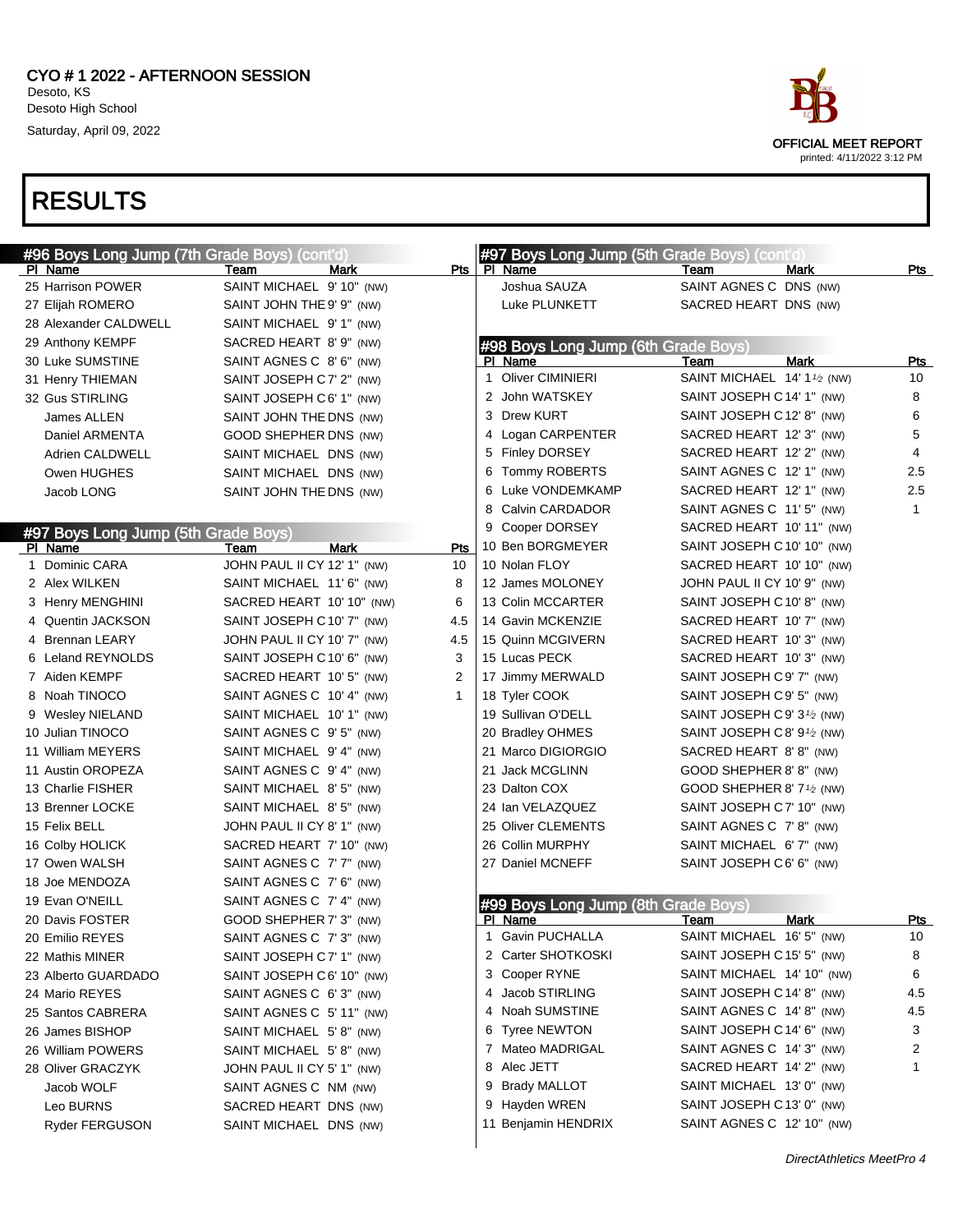| #99 Boys Long Jump (8th Grade Boys) (cont'd) |                             |                | #101 Girls Long Jump (5th Grade Girls) (cont'd) |                                                        |                |
|----------------------------------------------|-----------------------------|----------------|-------------------------------------------------|--------------------------------------------------------|----------------|
| PI Name                                      | Mark<br>Team                |                | Pts   PI Name                                   | <b>Mark</b><br>Team                                    | <u>Pts</u>     |
| 12 Brady HARLEY                              | SACRED HEART 12' 7" (NW)    |                | 8 Brooklyn JAMISON                              | SAINT AGNES C 7' 4" (NW)                               | 1.             |
| 13 Sawyer MANIRATH                           | JOHN PAUL II CY 12' 6" (NW) |                | 9 Ella TYLICKI                                  | SAINT AGNES C 7' 3" (NW)                               |                |
| 14 Luke ALLEN                                | SAINT AGNES C 12' 1" (NW)   |                | 10 Kathryn CLINE                                | SACRED HEART 5' 8" (NW)                                |                |
| 15 Zachary WOLZEN                            | SAINT JOSEPH C11' 9" (NW)   |                | Eva ETZEL                                       | SAINT JOHN THE DNS (NW)                                |                |
| 16 Andrew NAEGER                             | SAINT JOHN THE 10' 6" (NW)  |                | Marin KRUSE                                     | GOOD SHEPHER DNS (NW)                                  |                |
| 17 Carter DENTON                             | SAINT JOHN THE 8' 3" (NW)   |                |                                                 |                                                        |                |
| 18 Jack KELLEY                               | SACRED HEART 8' 1" (NW)     |                | #102 Girls Long Jump (6th Grade Girls)          |                                                        |                |
| 19 Issac CONLEY                              | SAINT AGNES C 7' 3" (NW)    |                | PI Name                                         | <b>Mark</b><br>Team                                    | Pts            |
| <b>Bennett LEMBKE</b>                        | SAINT MICHAEL DNS (NW)      |                | 1 Falasteen SHALABI                             | SACRED HEART 12' 3" (NW)                               | 10             |
| Chris LOPEZ                                  | SAINT JOSEPH CDNS (NW)      |                | 2 Mira THOMAS                                   | JOHN PAUL II CY 12' 2" (NW)                            | 8              |
| Henry MORGAN                                 | JOHN PAUL II CY DNS (NW)    |                | 3 Elliot SCHERZER                               | SACRED HEART 12' 0" (NW)                               | 5.5            |
| Aiden NAJAFIZADEH                            | SAINT JOHN THE DNS (NW)     |                | 3 Agnes WRIGHT                                  | SAINT AGNES C 12' 0" (NW)                              | 5.5            |
|                                              |                             |                | 5 Natalie MILLIGAN                              | SAINT AGNES C $11'5\frac{1}{2}$ (NW)                   | 4              |
| #100 Girls Long Jump (7th Grade Girls)       |                             |                | Cecilia BALDWIN<br>6                            | SAINT MICHAEL 11' 2 <sup>1</sup> / <sub>2</sub> (NW)   | 3              |
| PI Name                                      | Mark<br>Team                | Pts            | 7 Ellen DORSEY                                  | SACRED HEART 11' 0" (NW)                               | $\overline{2}$ |
| 1 Madeline ETLER                             | GOOD SHEPHER 13' 6" (NW)    | 10             | 8 Gianna PUCHALLA                               | SAINT MICHAEL 10' 9 <sup>1</sup> / <sub>2</sub> (NW)   | 0.5            |
| 2 Josie ASTOR                                | SAINT AGNES C 13' 0" (NW)   | $\overline{7}$ | 8 Evelyn REYES                                  | SAINT AGNES C $10'9\frac{1}{2}$ (NW)                   | 0.5            |
| 2 Delaney HASTON                             | GOOD SHEPHER 13' 0" (NW)    | $\overline{7}$ | 10 Tyler FRIZELLE                               | SAINT AGNES C 10'8" (NW)                               |                |
| 4 Avery MURPHY                               | SAINT JOSEPH C12' 8" (NW)   | 5              | 11 Elizabeth FITZSIMMONS                        | SAINT AGNES C 10' 6" (NW)                              |                |
| 5 Jane CAST                                  | SAINT JOHN THE 12' 5" (NW)  | 4              | 12 Hunter WRIGHT                                | SAINT MICHAEL 10' 4" (NW)                              |                |
| 6 Sydney BLAINE                              | SACRED HEART 12' 3" (NW)    | 3              | 13 Reagan MILES                                 | SACRED HEART 9' 10" (NW)                               |                |
| 7 Delani LUTTRELL                            | GOOD SHEPHER 11' 8" (NW)    | 2              | 14 Madison ALLEN                                | SAINT AGNES C 9'3" (NW)                                |                |
| 8 Natalie YEHLE                              | SACRED HEART 11'3" (NW)     | 1              | 15 Chloe MANIVONG                               | SAINT JOSEPH C8' 11" (NW)                              |                |
| 9 Adelheid BENBEN                            | SAINT AGNES C 10' 10" (NW)  |                | 16 Zoey DUCKERS                                 | SAINT AGNES C $8'$ 10 <sup>1</sup> / <sub>2</sub> (NW) |                |
| 10 Ellie BEVER                               | SAINT MICHAEL 10'3" (NW)    |                | 17 Isabella CAMPBELL                            | SAINT MICHAEL 7' 11" (NW)                              |                |
| 11 Emme ALBRIGHT                             | SAINT JOSEPH C9' 10" (NW)   |                | 18 Sofia JARACUARO                              | SAINT JOSEPH C 7' 6 <sup>1</sup> /2 (NW)               |                |
| 12 Piper KRESHA                              | SACRED HEART 9' 0" (NW)     |                | 19 Ashley RAMOS                                 | JOHN PAUL II CY 6' 1" (NW)                             |                |
| 13 Cecilia BENNETT                           | SAINT JOHN THE 8' 5" (NW)   |                | 20 Morgan BENNETT                               | SAINT MICHAEL 5' 11" (NW)                              |                |
| 14 Isabelle LIPARI                           | SAINT JOSEPH C8' 2" (NW)    |                | Mia MCGLINN                                     | GOOD SHEPHER DNS (NW)                                  |                |
| 15 Stella MIYARES                            | GOOD SHEPHER 1' 6" (NW)     |                |                                                 |                                                        |                |
| Samantha MEYER                               | JOHN PAUL II CY NM (NW)     |                | #103 Girls Long Jump (8th Grade Girls)          |                                                        |                |
| Channing CHAMBERS                            | SAINT MICHAEL DNS (NW)      |                | PI Name                                         | Mark<br>Team                                           | Pts            |
| Reese MASLOWSKI                              | SAINT MICHAEL DNS (NW)      |                | Ella COUP<br>1                                  | SACRED HEART 13' 10" (NW)                              | 10             |
| <b>Addison ORTMEYER</b>                      | SAINT JOSEPH CDNS (NW)      |                | 2 Mia ANGLES                                    | SAINT MICHAEL 12' 6" (NW)                              | 8              |
| Alma Y SAUZA                                 | SAINT AGNES C DNS (NW)      |                | 3 Isabella CASTILLO                             | SAINT AGNES C 12' 3" (NW)                              | 6              |
| Grace ERB                                    | GOOD SHEPHER DNS (NW)       |                | 4 Maggie MOLONEY                                | JOHN PAUL II CY 11' 10" (NW)                           | 5              |
|                                              |                             |                | 5 Samantha MEYER                                | JOHN PAUL II CY 11' 5" (NW)                            | 4              |
| #101 Girls Long Jump (5th Grade Girls)       |                             |                | 6 Allison KUEBELBECK                            | SACRED HEART 11' 1 <sup>1</sup> / <sub>2</sub> (NW)    | 3              |
| PI Name                                      | Mark<br>Team                | Pts            | 7 Olivia RENDINA                                | JOHN PAUL II CY 10' 11" (NW)                           | 2              |
| 1 Persia BAKER                               | SAINT AGNES C 11' 5" (NW)   | 10             | 8 Myla PENDERGAST                               | SACRED HEART 10' 4" (NW)                               | 1              |
| 2 Layla REYNOLDS                             | SAINT JOSEPH C11' 3" (NW)   | 8              | 9 Ridley NEWELL                                 | SAINT MICHAEL 9' 4" (NW)                               |                |
| 3 Eden DESSERT                               | SAINT AGNES C 10' 6" (NW)   | 6              | 10 Addison YORK                                 | SAINT JOSEPH C8' 3" (NW)                               |                |
| 4 Anna ATCHITY                               | SAINT AGNES C 10' 3" (NW)   | 5              | Mary BENES                                      | SAINT AGNES C DNS (NW)                                 |                |
| 5 Kate OLINGER                               | SAINT MICHAEL 9' 1" (NW)    | 4              | Beatrix PREU                                    | JOHN PAUL II CY DNS (NW)                               |                |
| 6 Alli SMITH                                 | SAINT JOSEPH C8' 3" (NW)    | 3              |                                                 |                                                        |                |
| 7 Macie MARTINEZ                             | SAINT AGNES C 7'8" (NW)     | 2              |                                                 |                                                        |                |
|                                              |                             |                |                                                 |                                                        |                |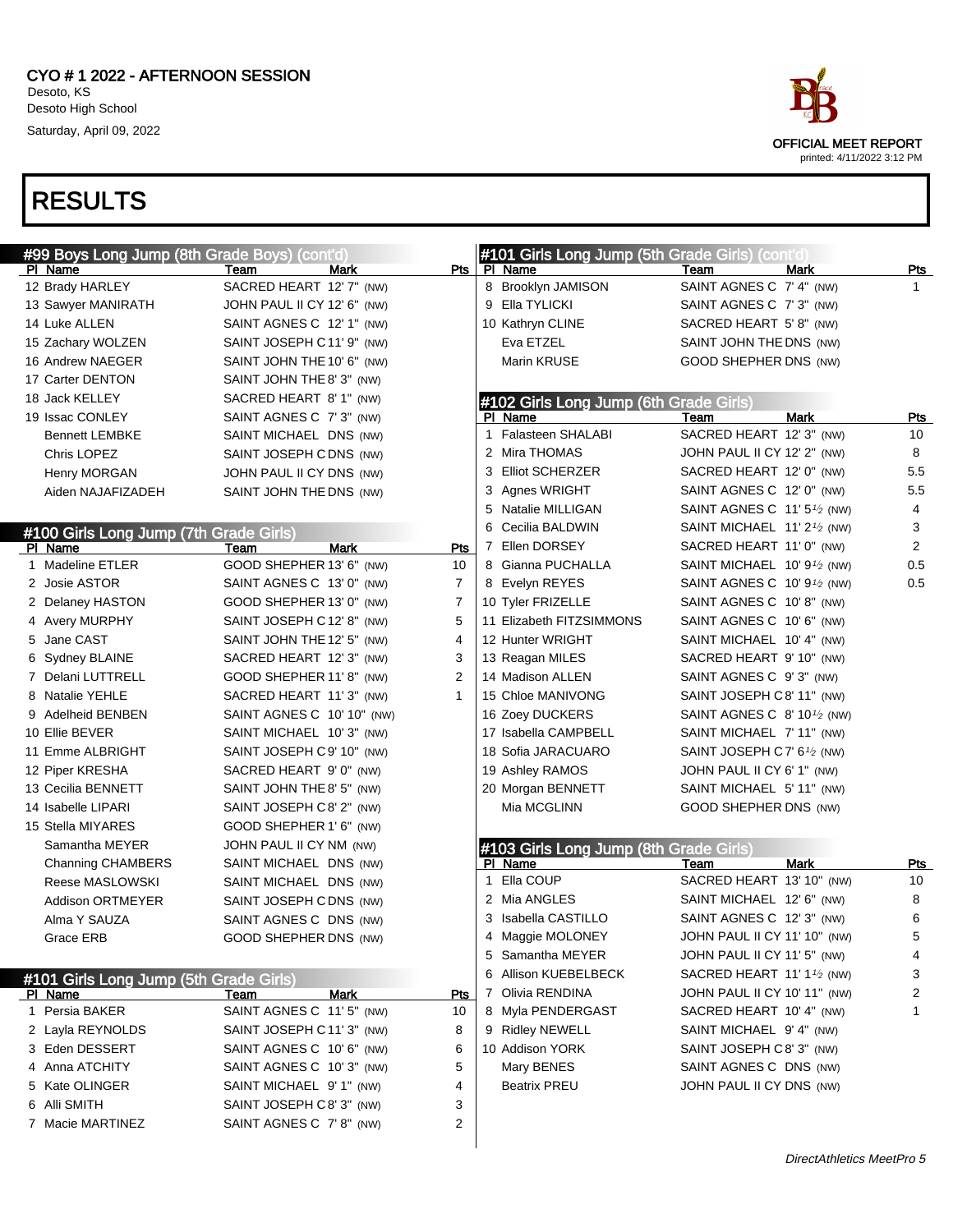|   |                                                |                                                |      |              |   | #107 Boys Shot Put (8th Grade Boys)   |                                                   |             |           |              |
|---|------------------------------------------------|------------------------------------------------|------|--------------|---|---------------------------------------|---------------------------------------------------|-------------|-----------|--------------|
|   | #104 Boys Shot Put (7th Grade Boys)<br>PI Name | Team                                           | Mark | Pts          |   | PI Name                               | Team                                              | <b>Mark</b> | F(PI) Pts |              |
|   | 1 Rafferty JACKSON                             | SAINT JOSEPH C36' 93/4                         |      | 10           |   | 1 Luke Td OLSON                       | SAINT AGNES C 38' 31/2                            |             | 2(1)      | 10           |
|   | 2 Joshua KISSELL                               | SACRED HEART 31' 33/4                          |      | 8            |   | 2 Brody BRUGGEMAN                     | SACRED HEART 37' 63/4                             |             | 2(2)      | 8            |
|   | 3 Patrick FEWINS                               | SAINT JOSEPH C 26' 8"                          |      | 6            |   | 3 Gavin PUCHALLA                      | SAINT MICHAEL 34' 6 <sup>3/4</sup>                |             | 1(1)      | 6            |
|   | 4 Robert JONSCHER IV                           | SAINT AGNES C 24' 41/2                         |      | 5            |   | 4 Andy DEVERS                         | SAINT JOSEPH C31' 51/2                            |             | 1(2)      | 5            |
|   | 5 Ben FISHER                                   | SAINT AGNES C 24' 3"                           |      | 4            |   | 5 Thomas SERRANO                      | SAINT JOSEPH C31' 4"                              |             | 1(3)      | 4            |
|   | 6 Gus STIRLING                                 | SAINT JOSEPH C21' 5"                           |      | 3            |   | 6 Erik KLEIN                          | SAINT JOSEPH C 29' 10 <sup>1</sup> /2             |             | 1(4)      | 3            |
|   | 7 Elias STUPNIANEK                             | SACRED HEART 17' 5 <sup>1</sup> /2             |      | 2            |   | 7 Hayden HORN                         | SAINT JOSEPH C 28' 61/4                           |             | 1(5)      | 2            |
|   | 8 Lucas CLINE                                  | SACRED HEART 15' 11 <sup>1</sup> /2            |      | $\mathbf{1}$ |   | 8 Jacob STIRLING                      | SAINT JOSEPH C 27' 10 <sup>1</sup> /2             |             | 1(6)      | $\mathbf{1}$ |
|   | 9 Adrien CALDWELL                              | SAINT MICHAEL 12' 10 <sup>1</sup> /2           |      |              |   | 9 Brady HARLEY                        | SACRED HEART 26' 9"                               |             | 1(7)      |              |
|   | 10 Jack OLINGER                                | SAINT MICHAEL 11' 9 <sup>1</sup> /2            |      |              |   | 10 Aiden YOUNG                        | JOHN PAUL II CY 26' $3\frac{1}{2}$                |             | 1(8)      |              |
|   |                                                |                                                |      |              |   | 11 Joshua COLLINS                     | SAINT AGNES C 26' 0"                              |             | 1(9)      |              |
|   | #105 Boys Shot Put (5th Grade Boys)            |                                                |      |              |   | 12 John BURKE                         | SACRED HEART 24' 9 <sup>1</sup> /2                |             | 1(10)     |              |
|   | PI Name                                        | Team                                           | Mark | Pts          |   | 13 Campbell LUZAR                     | SAINT AGNES C 23' 10"                             |             | 2(3)      |              |
| 1 | Sione CHACON                                   | SAINT AGNES C 23' 7"                           |      | 10           |   | 14 Dominic MAGANA                     | SAINT AGNES C 23' 0"                              |             | 2(4)      |              |
|   | 2 Daniel CRUSE                                 | JOHN PAUL II CY 21' 4"                         |      | 8            |   | 15 Graham WALSH                       | SAINT AGNES C $22'$ 5 <sup>1</sup> / <sub>2</sub> |             | 1(11)     |              |
|   | 3 Asher MESMER                                 | SAINT JOSEPH C 20' 11"                         |      | 6            |   | 16 Aaron FLICKNER                     | SAINT JOSEPH C 22' 4 <sup>1</sup> /2              |             | 1(12)     |              |
|   | 4 Cash SNEED                                   | SAINT JOHN THE 20' 7"                          |      | 5            |   | 17 Carter DENTON                      | SAINT JOHN THE 22' 2"                             |             | 1(13)     |              |
|   | 5 Brennan LEARY                                | JOHN PAUL II CY 18' 5"                         |      | 4            |   | <b>River LORENZ</b>                   | SAINT JOSEPH C DNS                                |             | 1         |              |
|   | 6 Nick BURKE                                   | SACRED HEART 18' 31/2                          |      | 3            |   | Daniel NEENAN                         | SAINT AGNES C DNS                                 |             | 2         |              |
|   | 7 Nicolas BARENBERG                            | JOHN PAUL II CY 17' 31/2                       |      | 2            |   |                                       |                                                   |             |           |              |
|   | 8 Colby HOLICK                                 | SACRED HEART 17' 3"                            |      | $\mathbf{1}$ |   | <b>FLIGHT RESULTS</b>                 |                                                   |             |           |              |
|   | 9 Mathis MINER                                 | SAINT JOSEPH C15' 7"                           |      |              |   | PI Name                               | Team                                              | Mark        |           |              |
|   | 10 Chris BURKE                                 | SACRED HEART 14' 9 <sup>1</sup> /2             |      |              |   | Flight 1 of 2                         |                                                   |             |           |              |
|   | 11 William STEPHENSON                          | SAINT JOHN THE 14' 7 <sup>1</sup> /2           |      |              |   | 1 Gavin PUCHALLA                      | SAINT MICHAEL 34' 63/4                            |             |           |              |
|   | 12 Davis FOSTER                                | GOOD SHEPHER 13' 6 <sup>1</sup> / <sub>2</sub> |      |              |   | 2 Andy DEVERS                         | SAINT JOSEPH C31' 51/2                            |             |           |              |
|   | 13 Oliver GRACZYK                              | JOHN PAUL II CY 12' 1"                         |      |              | 3 | Thomas SERRANO                        | SAINT JOSEPH C31' 4"                              |             |           |              |
|   | Joshua SAUZA                                   | SAINT AGNES C DNS                              |      |              | 4 | <b>Erik KLEIN</b>                     | SAINT JOSEPH C 29' 101/2                          |             |           |              |
|   |                                                |                                                |      |              | 5 | Hayden HORN                           | SAINT JOSEPH C 28' 61/4                           |             |           |              |
|   | #106 Boys Shot Put (6th Grade Boys)            |                                                |      |              | 6 | Jacob STIRLING                        | SAINT JOSEPH C 27' 101/2                          |             |           |              |
|   | PI Name                                        | Team                                           | Mark | Pts          |   | 7 Brady HARLEY                        | SACRED HEART 26' 9"                               |             |           |              |
|   | 1 Teddy THOLEN                                 | SAINT JOSEPH C 25' 11"                         |      | 10           |   | 8 Aiden YOUNG                         | JOHN PAUL II CY 26' $3\frac{1}{2}$                |             |           |              |
|   | 2 Leland COLLETTE                              | SAINT JOSEPH C24' 4"                           |      | 8            |   | 9 Joshua COLLINS                      | SAINT AGNES C 26' 0"                              |             |           |              |
|   | 3 Jack MCGLINN                                 | GOOD SHEPHER 24' 334                           |      | 6            |   | 10 John BURKE                         | SACRED HEART 24' 91/2                             |             |           |              |
|   | 4 Miles TOMSIC                                 | SAINT JOSEPH C24' 11/2                         |      | 5            |   | 11 Graham WALSH                       | SAINT AGNES C 22' 51/2                            |             |           |              |
|   | 5 Logan SCHMIDTLEIN                            | SACRED HEART 23' 91/2                          |      | 4            |   | 12 Aaron FLICKNER                     | SAINT JOSEPH C 22' 4 <sup>1/2</sup>               |             |           |              |
|   | 6 Grant CHAPUT                                 | SACRED HEART 22' 71/2                          |      | 3            |   | 13 Carter DENTON                      | SAINT JOHN THE 22' 2"                             |             |           |              |
|   | 7 Gavin TOSCHI                                 | SAINT AGNES C 22' 0"                           |      | 2            |   | <b>River LORENZ</b>                   | SAINT JOSEPH C DNS                                |             |           |              |
|   | 8 Joe SATSKY                                   | SAINT JOSEPH C 20' 10"                         |      | $\mathbf{1}$ |   | Flight 2 of 2                         |                                                   |             |           |              |
|   | 9 Daniel MCNEFF                                | SAINT JOSEPH C 20' 2 <sup>1</sup> /2           |      |              |   | 1 Luke Td OLSON                       | SAINT AGNES C 38' 3 <sup>1</sup> /2               |             |           |              |
|   | 10 Oliver CLEMENTS                             | SAINT AGNES C 17' 7 <sup>1</sup> /2            |      |              |   | 2 Brody BRUGGEMAN                     | SACRED HEART 37' 634                              |             |           |              |
|   | 11 Bradley OHMES                               | SAINT JOSEPH C15' 3"                           |      |              |   | 3 Campbell LUZAR                      | SAINT AGNES C 23' 10"                             |             |           |              |
|   | 12 Quin CHAFFFEE-MCCLURE                       | SAINT AGNES C 15' 134                          |      |              |   | 4 Dominic MAGANA                      | SAINT AGNES C 23' 0"                              |             |           |              |
|   | 13 Marco DIGIORGIO                             | SACRED HEART 15' 1"                            |      |              |   | Daniel NEENAN                         | SAINT AGNES C DNS                                 |             |           |              |
|   |                                                |                                                |      |              |   | #108 Girls Shot Put (6th Grade Girls) |                                                   |             |           |              |
|   |                                                |                                                |      |              |   | PI Name                               | Team                                              | Mark        |           | <u>Pts</u>   |
|   |                                                |                                                |      |              |   | 1 Chloe MANIVONG                      | SAINT JOSEPH C 27' 8 <sup>1</sup> /2              |             |           | 10           |

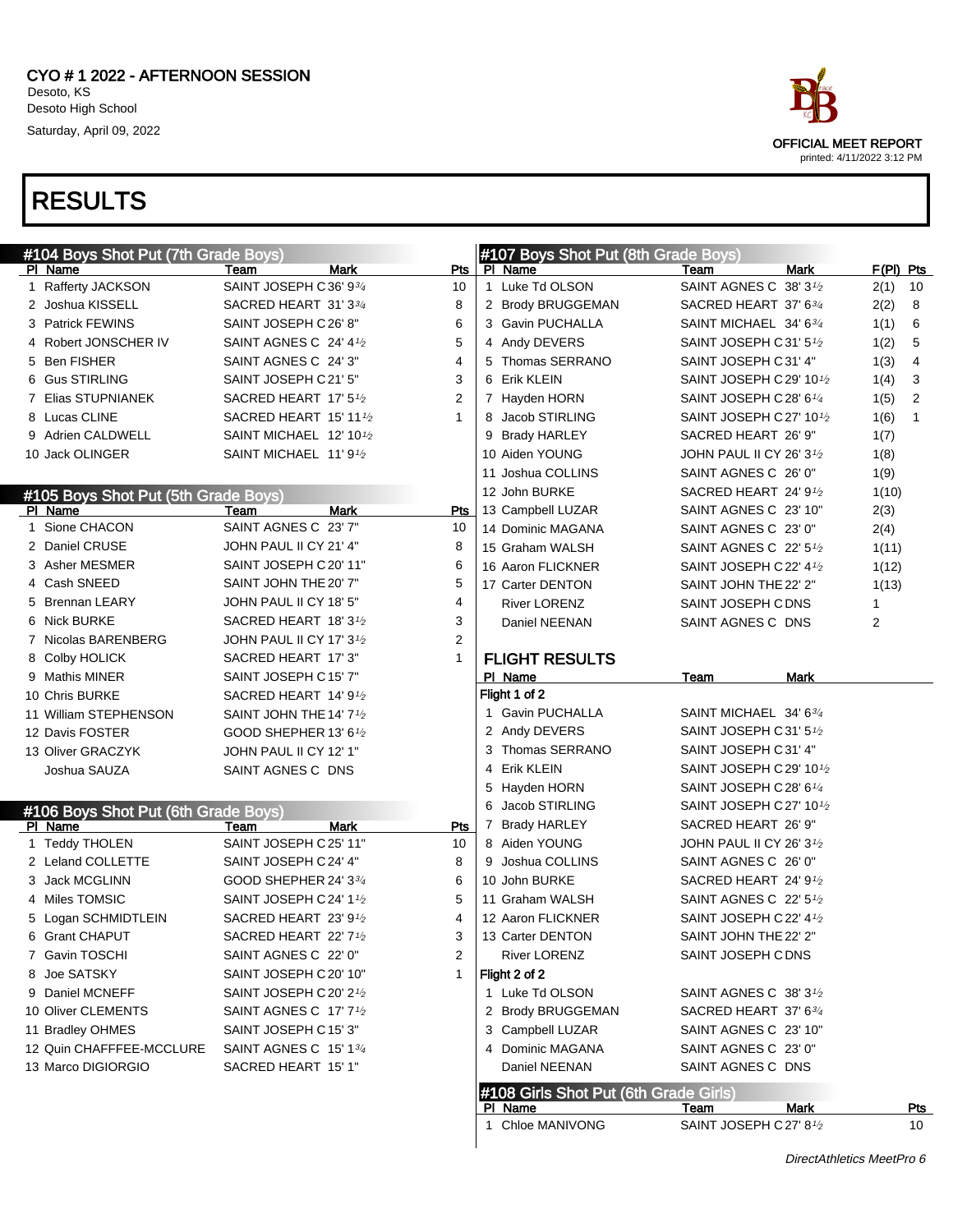| #108 Girls Shot Put (6th Grade Girls) (cont'd |                                       |                |                | #201 Girls 1600 Meters (6th Grade Girls) |                      |             |                |
|-----------------------------------------------|---------------------------------------|----------------|----------------|------------------------------------------|----------------------|-------------|----------------|
| PI Name                                       | Team<br>Mark                          | Pts            |                | PI Name                                  | Team                 | <b>Time</b> | Pts            |
| 2 Evelyn BICHELMEYER                          | SAINT JOSEPH C 23' 11 <sup>1</sup> /2 | 8              |                | 1 Peyton BONNEL                          | <b>SACRED HEART</b>  | 8:19.14     | 10             |
| 3 Gianna PUCHALLA                             | SAINT MICHAEL 20' 9 <sup>1</sup> /2   | 6              |                |                                          |                      |             |                |
| 4 Meredith PFEIFFER                           | SACRED HEART 19' 7 <sup>1</sup> /2    | 5              |                | #202 Girls 1600 Meters (7th Grade Girls) |                      |             |                |
| 5 Mia MCGLINN                                 | GOOD SHEPHER 19' 7"                   | 3.5            |                | PI Name                                  | Team                 | Time        | Pts            |
| 5 Kate ZELLER                                 | SACRED HEART 19' 7"                   | 3.5            |                | 1 Lillianne BENBEN                       | SAINT AGNES C        | 6:41.06     | 10             |
| 7 Brianna EBLE                                | SACRED HEART 17' 10 <sup>1</sup> /2   | $\overline{2}$ |                | 2 Mackenzie GONZALES                     | <b>GOOD SHEPHER</b>  | 6:51.17     | 8              |
| 8 Ava LIPARI                                  | SAINT JOSEPH C16' 4 <sup>1</sup> /2   | 1              |                | 3 Channing CHAMBERS                      | <b>SAINT MICHAEL</b> | 7:09.33     | 6              |
| 9 Morgan BENNETT                              | SAINT MICHAEL 15' 8 <sup>1</sup> /2   |                |                | 4 Emme ALBRIGHT                          | SAINT JOSEPH C       | 7:10.16     | 5              |
| 10 Sofia JARACUARO                            | SAINT JOSEPH C15' 4"                  |                | 5              | Carys SKAHAN                             | <b>SACRED HEART</b>  | 8:03.35     | 4              |
| 11 Peyton BONNEL                              | SACRED HEART 14' 2"                   |                | 6              | <b>Addison ORTMEYER</b>                  | SAINT JOSEPH C       | 8:08.05     | 3              |
|                                               |                                       |                | $\overline{7}$ | Joanna MAY                               | <b>SACRED HEART</b>  | 8:28.84     | $\overline{2}$ |
| #109 Girls Shot Put (8th Grade Girls)         |                                       |                |                | Nadia WACKER                             | <b>GOOD SHEPHER</b>  | <b>DNS</b>  |                |
| PI Name                                       | Mark<br>Team                          | Pts            |                |                                          |                      |             |                |
| 1 Emery WALTERS                               | SAINT JOSEPH C30' 4"                  | 10             |                | #203 Girls 1600 Meters (8th Grade Girls) |                      |             |                |
| 2 Allison KUEBELBECK                          | SACRED HEART 26' 10 $\frac{1}{2}$     | 8              |                | PI Name                                  | Team                 | Time        | Pts            |
| 3 Sophia HART                                 | JOHN PAUL II CY 25' 51⁄2              | 6              | 1              | <b>Elliot WEAVER</b>                     | <b>SAINT MICHAEL</b> | 6:37.87     | 10             |
| 4 Brianne SUTHERLIN                           | JOHN PAUL II CY 19' 5"                | 5              |                | 2 Lorelai FERNHOLZ                       | <b>SACRED HEART</b>  | 7:10.34     | 8              |
| 5 Addison YORK                                | SAINT JOSEPH C19' 01/2                | 4              |                |                                          |                      |             |                |
| <b>Beatrix PREU</b>                           | JOHN PAUL II CY DNS                   |                |                | #204 Boys 1600 Meters (5th Grade Boys)   |                      |             |                |
| Eva RIVERA                                    | JOHN PAUL II CY DNS                   |                |                | PI Name                                  | Team                 | Time        | <u>Pts</u>     |
|                                               |                                       |                | $\mathbf{1}$   | Max WEAVER                               | <b>SAINT MICHAEL</b> | 6:11.28     | 10             |
| #110 Girls Shot Put (7th Grade Girls)         |                                       |                |                | 2 Joshua TWYMAN                          | <b>SAINT MICHAEL</b> | 6:22.93     | 8              |
| PI Name                                       | Team<br>Mark                          | Pts            |                |                                          |                      |             |                |
| 1 Madeline BISHOP                             | GOOD SHEPHER 26' 61/2                 | 10             |                | #205 Boys 1600 Meters (6th Grade Boys)   |                      |             |                |
| 2 Mabel DELANEY                               | GOOD SHEPHER 24' 31/2                 | 8              |                | PI Name                                  | Team                 | Time        | <b>Pts</b>     |
| 3 Erin FOLEY                                  | SAINT JOSEPH C 22' 134                | 6              |                | 1 Kaleb BARIKMO                          | <b>GOOD SHEPHER</b>  | 6:09.34     | 10             |
| 4 Isabella MORALES                            | GOOD SHEPHER 20'3"                    | 5              |                | 2 Christian DIEDRICH                     | <b>SAINT MICHAEL</b> | 6:15.76     | 8              |
| 5 Clarabel BENBEN                             | SAINT AGNES C 16' 10"                 | 4              |                | 3 Lane CARPENTER                         | SACRED HEART         | 6:24.02     | 6              |
| Alma Y SAUZA                                  | SAINT AGNES C DNS                     |                |                | 4 Jax HENDERSON                          | SACRED HEART         | 6:28.50     | 5              |
|                                               |                                       |                |                | 5 Ben BORGMEYER                          | SAINT JOSEPH C       | 6:28.74     | 4              |
| #111 Girls Shot Put (5th Grade Girls)         |                                       |                |                | 6 Ryan WHALEN                            | SACRED HEART         | 7:00.29     | 3              |
| PI Name                                       | Mark<br>Team                          | Pts            |                | 7 Dalton COX                             | <b>GOOD SHEPHER</b>  | 7:29.81     | 2              |
| 1 Adrianna ROBERTS                            | SAINT AGNES C 23' 1"                  | 10             |                | lan VELAZQUEZ                            | SAINT JOSEPH C       | <b>DNF</b>  |                |
| 2 Molly ANCELL                                | SAINT JOSEPH C14' 71/4                | 8              |                | Alexander GRIGOROV                       | <b>SAINT MICHAEL</b> | <b>DNS</b>  |                |
| 3 Alli SMITH                                  | SAINT JOSEPH C11'7"                   | 6              |                |                                          |                      |             |                |
| 4 Louise MORGAN                               | JOHN PAUL II CY 11' 1"                |                |                | #206 Boys 1600 Meters (7th Grade Boys)   |                      |             |                |
| 5 Kaitlynn KELLY                              | SACRED HEART 9'7"                     | 4              |                | PI Name                                  | Team                 | Time        | <u>Pts</u>     |
| Eva ETZEL                                     | SAINT JOHN THE DNS                    |                |                | 1 Oliver SCHWARTZ                        | SAINT JOHN THE       | 5:34.65     | 10             |
|                                               |                                       |                |                | 2 Sullivan DEE                           | SAINT AGNES C        | 6:13.81     | 8              |
| #200 Girls 1600 Meters (5th Grade Girls)      |                                       |                |                | 3 Patrick SHIPMAN                        | SAINT AGNES C        | 6:21.62     | 6              |
| PI Name                                       | <u>Time</u><br>Team                   | Pts            |                | 4 Luke SUMSTINE                          | SAINT AGNES C        | 6:21.70     | 5              |
| 1 Kaitlyn PRINGLE                             | 6:52.66<br><b>SACRED HEART</b>        | 10             |                | 5 Eli ROSENDAHL                          | SACRED HEART         | 6:24.96     | 4              |
| 2 Lucille BLECKMAN                            | GOOD SHEPHER<br>7:33.64               | 8              |                | 6 Harrison POWER                         | SAINT MICHAEL        | 6:28.50     | 3              |
| 3 Kaitlynn KELLY                              | SACRED HEART<br>8:29.74               | 6              |                | 7 Henry THIEMAN                          | SAINT JOSEPH C       | 7:14.22     | 2              |
| Eva ETZEL                                     | <b>DNS</b><br>SAINT JOHN THE          |                |                | 8 Arthur CZAMANSKE                       | SAINT JOSEPH C       | 8:02.18     | 1              |
|                                               |                                       |                |                |                                          |                      |             |                |



printed: 4/11/2022 3:12 PM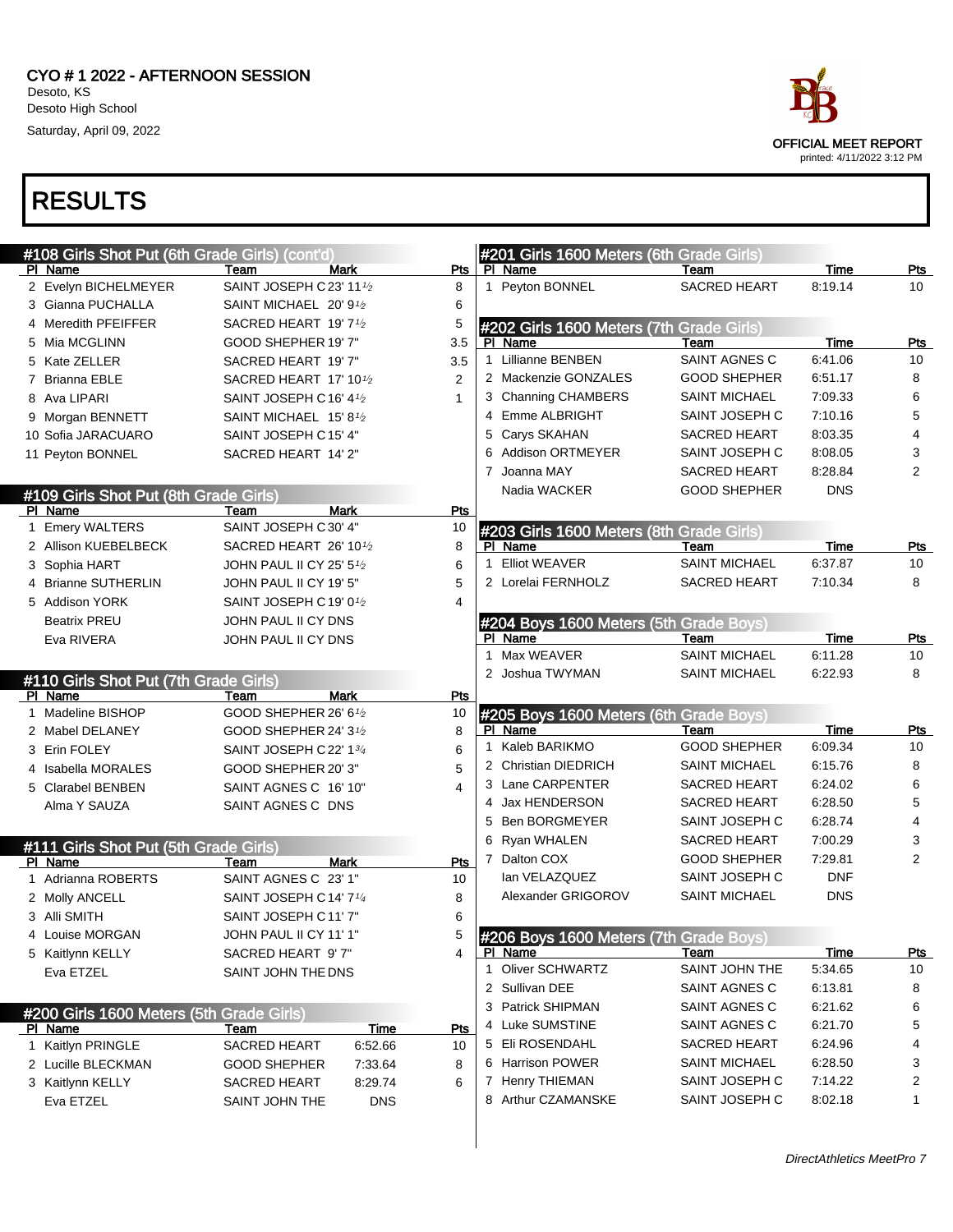

|   | #207 Boys 1600 Meters (8th Grade Boys)  |                            |            |             |              |   | #208 Girls 100 Meters (5th Grade Girls) (cont'd) |                            |             |                |                |
|---|-----------------------------------------|----------------------------|------------|-------------|--------------|---|--------------------------------------------------|----------------------------|-------------|----------------|----------------|
|   | PI Name                                 | Team                       | Time       |             | Pts          |   | PI Name                                          | Team                       | Time        |                |                |
| 1 | James PECK                              | <b>SACRED HEART</b>        | 5.32.20    |             | 10           |   | 5 Eden DESSERT                                   | SAINT AGNES C              | 16.98       |                |                |
|   | 2 Jacob STIRLING                        | SAINT JOSEPH C             | 5:57.53    |             | 8            |   | 6 Brooklyn JAMISON                               | SAINT AGNES C              | 17.69       |                |                |
|   | 3 Brady MALLOT                          | <b>SAINT MICHAEL</b>       | 6:20.44    |             | 6            |   | 7 Macie MARTINEZ                                 | SAINT AGNES C              | 19.55       |                |                |
|   | 4 Carter DENTON                         | SAINT JOHN THE             | 6:25.47    |             | 5            |   | 8 Skyler HAYS                                    | SACRED HEART               | 20.85       |                |                |
|   | <b>River LORENZ</b>                     | SAINT JOSEPH C             | <b>DNS</b> |             |              |   | #209 Girls 100 Meters (6th Grade Girls)          |                            |             |                |                |
|   | Hayden WREN                             | SAINT JOSEPH C             | <b>DNS</b> |             |              |   | PI Name                                          | Team                       | Time        |                | $H(PI)$ Pts    |
|   |                                         |                            |            |             |              | 1 | Esther SOLDEVILLA                                | SAINT JOSEPH C 14.67 (NW)  |             | 1(1)           | 10             |
|   | #208 Girls 100 Meters (5th Grade Girls) |                            |            |             |              |   | 2 Naomi ORTIZ                                    | JOHN PAUL II CY 14.74 (NW) |             | 2(1)           | 8              |
|   | PI Name                                 | Team                       | Time       | $H(PI)$ Pts |              |   | 3 Tyler FRIZELLE                                 | SAINT AGNES C              | 15.10 (NW)  | 3(1)           | 6              |
|   | 1 Addison BRINKMAN                      | <b>SAINT MICHAEL</b>       | 14.96 (NW) | 3(1)        | 10           |   | 4 Addison MEARS                                  | SAINT JOSEPH C 15.42 (NW)  |             | 2(2)           | 5              |
|   | 2 Layla REYNOLDS                        | SAINT JOSEPH C             | 15.96 (NW) | 2(1)        | 8            |   | 5 Mira THOMAS                                    | JOHN PAUL II CY 15.46 (NW) |             | 1(2)           | $\overline{4}$ |
|   | 3 Adrianna ROBERTS                      | SAINT AGNES C              | 16.05 (NW) | 2(2)        | 6            |   | 6 Finlee FONSECA                                 | SAINT JOSEPH C 15.66 (NW)  |             | 3(2)           | 3              |
|   | 4 Marin KRUSE                           | <b>GOOD SHEPHER</b>        | 16.05 (NW) | 3(2)        | 5            |   | 7 Agnes WRIGHT                                   | SAINT AGNES C              | 15.68 (NW)  | 1(3)           | $\overline{2}$ |
|   | 5 Sydney PIOTROWSKI                     | <b>SAINT MICHAEL</b>       | 16.62 (NW) | 2(3)        | 4            |   | 8 Cecilia BALDWIN                                | SAINT MICHAEL              | 15.88 (NW)  | 3(3)           | 1              |
|   | 6 Alli SMITH                            | SAINT JOSEPH C             | 16.68 (NW) | 2(4)        | 3            |   | 9 Vivian SWAN                                    | GOOD SHEPHER 16.14 (NW)    |             | 1(4)           |                |
|   | 7 Molly BRETHORST                       | <b>SACRED HEART</b>        | 16.70 (NW) | 3(3)        | 2            |   | 10 Maggie WOHLETZ                                | SACRED HEART 16.19 (NW)    |             | 3(4)           |                |
|   | 8 Lauren BURKE                          | <b>SACRED HEART</b>        | 16.85 (NW) | 3(4)        | $\mathbf{1}$ |   | 11 Hunter WRIGHT                                 | SAINT MICHAEL              | 16.54 (NW)  | 1(5)           |                |
|   | 9 Eden DESSERT                          | SAINT AGNES C              | 16.98 (NW) | 3(5)        |              |   | 12 Natalia RYCHNOVSKY                            | <b>SAINT MICHAEL</b>       | 16.81 (NW)  | 1(6)           |                |
|   | 10 Molly ANCELL                         | SAINT JOSEPH C 17.08 (NW)  |            | 2(5)        |              |   | 13 Jade METIVIER                                 | GOOD SHEPHER 17.12 (NW)    |             | 2(3)           |                |
|   | 11 Ella OLER                            | JOHN PAUL II CY 17.15 (NW) |            | 2(6)        |              |   | 14 Ava LIPARI                                    | SAINT JOSEPH C 17.60 (NW)  |             | 2(4)           |                |
|   | 12 Kate OLINGER                         | <b>SAINT MICHAEL</b>       | 17.53 (NW) | 2(7)        |              |   | 15 Gabby STEIN                                   | SACRED HEART 17.81 (NW)    |             | 3(5)           |                |
|   | 13 Brooklyn JAMISON                     | SAINT AGNES C              | 17.69 (NW) | 3(6)        |              |   | 16 Sara DIETZ                                    | SAINT AGNES C              | 17.86 (NW)  | 3(6)           |                |
|   | 14 Juliet LANG                          | SAINT JOHN THE             | 17.80 (NW) | 2(8)        |              |   | 17 Brianna EBLE                                  | SACRED HEART               | 17.92 (NW)  | 3(7)           |                |
|   | 15 Anna SUIT                            | SAINT AGNES C              | 19.52 (NW) | 1(1)        |              |   | 18 Sofia JARACUARO                               | SAINT JOSEPH C 18.14 (NW)  |             | 2(5)           |                |
|   | 16 Macie MARTINEZ                       | SAINT AGNES C              | 19.55 (NW) | 3(7)        |              |   | 19 Isabella CAMPBELL                             | SAINT MICHAEL              | 18.70 (NW)  | 3(8)           |                |
|   | 17 Skyler HAYS                          | <b>SACRED HEART</b>        | 20.85 (NW) | 3(8)        |              |   | 20 Ashley RAMOS                                  | JOHN PAUL II CY 21.43 (NW) |             | 1(7)           |                |
|   | Grace TONER                             | SAINT JOHN THE             | DNS (NW)   | $\mathbf 1$ |              |   | Zoe PRIER                                        | SAINT JOHN THE DNS (NW)    |             | $\overline{c}$ |                |
|   |                                         |                            |            |             |              |   | <b>Isla LONG</b>                                 | SAINT JOHN THE             | DNS (NW)    | 2              |                |
|   | <b>SECTION RESULTS</b>                  |                            |            |             |              |   | Mariana KNOPKE                                   | <b>SAINT MICHAEL</b>       | DNS (NW)    | $\overline{2}$ |                |
|   | PI Name                                 | Team                       | Time       |             |              |   |                                                  |                            |             |                |                |
|   | Section 1 of 3                          |                            |            | Wind: (NW)  |              |   | <b>SECTION RESULTS</b>                           |                            |             |                |                |
|   | 1 Anna SUIT                             | SAINT AGNES C              | 19.52      |             |              |   | PI Name                                          | Team                       | <b>Time</b> |                |                |
|   | Grace TONER                             | SAINT JOHN THE             | <b>DNS</b> |             |              |   | Section 1 of 3                                   |                            |             | Wind: (NW)     |                |
|   | Section 2 of 3                          |                            |            | Wind: (NW)  |              |   | 1 Esther SOLDEVILLA                              | SAINT JOSEPH C             | 14.67       |                |                |
|   | 1 Layla REYNOLDS                        | SAINT JOSEPH C             | 15.96      |             |              |   | 2 Mira THOMAS                                    | JOHN PAUL II CY            | 15.46       |                |                |
|   | 2 Adrianna ROBERTS                      | SAINT AGNES C              | 16.05      |             |              |   | 3 Agnes WRIGHT                                   | SAINT AGNES C              | 15.68       |                |                |
|   | 3 Sydney PIOTROWSKI                     | <b>SAINT MICHAEL</b>       | 16.62      |             |              |   | 4 Vivian SWAN                                    | <b>GOOD SHEPHER</b>        | 16.14       |                |                |
|   | 4 Alli SMITH                            | SAINT JOSEPH C             | 16.68      |             |              |   | 5 Hunter WRIGHT                                  | <b>SAINT MICHAEL</b>       | 16.54       |                |                |
|   | 5 Molly ANCELL                          | SAINT JOSEPH C             | 17.08      |             |              |   | 6 Natalia RYCHNOVSKY                             | <b>SAINT MICHAEL</b>       | 16.81       |                |                |
|   | 6 Ella OLER                             | JOHN PAUL II CY            | 17.15      |             |              |   | 7 Ashley RAMOS                                   | JOHN PAUL II CY            | 21.43       |                |                |
|   | 7 Kate OLINGER                          | <b>SAINT MICHAEL</b>       | 17.53      |             |              |   | Section 2 of 3                                   |                            |             | Wind: (NW)     |                |
|   | 8 Juliet LANG                           | SAINT JOHN THE             | 17.80      |             |              |   | 1 Naomi ORTIZ                                    | JOHN PAUL II CY            | 14.74       |                |                |
|   | Section 3 of 3                          |                            |            | Wind: (NW)  |              |   | 2 Addison MEARS                                  | SAINT JOSEPH C             | 15.42       |                |                |
|   | 1 Addison BRINKMAN                      | <b>SAINT MICHAEL</b>       | 14.96      |             |              |   | 3 Jade METIVIER                                  | <b>GOOD SHEPHER</b>        | 17.12       |                |                |
|   | 2 Marin KRUSE                           | <b>GOOD SHEPHER</b>        | 16.05      |             |              |   | 4 Ava LIPARI                                     | SAINT JOSEPH C             | 17.60       |                |                |
|   | 3 Molly BRETHORST                       | SACRED HEART               | 16.70      |             |              |   | 5 Sofia JARACUARO                                | SAINT JOSEPH C             | 18.14       |                |                |
|   | 4 Lauren BURKE                          | SACRED HEART               | 16.85      |             |              |   |                                                  |                            |             |                |                |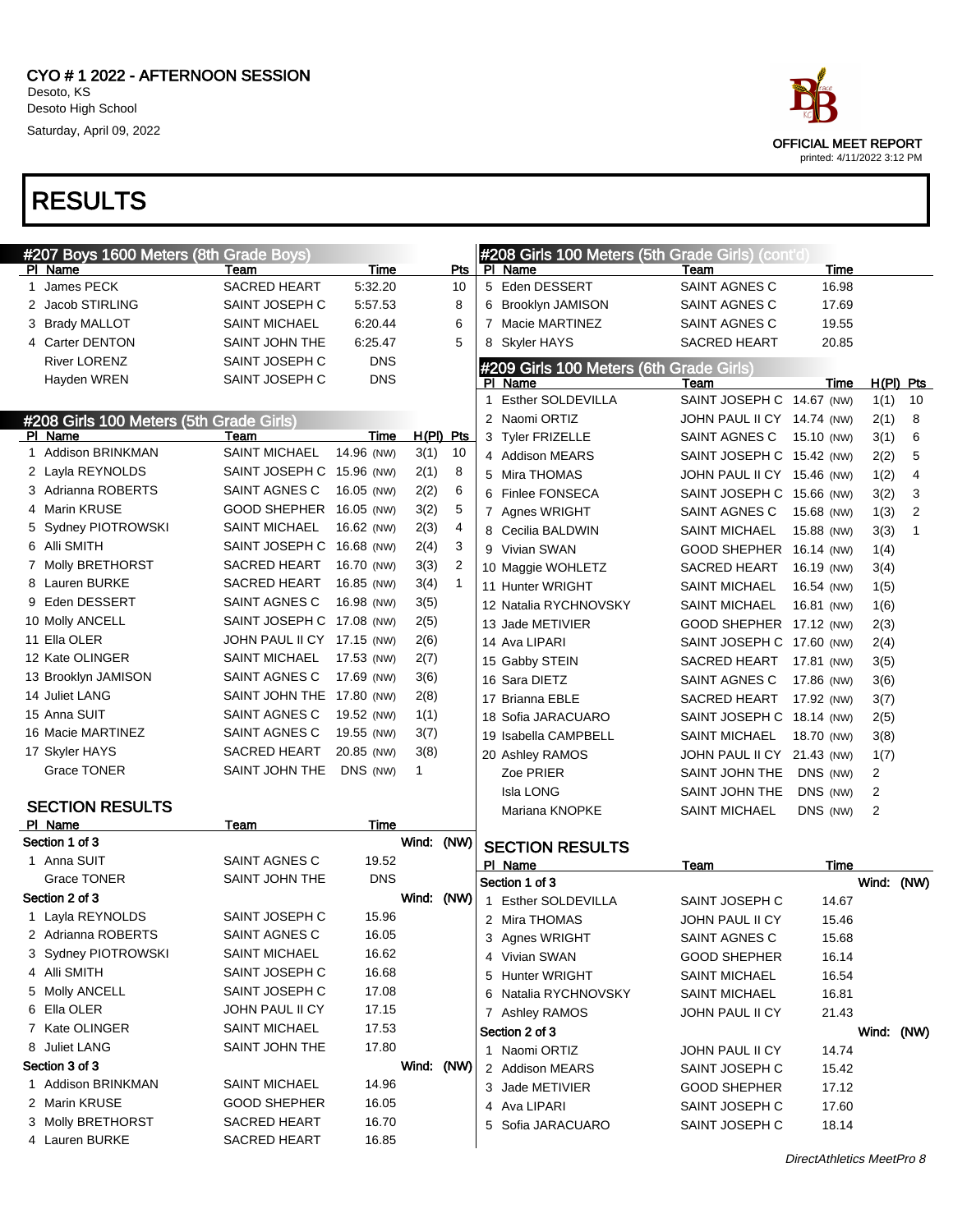

```
DirectAthletics MeetPro 9
```


printed: 4/11/2022 3:12 PM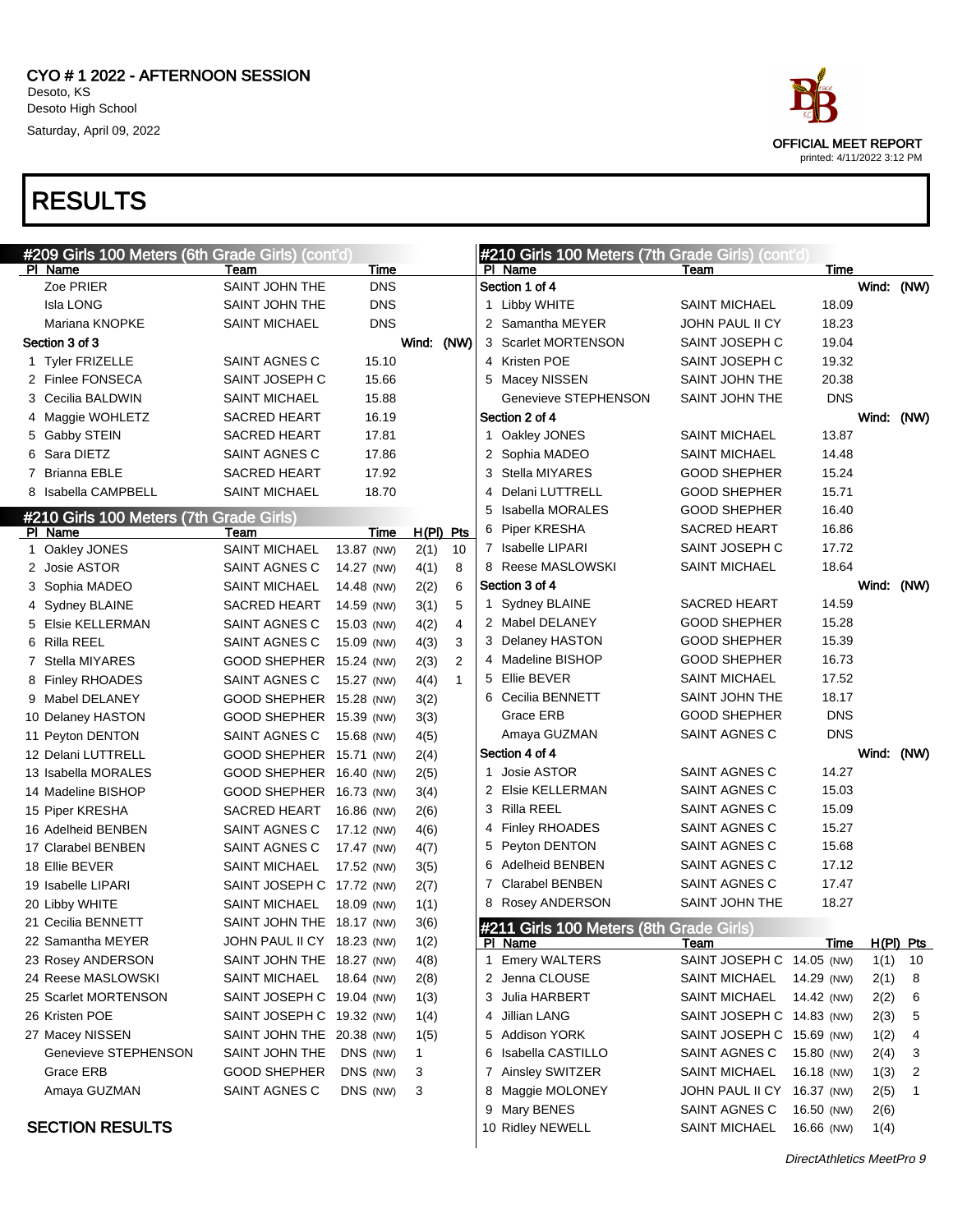SECTION RESULTS

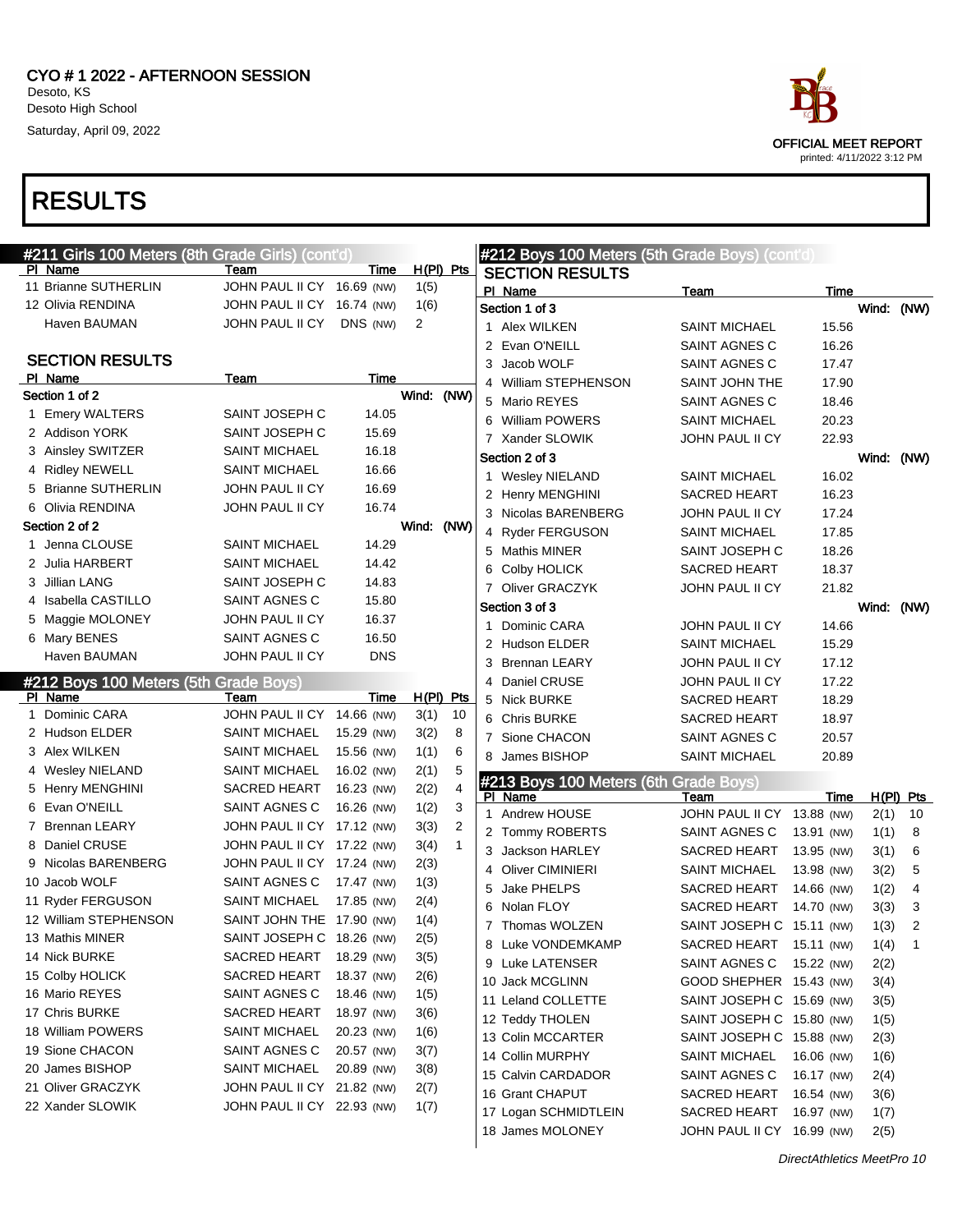

OFFICIAL MEET REPORT printed: 4/11/2022 3:12 PM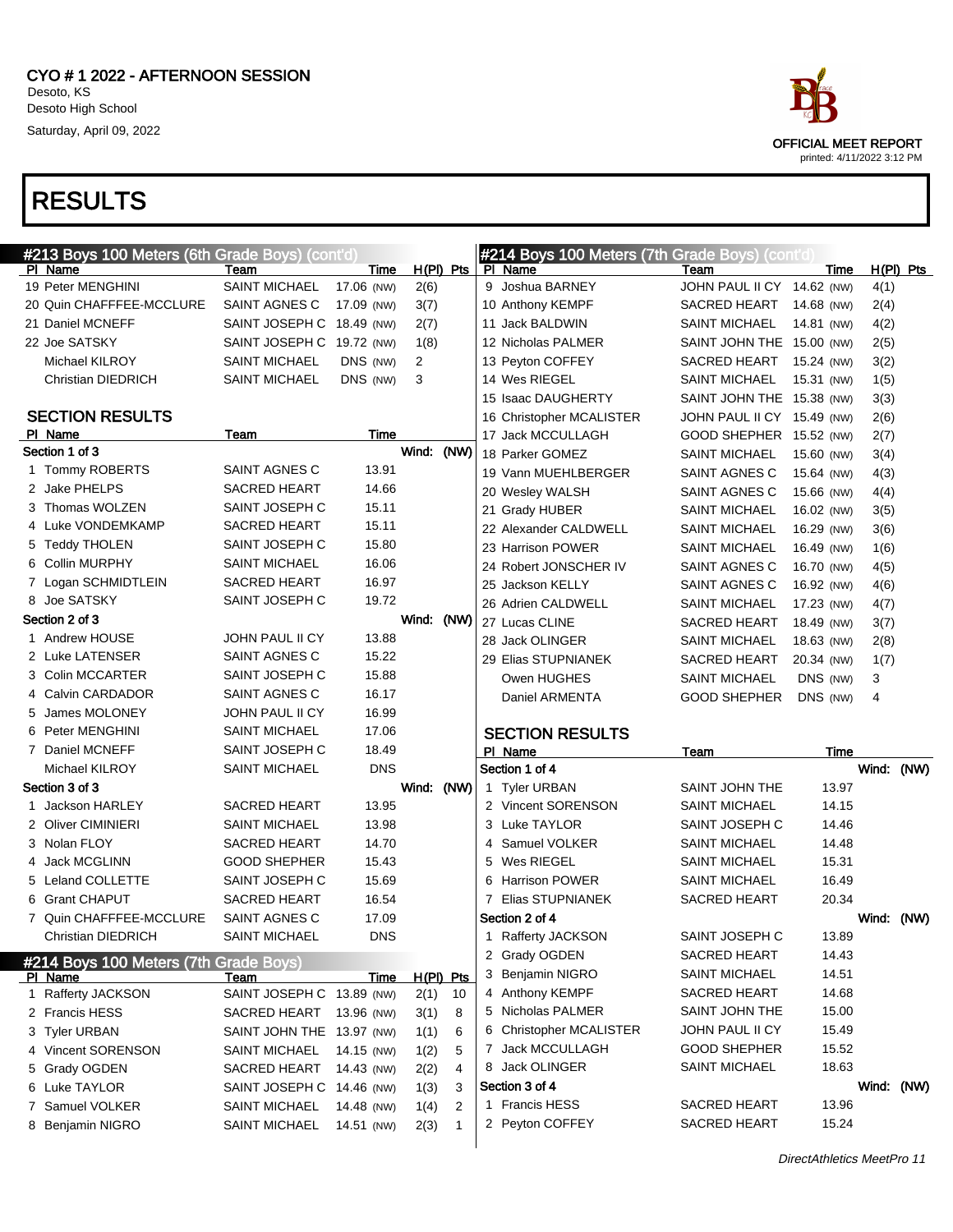



printed: 4/11/2022 3:12 PM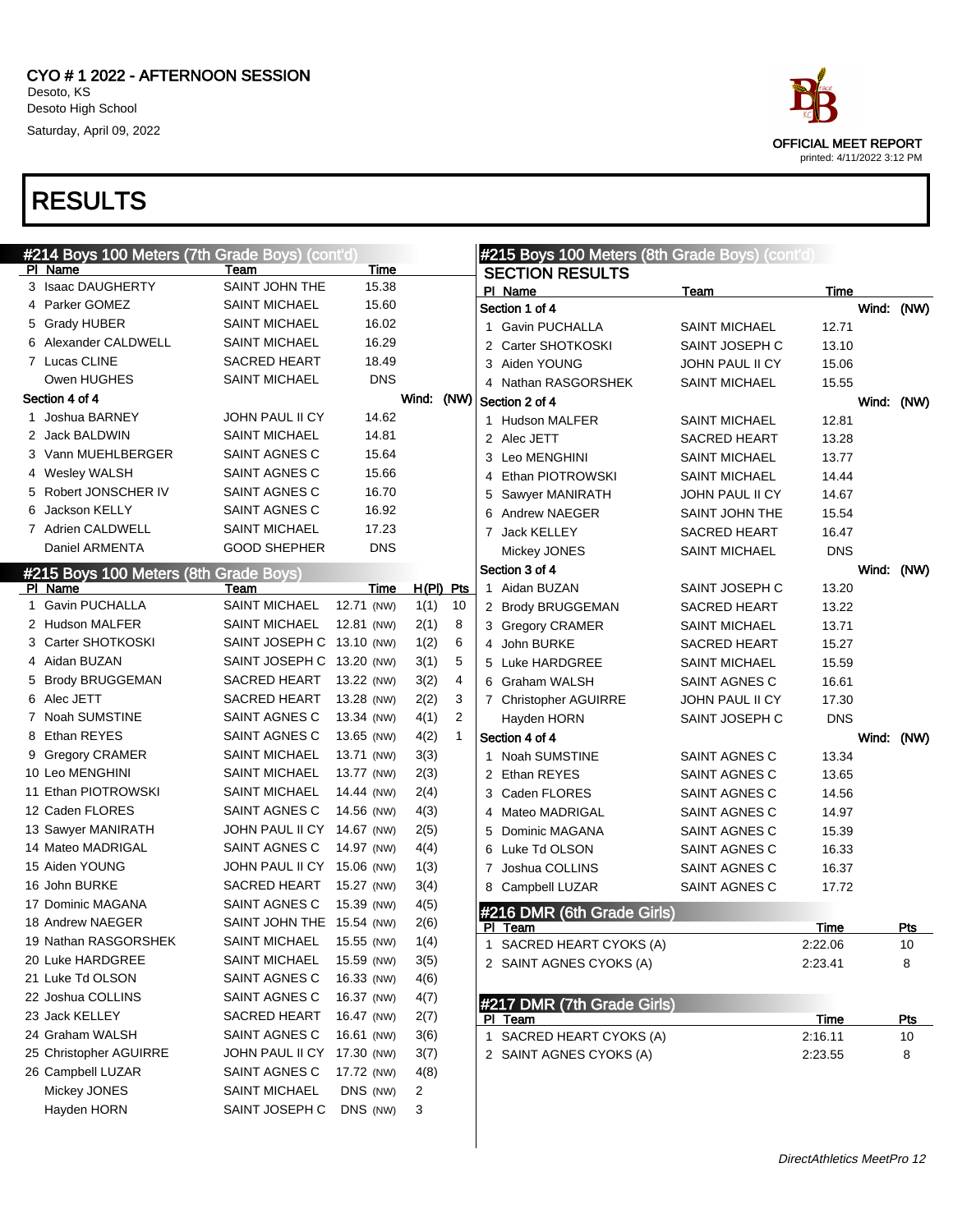

PI Team

|                                        |                            |            |             |                |                                        |                                                         | printed: 4/11/2022 3:12 PM |            |                   |
|----------------------------------------|----------------------------|------------|-------------|----------------|----------------------------------------|---------------------------------------------------------|----------------------------|------------|-------------------|
| <b>RESULTS</b>                         |                            |            |             |                |                                        |                                                         |                            |            |                   |
|                                        |                            |            |             |                |                                        |                                                         |                            |            |                   |
| #218 DMR (8th Grade Girls)<br>PI Team  |                            | Time       | Pts         |                | PI Name                                | #223 Girls 60 Meters (5th Grade Girls) (cont'd)<br>Team | Time                       |            |                   |
| 1 SAINT MICHAEL CYOKS (A)              |                            | 2:14.42    | 10          |                | Section 1 of 3                         |                                                         |                            | Wind:      | (NW)              |
|                                        |                            |            |             |                | 1 Sydney PIOTROWSKI                    | <b>SAINT MICHAEL</b>                                    | 9.45                       |            |                   |
|                                        |                            |            |             |                | 2 Ella TYLICKI                         | SAINT AGNES C                                           | 9.73                       |            |                   |
| #219 DMR (5th Grade Boys)<br>PI Team   |                            | Time       | Pts         |                | Section 2 of 3                         |                                                         |                            | Wind:      | (NW)              |
| 1 SAINT MICHAEL CYOKS (A)              |                            | 2:22.15    | 10          |                | 1 Marin KRUSE                          | <b>GOOD SHEPHER</b>                                     | 9.12                       |            |                   |
|                                        |                            |            |             |                | 2 Ella OLER                            | JOHN PAUL II CY                                         | 9.50                       |            |                   |
| #220 DMR (6th Grade Boys)              |                            |            |             |                | 3 Molly ANCELL                         | SAINT JOSEPH C                                          | 9.75                       |            |                   |
| PI Team                                |                            | Time       | Pts         |                | 4 Kate OLINGER                         | <b>SAINT MICHAEL</b>                                    | 9.90                       |            |                   |
| 1 SAINT AGNES CYOKS (A)                |                            | 2:19.00    | 10          |                | 5 Juliet LANG                          | SAINT JOHN THE                                          | 10.14                      |            |                   |
| 2 SACRED HEART CYOKS (A)               |                            | 2:19.32    | 8           |                | 6 Louise MORGAN                        | JOHN PAUL II CY                                         | 10.44                      |            |                   |
| 3 SAINT JOSEPH CYOKS (A)               |                            | 2:24.91    | 6           |                | 7 Macie MARTINEZ                       | SAINT AGNES C                                           | 10.75                      |            |                   |
|                                        |                            |            |             |                | 8 Kathryn CLINE                        | SACRED HEART                                            | 11.07                      |            |                   |
| #221 DMR (7th Grade Boys)              |                            |            |             |                | Section 3 of 3                         |                                                         |                            | Wind: (NW) |                   |
| PI Team                                |                            | Time       | Pts         |                | 1 Addison BRINKMAN                     | <b>SAINT MICHAEL</b>                                    | 8.51                       |            |                   |
| 1 SAINT JOHN THE EVANGELIST (A)        |                            | 2:06.13    | 10          |                | 2 Persia BAKER                         | SAINT AGNES C                                           | 8.83                       |            |                   |
| 2 SACRED HEART CYOKS (A)               |                            | 2:06.91    | 8           |                | 3 Quinn BAILEY                         | <b>GOOD SHEPHER</b>                                     | 9.05                       |            |                   |
| 3 SAINT MICHAEL CYOKS (A)              |                            | 2:07.68    | 6           |                | Anna ATCHITY<br>4                      | SAINT AGNES C                                           | 9.11                       |            |                   |
| 4 SAINT JOSEPH CYOKS (A)               |                            | 2:33.11    | 5           |                | 5 Lauren BURKE                         | SACRED HEART                                            | 9.53                       |            |                   |
|                                        |                            |            |             |                | 6 Brooklyn JAMISON                     | SAINT AGNES C                                           | 10.13                      |            |                   |
| #222 DMR (8th Grade Boys)              |                            |            |             |                | 7 Lucille BLECKMAN                     | <b>GOOD SHEPHER</b>                                     | 10.62                      |            |                   |
| PI Team                                |                            | Time       | <b>Pts</b>  |                | 8 Annie CHICK                          | <b>SACRED HEART</b>                                     | 10.66                      |            |                   |
| 1 SACRED HEART CYOKS (A)               |                            | 2:02.32    | 10          |                |                                        |                                                         |                            |            |                   |
| 2 SAINT MICHAEL CYOKS (A)              |                            | 2:06.35    | 8           |                | #224 Girls 60 Meters (6th Grade Girls) |                                                         |                            |            |                   |
| 3 SAINT JOSEPH CYOKS (A)               |                            | 2:06.82    | 6           |                | PI Name<br>1 Esther SOLDEVILLA         | Team<br>SAINT JOSEPH C                                  | Time<br>8.31 (NW)          | 1(1)       | $H(PI)$ Pts<br>10 |
|                                        |                            |            |             |                |                                        |                                                         |                            |            |                   |
| #223 Girls 60 Meters (5th Grade Girls) |                            |            |             |                | 2 Hayden BAUER<br>3 Mira THOMAS        | SACRED HEART                                            | 8.58 (NW)                  | 3(1)       | 8                 |
| PI Name                                | Team                       | Time       | $H(PI)$ Pts |                | 4 Addison MEARS                        | JOHN PAUL II CY<br>SAINT JOSEPH C                       | 8.64 (NW)                  | 1(2)       | 6                 |
| 1 Addison BRINKMAN                     | <b>SAINT MICHAEL</b>       | 8.51 (NW)  | 3(1)        | 10             |                                        |                                                         | 8.70 (NW)                  | 2(1)       | 5                 |
| 2 Persia BAKER                         | <b>SAINT AGNES C</b>       | 8.83 (NW)  | 3(2)        | 8              | 5 Falasteen SHALABI                    | SACRED HEART                                            | 8.88 (NW)                  | 3(2)       | 4                 |
| 3 Quinn BAILEY                         | <b>GOOD SHEPHER</b>        | 9.05 (NW)  | 3(3)        | 6              | 6 Maggie WOHLETZ                       | SACRED HEART                                            | 8.94 (NW)                  | 3(3)       | 3                 |
| 4 Anna ATCHITY                         | SAINT AGNES C              | 9.11 (NW)  | 3(4)        | 5              | 7 Cecilia BALDWIN                      | <b>SAINT MICHAEL</b>                                    | 9.02 (NW)                  | 2(2)       | $\overline{2}$    |
| 5 Marin KRUSE                          | <b>GOOD SHEPHER</b>        | 9.12 (NW)  | 2(1)        | 4              | 8<br><b>Elliot SCHERZER</b>            | SACRED HEART                                            | 9.10 (NW)                  | 3(4)       |                   |
| 6 Sydney PIOTROWSKI                    | <b>SAINT MICHAEL</b>       | 9.45 (NW)  | 1(1)        | 3              | 9 Meredith PFEIFFER                    | SACRED HEART                                            | 9.14 (NW)                  | 3(5)       |                   |
| 7 Ella OLER                            | JOHN PAUL II CY            | 9.50 (NW)  | 2(2)        | $\overline{c}$ | 10 Mia MCGLINN                         | <b>GOOD SHEPHER</b>                                     | 9.25 (NW)                  | 2(3)       |                   |
| 8 Lauren BURKE                         | SACRED HEART               | 9.53 (NW)  | 3(5)        | $\mathbf{1}$   | 11 Hunter WRIGHT                       | SAINT MICHAEL                                           | 9.35 (NW)                  | 1(3)       |                   |
| 9 Ella TYLICKI                         | SAINT AGNES C              | 9.73 (NW)  | 1(2)        |                | 12 Natalia RYCHNOVSKY                  | <b>SAINT MICHAEL</b>                                    | 9.73 (NW)                  | 1(4)       |                   |
| 10 Molly ANCELL                        | SAINT JOSEPH C             | 9.75 (NW)  | 2(3)        |                | 13 Brianna EBLE                        | SACRED HEART                                            | 9.90 (NW)                  | 3(6)       |                   |
| 11 Kate OLINGER                        | <b>SAINT MICHAEL</b>       | 9.90 (NW)  | 2(4)        |                | 14 Gabby STEIN                         | SACRED HEART                                            | 9.96 (NW)                  | 3(7)       |                   |
| 12 Brooklyn JAMISON                    | SAINT AGNES C              | 10.13 (NW) | 3(6)        |                | 15 Kate ZELLER                         | SACRED HEART                                            | 10.11 (NW)                 | 3(8)       |                   |
| 13 Juliet LANG                         | SAINT JOHN THE 10.14 (NW)  |            | 2(5)        |                | 16 Ava LIPARI                          | SAINT JOSEPH C 10.16 (NW)                               |                            | 2(4)       |                   |
| 14 Louise MORGAN                       | JOHN PAUL II CY 10.44 (NW) |            | 2(6)        |                | 17 Chloe MANIVONG                      | SAINT JOSEPH C 10.24 (NW)                               |                            | 2(5)       |                   |
| 15 Lucille BLECKMAN                    | GOOD SHEPHER 10.62 (NW)    |            | 3(7)        |                | 18 Sofia JARACUARO                     | SAINT JOSEPH C 10.30 (NW)                               |                            | 2(6)       |                   |
| 16 Annie CHICK                         | SACRED HEART               | 10.66 (NW) | 3(8)        |                | 19 Isabella CAMPBELL                   | <b>SAINT MICHAEL</b>                                    | 10.56 (NW)                 | 2(7)       |                   |
| 17 Macie MARTINEZ                      | SAINT AGNES C              | 10.75 (NW) | 2(7)        |                | 20 Ashley RAMOS                        | JOHN PAUL II CY 12.13 (NW)                              |                            | 1(5)       |                   |
|                                        |                            |            |             |                | Zoe PRIER                              | SAINT JOHN THE DNS (NW)                                 |                            | 1          |                   |





Mariana KNOPKE SAINT MICHAEL DNS (NW) 2



|  | #221 DMR (7th Grade Boys)       |         |     |  |  |  |  |  |
|--|---------------------------------|---------|-----|--|--|--|--|--|
|  | Team                            | Time    | Pts |  |  |  |  |  |
|  | 1 SAINT JOHN THE EVANGELIST (A) | 2:06.13 | 10  |  |  |  |  |  |
|  | 2 SACRED HEART CYOKS (A)        | 2:06.91 | 8   |  |  |  |  |  |
|  | 3 SAINT MICHAEL CYOKS (A)       | 2:07.68 | 6   |  |  |  |  |  |
|  | 4 SAINT JOSEPH CYOKS (A)        | 2:33.11 | 5   |  |  |  |  |  |

| #222 DMR (8th Grade Boys) |                           |         |     |  |  |
|---------------------------|---------------------------|---------|-----|--|--|
| <b>PI</b>                 | Team                      | Time    | Pts |  |  |
|                           | 1 SACRED HEART CYOKS (A)  | 2:02.32 | 10  |  |  |
|                           | 2 SAINT MICHAEL CYOKS (A) | 2:06.35 |     |  |  |
|                           | 3 SAINT JOSEPH CYOKS (A)  | 2:06.82 |     |  |  |

|    | #223 Girls 60 Meters (5th Grade Girls) |                       |            |       |     |
|----|----------------------------------------|-----------------------|------------|-------|-----|
| PI | Name                                   | Team                  | Time       | H(PI) | Pts |
| 1  | Addison BRINKMAN                       | <b>SAINT MICHAEL</b>  | 8.51 (NW)  | 3(1)  | 10  |
| 2  | Persia BAKER                           | <b>SAINT AGNES C</b>  | 8.83 (NW)  | 3(2)  | 8   |
| 3  | Quinn BAILEY                           | <b>GOOD SHEPHER</b>   | 9.05 (NW)  | 3(3)  | 6   |
| 4  | Anna ATCHITY                           | SAINT AGNES C         | 9.11 (NW)  | 3(4)  | 5   |
| 5  | Marin KRUSE                            | <b>GOOD SHEPHER</b>   | 9.12 (NW)  | 2(1)  | 4   |
| 6  | <b>Sydney PIOTROWSKI</b>               | <b>SAINT MICHAEL</b>  | 9.45 (NW)  | 1(1)  | 3   |
| 7  | Ella OLER                              | JOHN PAUL II CY       | 9.50 (NW)  | 2(2)  | 2   |
| 8  | <b>Lauren BURKE</b>                    | SACRED HEART          | 9.53 (NW)  | 3(5)  | 1   |
| 9  | Ella TYLICKI                           | SAINT AGNES C         | 9.73 (NW)  | 1(2)  |     |
| 10 | Molly ANCELL                           | SAINT JOSEPH C        | 9.75 (NW)  | 2(3)  |     |
|    | 11 Kate OLINGER                        | SAINT MICHAEL         | 9.90 (NW)  | 2(4)  |     |
|    | 12 Brooklyn JAMISON                    | SAINT AGNES C         | 10.13 (NW) | 3(6)  |     |
|    | 13 Juliet LANG                         | <b>SAINT JOHN THE</b> | 10.14 (NW) | 2(5)  |     |
|    | 14 Louise MORGAN                       | JOHN PAUL II CY       | 10.44 (NW) | 2(6)  |     |
|    | 15 Lucille BLECKMAN                    | <b>GOOD SHEPHER</b>   | 10.62 (NW) | 3(7)  |     |
|    | 16 Annie CHICK                         | SACRED HEART          | 10.66 (NW) | 3(8)  |     |
|    | 17 Macie MARTINEZ                      | SAINT AGNES C         | 10.75 (NW) | 2(7)  |     |
|    | 18 Kathryn CLINE                       | SACRED HEART          | 11.07 (NW) | 2(8)  |     |
|    |                                        |                       |            |       |     |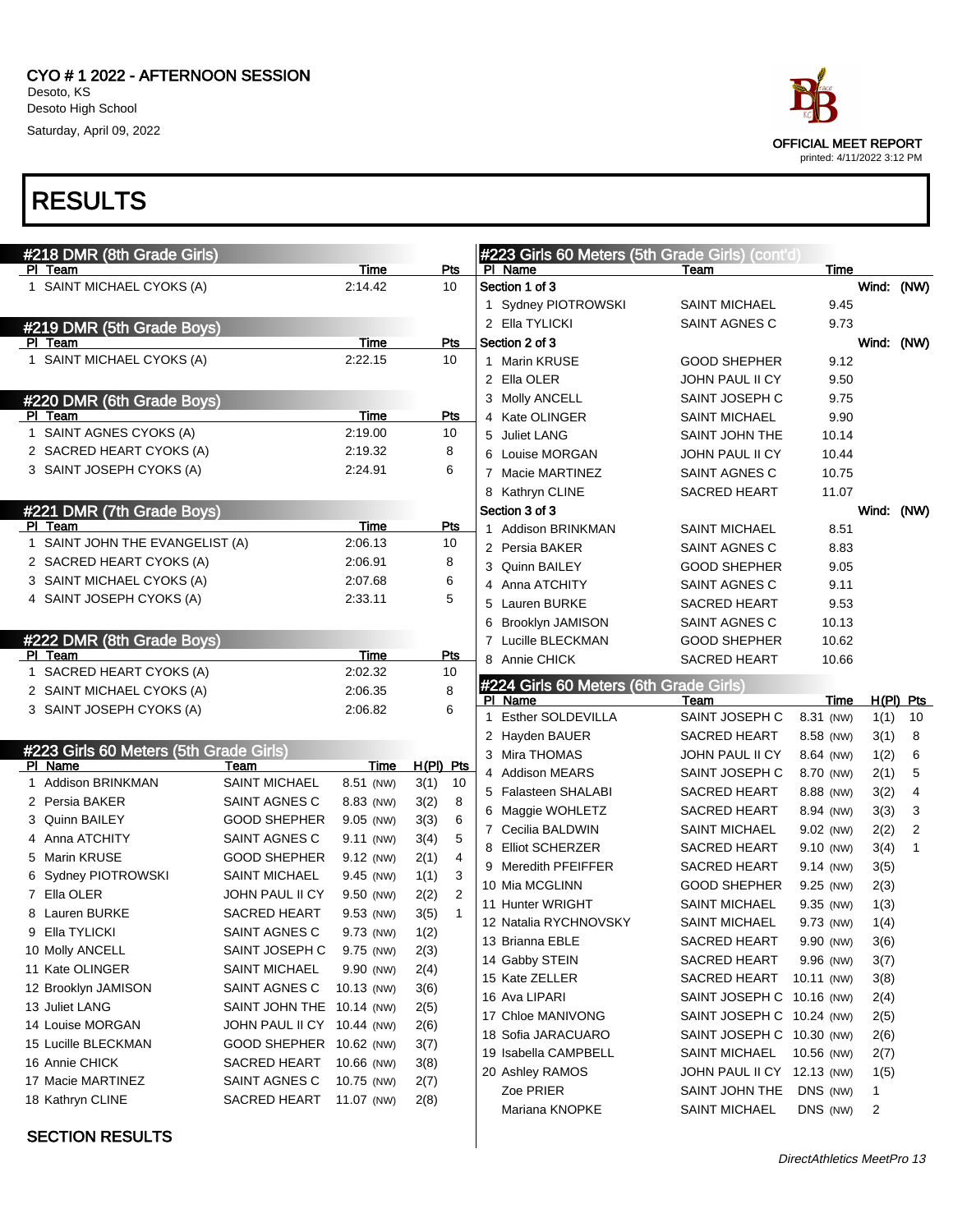

```
OFFICIAL MEET REPORT
printed: 4/11/2022 3:12 PM
```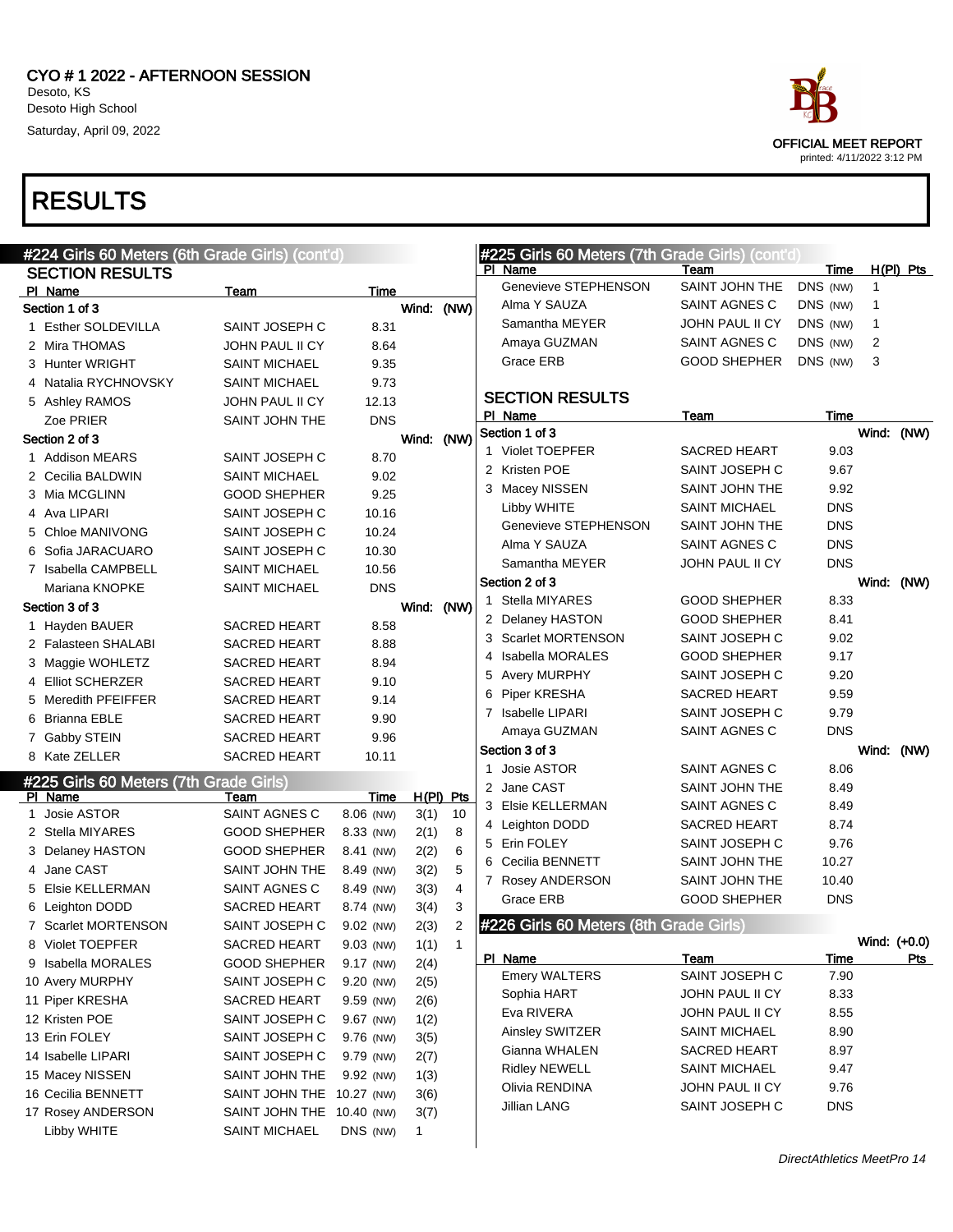|   | #227 Boys 60 Meters (5th Grade Boys) |                            |            |             |              |              | <b>#227 Boys 60 Meters (5th Grade Boys) (cont'd)</b> |                           |            |       |      |                |
|---|--------------------------------------|----------------------------|------------|-------------|--------------|--------------|------------------------------------------------------|---------------------------|------------|-------|------|----------------|
|   | PI Name                              | Team                       | Time       | $H(PI)$ Pts |              |              | PI Name                                              | Team                      |            | Time  |      |                |
| 1 | Aiden KEMPF                          | <b>SACRED HEART</b>        | 8.71 (NW)  | 3(1)        | 10           |              | 5 Nicolas BARENBERG                                  | JOHN PAUL II CY           |            | 9.89  |      |                |
|   | 2 Hudson ELDER                       | <b>SAINT MICHAEL</b>       | 8.77 (NW)  | 4(1)        | 8            |              | 6 Charlie FISHER                                     | <b>SAINT MICHAEL</b>      |            | 10.16 |      |                |
|   | 3 Henry MENGHINI                     | <b>SACRED HEART</b>        | 8.91 (NW)  | 4(2)        | 6            |              | 7 Davis FOSTER                                       | <b>GOOD SHEPHER</b>       |            | 10.99 |      |                |
|   | 4 Evan O'NEILL                       | SAINT AGNES C              | 9.20 (NW)  | 3(2)        | 5            |              | 8 Oliver GRACZYK                                     | JOHN PAUL II CY           |            | 12.52 |      |                |
|   | 5 Wesley NIELAND                     | <b>SAINT MICHAEL</b>       | 9.26 (NW)  | 3(3)        | 4            |              | Section 4 of 4                                       |                           |            |       |      | Wind: (NW)     |
|   | 6 Austin OROPEZA                     | SAINT AGNES C              | 9.33 (NW)  | 2(1)        | 3            |              | 1 Hudson ELDER                                       | <b>SAINT MICHAEL</b>      |            | 8.77  |      |                |
|   | 7 Jacob WOLF                         | SAINT AGNES C              | 9.44 (NW)  | 1(1)        | 2            |              | 2 Henry MENGHINI                                     | <b>SACRED HEART</b>       |            | 8.91  |      |                |
|   | 8 Felix BELL                         | JOHN PAUL II CY            | 9.47 (NW)  | 4(3)        | $\mathbf{1}$ |              | 3 Felix BELL                                         | <b>JOHN PAUL II CY</b>    |            | 9.47  |      |                |
|   | 9 Brennan LEARY                      | JOHN PAUL II CY            | 9.74 (NW)  | 3(4)        |              |              | 4 Daniel CRUSE                                       | JOHN PAUL II CY           |            | 9.84  |      |                |
|   | 10 Noah TINOCO                       | SAINT AGNES C              | 9.76 (NW)  | 1(2)        |              |              | 5 Ryder FERGUSON                                     | <b>SAINT MICHAEL</b>      |            | 9.95  |      |                |
|   | 11 Daniel CRUSE                      | JOHN PAUL II CY            | 9.84 (NW)  | 4(4)        |              |              | 6 Santos CABRERA                                     | SAINT AGNES C             |            | 9.96  |      |                |
|   | 12 Nicolas BARENBERG                 | JOHN PAUL II CY            | 9.89 (NW)  | 3(5)        |              |              | 7 Nick BURKE                                         | <b>SACRED HEART</b>       |            | 10.15 |      |                |
|   | 13 Ryder FERGUSON                    | <b>SAINT MICHAEL</b>       | 9.95 (NW)  | 4(5)        |              |              | 8 Chris BURKE                                        | SACRED HEART              |            | 10.86 |      |                |
|   | 14 Santos CABRERA                    | SAINT AGNES C              | 9.96 (NW)  | 4(6)        |              |              | #228 Boys 60 Meters (6th Grade Boys)                 |                           |            |       |      |                |
|   | 15 William STEPHENSON                | SAINT JOHN THE             | 10.12 (NW) | 1(3)        |              |              | PI Name                                              | Team                      |            | Time  |      | H(PI) Pts      |
|   | 16 Nick BURKE                        | <b>SACRED HEART</b>        | 10.15 (NW) | 4(7)        |              | $\mathbf{1}$ | Jackson HARLEY                                       | SACRED HEART              | 7.85 (NW)  |       | 4(1) | 10             |
|   | 17 Charlie FISHER                    | <b>SAINT MICHAEL</b>       | 10.16 (NW) | 3(6)        |              |              | 2 Andrew HOUSE                                       | JOHN PAUL II CY           | 8.00 (NW)  |       | 3(1) | 8              |
|   | 18 Cash SNEED                        | SAINT JOHN THE             | 10.29 (NW) | 1(4)        |              | 3            | Tommy ROBERTS                                        | SAINT AGNES C             | 8.05 (NW)  |       | 2(1) | 6              |
|   | 19 Emilio REYES                      | SAINT AGNES C              | 10.32 (NW) | 2(2)        |              |              | 4 Oliver CIMINIERI                                   | <b>SAINT MICHAEL</b>      | 8.12 (NW)  |       | 4(2) | 5              |
|   | 20 Owen WALSH                        | SAINT AGNES C              | 10.82 (NW) | 1(5)        |              |              | 5 Luke KOLICH                                        | SACRED HEART              | 8.25 (NW)  |       | 3(2) | 4              |
|   | 21 Chris BURKE                       | <b>SACRED HEART</b>        | 10.86 (NW) | 4(8)        |              |              | 6 Tyler COOK                                         | SAINT JOSEPH C            | 8.35 (NW)  |       | 4(3) | 3              |
|   | 22 Davis FOSTER                      | GOOD SHEPHER 10.99 (NW)    |            | 3(7)        |              |              | 7 Trey RAND                                          | <b>SACRED HEART</b>       | 8.47 (NW)  |       | 2(2) | $\overline{2}$ |
|   | 23 William POWERS                    | <b>SAINT MICHAEL</b>       | 11.12 (NW) | 2(3)        |              | 8            | Jack MCGLINN                                         | <b>GOOD SHEPHER</b>       | 8.53 (NW)  |       | 3(3) | 1              |
|   | 24 Oliver GRACZYK                    | JOHN PAUL II CY 12.52 (NW) |            | 3(8)        |              |              | 9 Thomas WOLZEN                                      | SAINT JOSEPH C            | 8.62 (NW)  |       | 1(1) |                |
|   | 25 Xander SLOWIK                     | JOHN PAUL II CY 12.92 (NW) |            | 2(4)        |              |              | 10 Ryan WHALEN                                       | SACRED HEART              | 8.78 (NW)  |       | 1(2) |                |
|   | Joshua SAUZA                         | SAINT AGNES C              | DNS (NW)   | 2           |              |              | 11 Colin MCCARTER                                    | SAINT JOSEPH C            | 8.95 (NW)  |       | 3(4) |                |
|   |                                      |                            |            |             |              |              | 12 Finley DORSEY                                     | SACRED HEART              | 8.96 (NW)  |       | 4(4) |                |
|   | <b>SECTION RESULTS</b>               |                            |            |             |              |              | 13 Teddy THOLEN                                      | SAINT JOSEPH C            | 8.97 (NW)  |       | 1(3) |                |
|   | PI Name                              | Team                       | Time       |             |              |              | 14 Leland COLLETTE                                   | SAINT JOSEPH C            | 8.97 (NW)  |       |      |                |
|   | Section 1 of 4                       |                            |            | Wind: (NW)  |              |              | 15 Collin MURPHY                                     | <b>SAINT MICHAEL</b>      | 9.02 (NW)  |       | 4(5) |                |
|   | 1 Jacob WOLF                         | SAINT AGNES C              | 9.44       |             |              |              | 16 Lucas PECK                                        |                           |            |       | 3(5) |                |
|   | 2 Noah TINOCO                        | SAINT AGNES C              | 9.76       |             |              |              |                                                      | <b>SACRED HEART</b>       | 9.11 (NW)  |       | 2(3) |                |
|   | 3 William STEPHENSON                 | <b>SAINT JOHN THE</b>      | 10.12      |             |              |              | 17 Jax HENDERSON<br>18 Grant CHAPUT                  | SACRED HEART              | 9.19 (NW)  |       | 4(6) |                |
|   | 4 Cash SNEED                         | SAINT JOHN THE             | 10.29      |             |              |              |                                                      | <b>SACRED HEART</b>       | 9.28 (NW)  |       | 4(7) |                |
|   | 5 Owen WALSH                         | SAINT AGNES C              | 10.82      |             |              |              | 19 Bradley OHMES                                     | SAINT JOSEPH C            | 9.30 (NW)  |       | 2(4) |                |
|   | Section 2 of 4                       |                            |            | Wind: (NW)  |              |              | 20 Peter MENGHINI                                    | <b>SAINT MICHAEL</b>      | 9.50 (NW)  |       | 4(8) |                |
| 1 | Austin OROPEZA                       | SAINT AGNES C              | 9.33       |             |              |              | 21 Sullivan O'DELL                                   | SAINT JOSEPH C            | 9.64 (NW)  |       | 3(6) |                |
|   | 2 Emilio REYES                       | SAINT AGNES C              | 10.32      |             |              |              | 22 Gavin TOSCHI                                      | SAINT AGNES C             | 9.86 (NW)  |       | 1(4) |                |
|   | 3 William POWERS                     | <b>SAINT MICHAEL</b>       | 11.12      |             |              |              | 23 Quin CHAFFFEE-MCCLURE                             | SAINT AGNES C             | 10.16 (NW) |       | 3(7) |                |
|   | 4 Xander SLOWIK                      | JOHN PAUL II CY            | 12.92      |             |              |              | 24 Daniel MCNEFF                                     | SAINT JOSEPH C 10.36 (NW) |            |       | 3(8) |                |
|   | Joshua SAUZA                         | SAINT AGNES C              | <b>DNS</b> |             |              |              | 25 Joe SATSKY                                        | SAINT JOSEPH C 11.07 (NW) |            |       | 1(5) |                |
|   | Section 3 of 4                       |                            |            | Wind: (NW)  |              |              | Jake PHELPS                                          | SACRED HEART              | DNS (NW)   | 2     |      |                |
|   | 1 Aiden KEMPF                        | SACRED HEART               | 8.71       |             |              |              |                                                      |                           |            |       |      |                |
|   | 2 Evan O'NEILL                       | SAINT AGNES C              |            |             |              |              | <b>SECTION RESULTS</b>                               |                           |            |       |      |                |
|   | 3 Wesley NIELAND                     | <b>SAINT MICHAEL</b>       | 9.20       |             |              |              | PI Name                                              | <u>Team</u>               |            | Time  |      |                |
|   | 4 Brennan LEARY                      |                            | 9.26       |             |              |              | Section 1 of 4                                       |                           |            |       |      | Wind: (NW)     |
|   |                                      | JOHN PAUL II CY            | 9.74       |             |              |              | 1 Thomas WOLZEN                                      | SAINT JOSEPH C            |            | 8.62  |      |                |

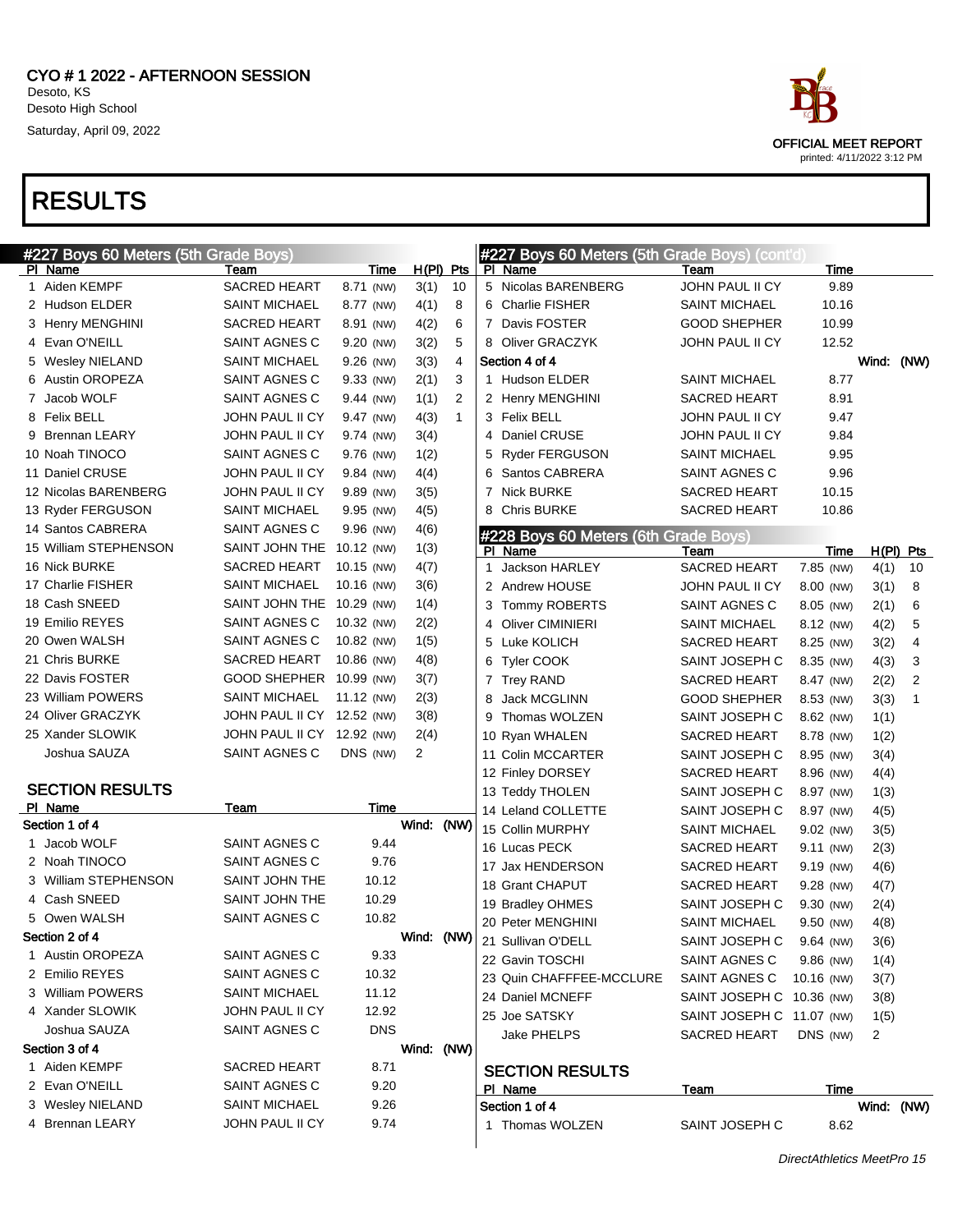

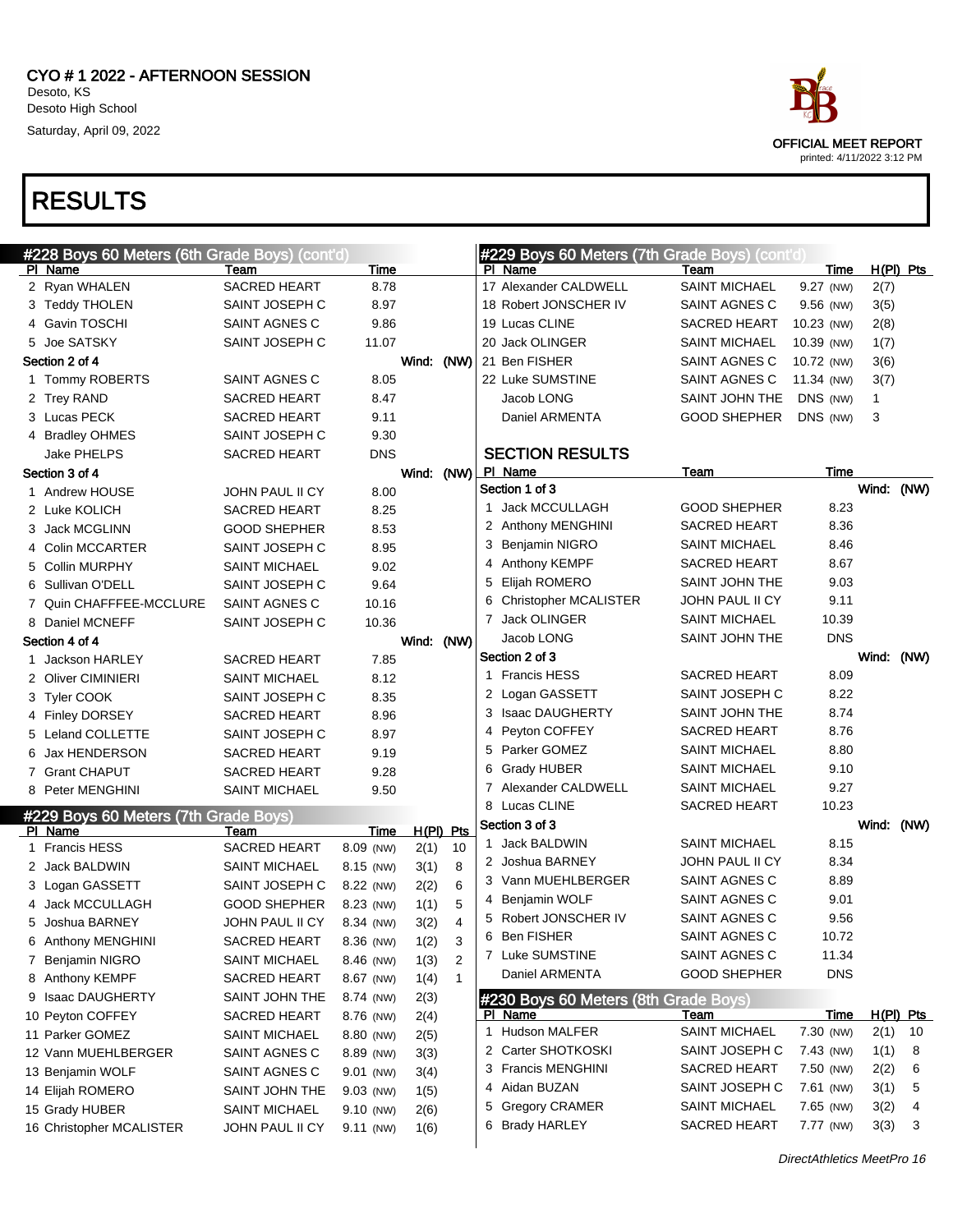



printed: 4/11/2022 3:12 PM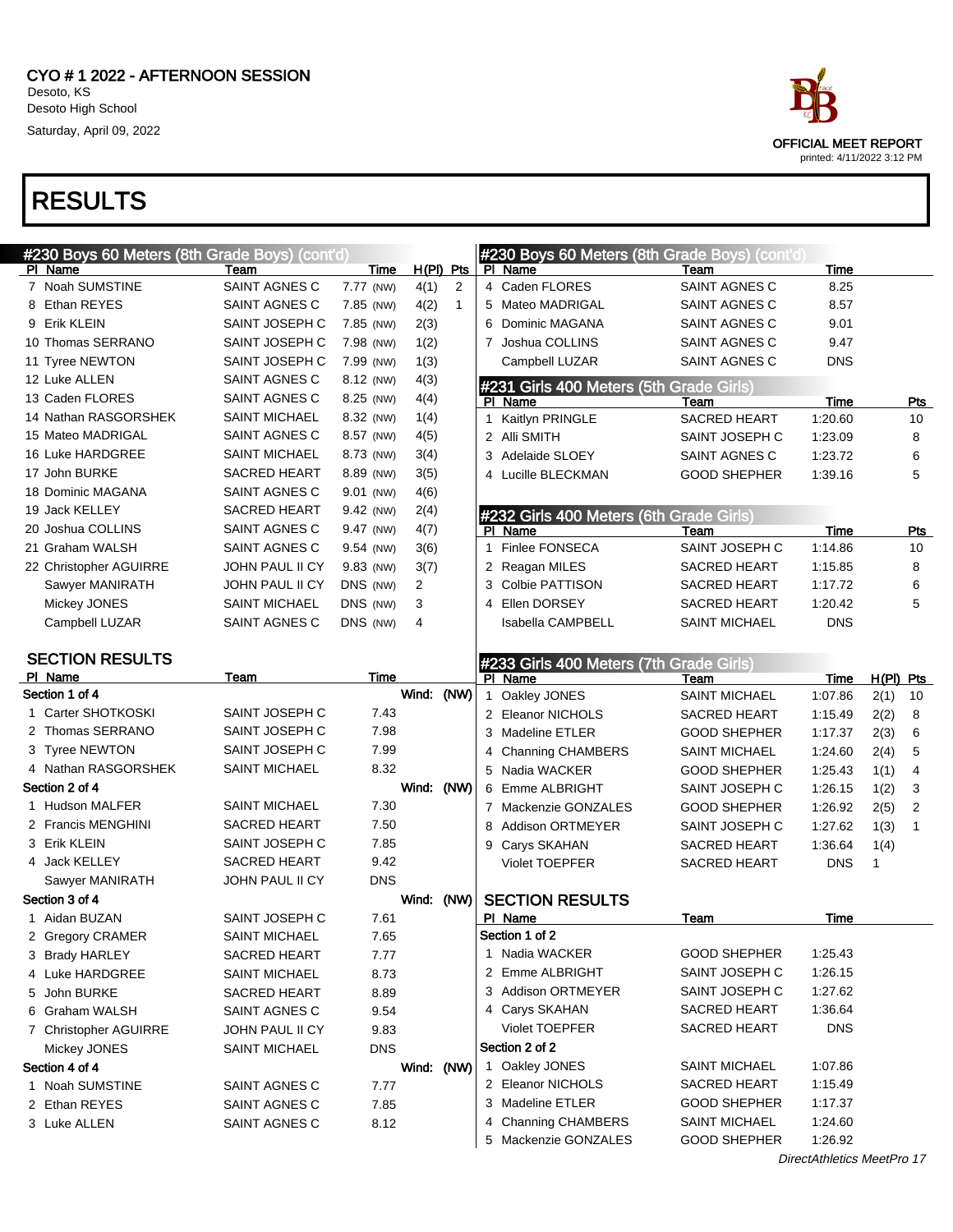

|   | #234 Girls 400 Meters (8th Grade Girls) |                      |            |                        | #236 Boys 400 Meters (6th Grade Boys) (cont'd) |                      |             |                |                |
|---|-----------------------------------------|----------------------|------------|------------------------|------------------------------------------------|----------------------|-------------|----------------|----------------|
|   | PI Name                                 | Team                 | Time       | Pts                    | PI Name                                        | Team                 | <b>Time</b> | $H(PI)$ Pts    |                |
|   | 1 Mia ANGLES                            | <b>SAINT MICHAEL</b> | 1:13.26    | 10                     | Nolan FLOY                                     | <b>SACRED HEART</b>  | 1:16.56     | 2              |                |
|   | 2 Julia HARBERT                         | <b>SAINT MICHAEL</b> | 1:14.45    | 8                      | Lane CARPENTER                                 | <b>SACRED HEART</b>  | 1:20.41     | $\overline{2}$ |                |
|   | 3 Jenna CLOUSE                          | <b>SAINT MICHAEL</b> | 1:15.25    | 6                      | Jimmy MERWALD                                  | SAINT JOSEPH C       | 1:22.10     | 1              |                |
|   | 4 Addison YORK                          | SAINT JOSEPH C       | 1:16.62    | 5                      | Quinn MCGIVERN                                 | <b>SACRED HEART</b>  | 1:22.29     | 1              |                |
|   | Haven BAUMAN                            | JOHN PAUL II CY      | <b>DNS</b> |                        | <b>Oliver CLEMENTS</b>                         | SAINT AGNES C        | 1:26.52     | $\overline{2}$ |                |
|   | <b>Riley PRIER</b>                      | SAINT JOHN THE       | <b>DNS</b> |                        | Ryan WHALEN                                    | <b>SACRED HEART</b>  | 1:26.72     | $\mathbf{1}$   |                |
|   |                                         |                      |            |                        | Cooper DORSEY                                  | <b>SACRED HEART</b>  | 1:27.44     | 2              |                |
|   | #235 Boys 400 Meters (5th Grade Boys)   |                      |            |                        | Dalton COX                                     | <b>GOOD SHEPHER</b>  | 1:29.32     | 2              |                |
|   | PI Name                                 | Team                 | Time       | $H(PI)$ Pts            | lan VELAZQUEZ                                  | SAINT JOSEPH C       | 1:35.66     | $\mathbf{1}$   |                |
| 1 | Dominic CARA                            | JOHN PAUL II CY      | 1:14.42    | 2(1)<br>10             |                                                |                      |             |                |                |
|   | 2 Alex WILKEN                           | <b>SAINT MICHAEL</b> | 1:15.05    | 1(1)<br>8              | <b>SECTION RESULTS</b>                         |                      |             |                |                |
|   | 3 Crosby PULLINS                        | <b>SAINT MICHAEL</b> | 1:16.39    | 1(2)<br>6              | PI Name                                        | Team                 | Time        |                |                |
|   | 4 Quentin JACKSON                       | SAINT JOSEPH C       | 1:17.40    | 2(2)<br>5              | Section 1 of 2                                 |                      |             |                |                |
|   | 5 Julian TINOCO                         | SAINT AGNES C        | 1:17.69    | 1(3)<br>$\overline{4}$ | <b>Quinn MCGIVERN</b>                          | <b>SACRED HEART</b>  | 1:22.29     |                |                |
|   | 6 Walker NEWELL                         | <b>SAINT MICHAEL</b> | 1:18.42    | 1(4)<br>3              | Luke KOLICH                                    | <b>SACRED HEART</b>  | 1:15.86     |                |                |
|   | 7 Joshua TWYMAN                         | <b>SAINT MICHAEL</b> | 1:19.07    | 2<br>1(5)              | Jimmy MERWALD                                  | SAINT JOSEPH C       | 1:22.10     |                |                |
|   | 8 Leo BURNS                             | <b>SACRED HEART</b>  | 1:25.82    | 2(3)<br>$\mathbf{1}$   | Drew KURT                                      | SAINT JOSEPH C       | 1:09.30     |                |                |
|   | 9 Charlie FISHER                        | <b>SAINT MICHAEL</b> | 1:27.11    | 2(4)                   | Ryan WHALEN                                    | SACRED HEART         | 1:26.72     |                |                |
|   | 10 Joe MENDOZA                          | SAINT AGNES C        | 1:29.13    | 2(5)                   | lan VELAZQUEZ                                  | SAINT JOSEPH C       | 1:35.66     |                |                |
|   | 11 William MEYERS                       | <b>SAINT MICHAEL</b> | 1:31.29    | 2(6)                   | Section 2 of 2                                 |                      |             |                |                |
|   | 12 Asher MESMER                         | SAINT JOSEPH C       | 1:36.73    | 2(7)                   | Lane CARPENTER                                 | <b>SACRED HEART</b>  | 1:20.41     |                |                |
|   | Max WEAVER                              | <b>SAINT MICHAEL</b> | <b>DNS</b> | $\mathbf{1}$           | <b>Luke LATENSER</b>                           | SAINT AGNES C        | 1:10.88     |                |                |
|   |                                         |                      |            |                        | Nolan FLOY                                     | <b>SACRED HEART</b>  | 1:16.56     |                |                |
|   | <b>SECTION RESULTS</b>                  |                      |            |                        | Alexander GRIGOROV                             | <b>SAINT MICHAEL</b> | 1:09.76     |                |                |
|   | PI Name                                 | Team                 | Time       |                        | <b>Oliver CLEMENTS</b>                         | SAINT AGNES C        | 1:26.52     |                |                |
|   | Section 1 of 2                          |                      |            |                        | Cooper DORSEY                                  | <b>SACRED HEART</b>  | 1:27.44     |                |                |
|   | 1 Alex WILKEN                           | <b>SAINT MICHAEL</b> | 1:15.05    |                        | Dalton COX                                     | <b>GOOD SHEPHER</b>  | 1:29.32     |                |                |
|   | 2 Crosby PULLINS                        | <b>SAINT MICHAEL</b> | 1:16.39    |                        | #237 Boys 400 Meters (7th Grade Boys)          |                      |             |                |                |
|   | 3 Julian TINOCO                         | SAINT AGNES C        | 1:17.69    |                        | PI Name                                        | Team                 | Time        | $H(PI)$ Pts    |                |
|   | 4 Walker NEWELL                         | <b>SAINT MICHAEL</b> | 1:18.42    |                        | 1 Landon COLE                                  | SAINT AGNES C        | 1:01.93     | 2(1)           | 10             |
|   | 5 Joshua TWYMAN                         | <b>SAINT MICHAEL</b> | 1:19.07    |                        | 2 Blake WILKEN                                 | <b>SAINT MICHAEL</b> | 1:06.59     | 1(1)           | 8              |
|   | Max WEAVER                              | <b>SAINT MICHAEL</b> | <b>DNS</b> |                        | John HORNBACK<br>3                             | <b>SACRED HEART</b>  | 1:08.36     | 1(2)           | 6              |
|   | Section 2 of 2                          |                      |            |                        | Sam ROBINSON<br>4                              | <b>SAINT MICHAEL</b> | 1:16.12     | 1(3)           | 5              |
|   | 1 Dominic CARA                          | JOHN PAUL II CY      | 1:14.42    |                        | 5 Paul OLSON                                   | SAINT AGNES C        | 1:16.13     | 2(2)           | 4              |
|   | 2 Quentin JACKSON                       | SAINT JOSEPH C       | 1:17.40    |                        | 6 Alexander CALDWELL                           | <b>SAINT MICHAEL</b> | 1:23.02     | 2(3)           | 3              |
|   | 3 Leo BURNS                             | <b>SACRED HEART</b>  | 1:25.82    |                        | 7 Brett BALTUSKA                               | SAINT MICHAEL        | 1:24.86     | $2(4)$ 2       |                |
|   | 4 Charlie FISHER                        | <b>SAINT MICHAEL</b> | 1:27.11    |                        | 8 Arthur CZAMANSKE                             | SAINT JOSEPH C       | 1:34.85     | 2(5)           | $\overline{1}$ |
|   | 5 Joe MENDOZA                           | SAINT AGNES C        | 1:29.13    |                        | 9 Elias STUPNIANEK                             | <b>SACRED HEART</b>  | 1:51.06     | 1(4)           |                |
|   | 6 William MEYERS                        | <b>SAINT MICHAEL</b> | 1:31.29    |                        | <b>Tyler URBAN</b>                             | SAINT JOHN THE       | <b>DNS</b>  | $\mathbf{1}$   |                |
|   | 7 Asher MESMER                          | SAINT JOSEPH C       | 1:36.73    |                        |                                                |                      |             |                |                |
|   | #236 Boys 400 Meters (6th Grade Boys)   |                      |            |                        | <b>SECTION RESULTS</b>                         |                      |             |                |                |
|   | PI Name                                 | Team                 | Time       | $H(PI)$ Pts            | PI Name                                        | Team                 | Time        |                |                |
|   | Drew KURT                               | SAINT JOSEPH C       | 1:09.30    | $\mathbf{1}$           | Section 1 of 2                                 |                      |             |                |                |
|   | Alexander GRIGOROV                      | <b>SAINT MICHAEL</b> | 1:09.76    | 2                      | 1 Blake WILKEN                                 | <b>SAINT MICHAEL</b> | 1:06.59     |                |                |
|   | Luke LATENSER                           | SAINT AGNES C        | 1:10.88    | 2                      | 2 John HORNBACK                                | <b>SACRED HEART</b>  | 1:08.36     |                |                |
|   | Luke KOLICH                             | SACRED HEART         | 1:15.86    | $\mathbf 1$            | 3 Sam ROBINSON                                 | <b>SAINT MICHAEL</b> | 1:16.12     |                |                |
|   |                                         |                      |            |                        | 4 Elias STUPNIANEK                             | SACRED HEART         | 1:51.06     |                |                |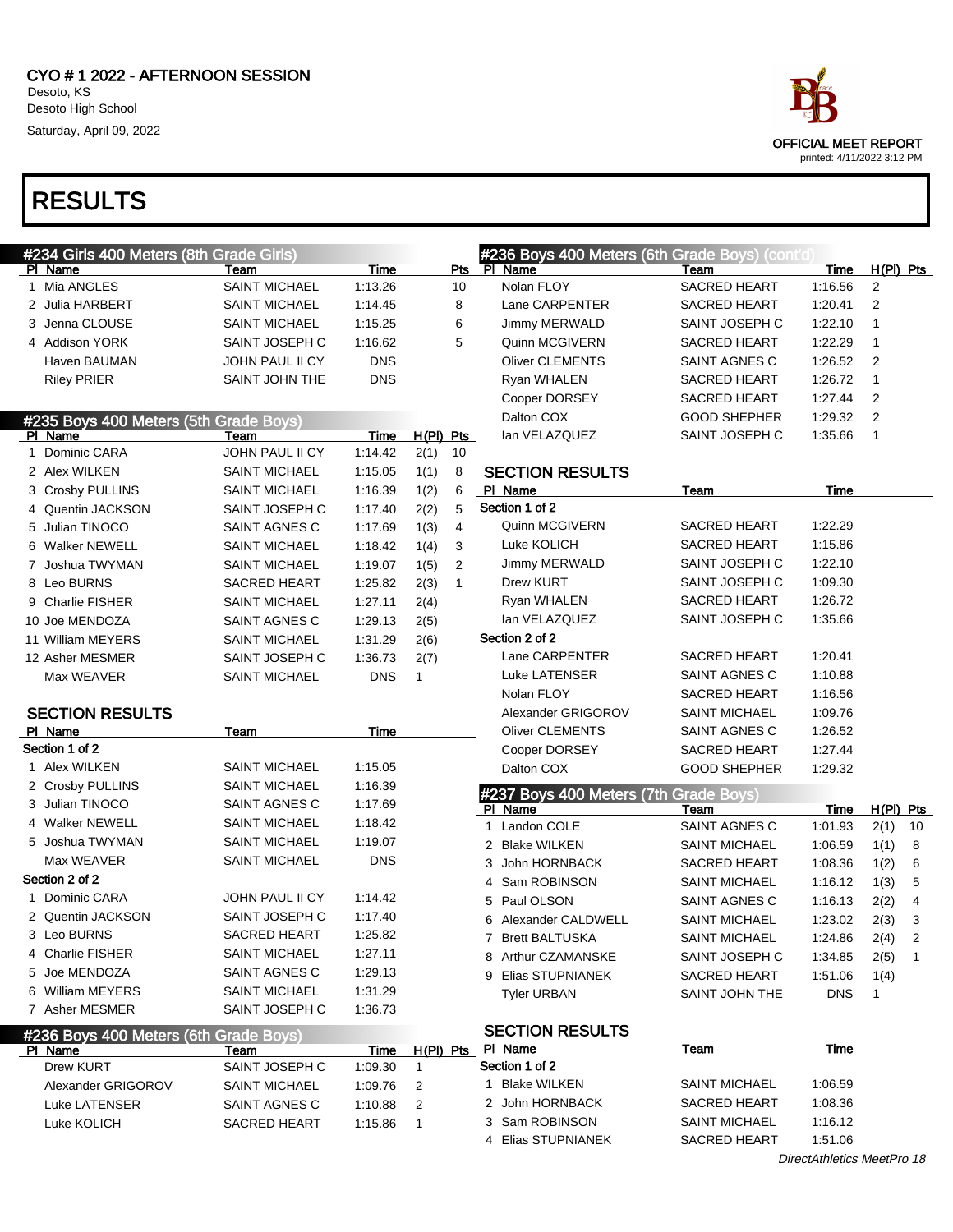# OFFICIAL MEET REPORT printed: 4/11/2022 3:12 PM

|   | #237 Boys 400 Meters (7th Grade Boys) (cont'd) |                                  |                |              |     |              | #240 Girls 200 Meters (6th Grade Girls) (cont'd) |                           |            |              |              |
|---|------------------------------------------------|----------------------------------|----------------|--------------|-----|--------------|--------------------------------------------------|---------------------------|------------|--------------|--------------|
|   | PI Name                                        | Team                             | Time           |              |     |              | PI Name                                          | Team                      | Time       |              |              |
|   | <b>Tyler URBAN</b>                             | SAINT JOHN THE                   | <b>DNS</b>     |              |     |              | 3 Natalie MILLIGAN                               | <b>SAINT AGNES C</b>      | 33.25      |              |              |
|   | Section 2 of 2                                 |                                  |                |              |     |              | 4 Hunter WRIGHT                                  | <b>SAINT MICHAEL</b>      | 36.04      |              |              |
|   | 1 Landon COLE                                  | SAINT AGNES C                    | 1:01.93        |              |     |              | Mariana KNOPKE                                   | <b>SAINT MICHAEL</b>      | <b>DNS</b> |              |              |
|   | 2 Paul OLSON                                   | SAINT AGNES C                    | 1:16.13        |              |     |              | Section 2 of 2                                   |                           |            | Wind: (NW)   |              |
|   | 3 Alexander CALDWELL                           | SAINT MICHAEL                    | 1:23.02        |              |     |              | 1 Reagan MILES                                   | <b>SACRED HEART</b>       | 31.63      |              |              |
|   | 4 Brett BALTUSKA                               | <b>SAINT MICHAEL</b>             | 1:24.86        |              |     |              | 2 Tyler FRIZELLE                                 | SAINT AGNES C             | 33.28      |              |              |
|   | 5 Arthur CZAMANSKE                             | SAINT JOSEPH C                   | 1:34.85        |              |     |              | 3 Zoey DUCKERS                                   | SAINT AGNES C             | 35.38      |              |              |
|   | #238 Boys 400 Meters (8th Grade Boys)          |                                  |                |              |     |              | 4 Eliza BURSON                                   | <b>GOOD SHEPHER</b>       | 36.60      |              |              |
|   | PI Name                                        | Team                             | Time           |              | Pts | 5            | Sara DIETZ                                       | SAINT AGNES C             | 39.13      |              |              |
|   | 1 Brady MALLOT                                 | <b>SAINT MICHAEL</b>             | 1:03.68        |              | 10  |              | #241 Girls 200 Meters (7th Grade Girls)          |                           |            |              |              |
|   | 2 Leo MENGHINI                                 | SAINT MICHAEL                    | 1:05.59        |              | 8   |              | PI Name                                          | Team                      | Time       |              | $H(PI)$ Pts  |
|   | 3 Ethan PIOTROWSKI                             | SAINT MICHAEL                    | 1:06.54        |              | 6   |              | 1 Sophia MADEO                                   | <b>SAINT MICHAEL</b>      | 30.35 (NW) | 1(1)         | 10           |
|   | 4 Bennett LEMBKE                               | SAINT MICHAEL                    | 1:07.65        |              | 5   |              | 2 Sydney BLAINE                                  | SACRED HEART              | 30.72 (NW) | 2(1)         | 8            |
|   | 5 Luke Td OLSON                                | SAINT AGNES C                    | 1:16.47        |              | 4   |              | 3 Rilla REEL                                     | SAINT AGNES C             | 32.00 (NW) | 2(2)         | 6            |
|   | 6 Issac CONLEY                                 | SAINT AGNES C                    | 1:19.30        |              | 3   |              | 4 Mabel DELANEY                                  | GOOD SHEPHER 32.12 (NW)   |            | 1(2)         | 5            |
|   | 7 Will FELSKI                                  | SAINT MICHAEL                    | 1:21.27        |              | 2   |              | 5 Amelia LANG                                    | SAINT JOHN THE 32.18 (NW) |            | 1(3)         | 4            |
|   | Chris LOPEZ                                    | SAINT JOSEPH C                   | <b>DNS</b>     |              |     |              | 6 Finley RHOADES                                 | SAINT AGNES C             | 32.69 (NW) | 2(3)         | 3            |
|   |                                                |                                  |                |              |     |              | 7 Libby WHITE                                    | <b>SAINT MICHAEL</b>      | 33.22 (NW) | 1(4)         | 2            |
|   | #239 Girls 200 Meters (5th Grade Girls)        |                                  |                |              |     |              | 8 Peyton DENTON                                  | SAINT AGNES C             | 33.29 (NW) | 2(4)         | $\mathbf{1}$ |
|   |                                                |                                  |                | Wind: (+0.0) |     |              | 9 Penelope CIMINIERI                             | <b>SAINT MICHAEL</b>      | 34.11 (NW) | 2(5)         |              |
|   | PI Name                                        | Team                             | Time           |              | Pts |              | 10 Ellie BEVER                                   | <b>SAINT MICHAEL</b>      | 37.73 (NW) | 2(6)         |              |
|   | Addison BRINKMAN                               | <b>SAINT MICHAEL</b>             | 31.82          |              | 10  |              | Genevieve STEPHENSON                             | SAINT JOHN THE            | DNS (NW)   | $\mathbf{1}$ |              |
|   | 2 Layla REYNOLDS                               | SAINT JOSEPH C                   | 33.41          |              | 8   |              |                                                  |                           |            |              |              |
|   | 3 Quinn BAILEY                                 | <b>GOOD SHEPHER</b>              | 34.21          |              | 6   |              | <b>SECTION RESULTS</b>                           |                           |            |              |              |
|   |                                                |                                  |                |              |     |              |                                                  |                           |            |              |              |
|   | 4 Molly BRETHORST                              | <b>SACRED HEART</b>              | 36.24          |              | 5   |              | PI Name                                          | Team                      | Time       |              |              |
|   | 5 Sydney PIOTROWSKI                            | SAINT MICHAEL                    | 37.47          |              | 4   |              | Section 1 of 2                                   |                           |            | Wind: (NW)   |              |
|   | 6 Skyler HAYS                                  | <b>SACRED HEART</b>              | 50.70          |              | 3   |              | 1 Sophia MADEO                                   | <b>SAINT MICHAEL</b>      | 30.35      |              |              |
|   | <b>Grace TONER</b>                             | SAINT JOHN THE                   | <b>DNS</b>     |              |     |              | 2 Mabel DELANEY                                  | <b>GOOD SHEPHER</b>       | 32.12      |              |              |
|   |                                                |                                  |                |              |     |              | 3 Amelia LANG                                    | SAINT JOHN THE            | 32.18      |              |              |
|   | #240 Girls 200 Meters (6th Grade Girls)        |                                  |                |              |     |              | 4 Libby WHITE                                    | <b>SAINT MICHAEL</b>      | 33.22      |              |              |
|   | PI Name                                        | Team                             | Time           | H(PI) Pts    |     |              | Genevieve STEPHENSON                             | SAINT JOHN THE            | <b>DNS</b> |              |              |
| 1 | Naomi ORTIZ                                    | JOHN PAUL II CY 31.46 (NW)       |                | 1(1)         | 10  |              | Section 2 of 2                                   |                           |            | Wind: (NW)   |              |
|   | 2 Reagan MILES                                 | SACRED HEART                     | 31.63 (NW)     | 2(1)         | 8   |              | 1 Sydney BLAINE                                  | SACRED HEART              | 30.72      |              |              |
|   | 3 Evelyn REYES                                 | SAINT AGNES C                    | 32.73 (NW)     | 1(2)         | 6   |              | 2 Rilla REEL                                     | SAINT AGNES C             | 32.00      |              |              |
|   | 4 Natalie MILLIGAN                             | SAINT AGNES C                    | 33.25 (NW)     | 1(3)         | 5   |              | 3 Finley RHOADES                                 | SAINT AGNES C             | 32.69      |              |              |
|   | 5 Tyler FRIZELLE                               | SAINT AGNES C 33.28 (NW)         |                | 2(2)         | 4   |              | 4 Peyton DENTON                                  | SAINT AGNES C             | 33.29      |              |              |
|   | 6 Zoey DUCKERS                                 | SAINT AGNES C                    | 35.38 (NW)     | 2(3)         | 3   |              | 5 Penelope CIMINIERI                             | <b>SAINT MICHAEL</b>      | 34.11      |              |              |
|   | 7 Hunter WRIGHT                                | SAINT MICHAEL                    | 36.04 (NW)     | 1(4)         | 2   |              | 6 Ellie BEVER                                    | <b>SAINT MICHAEL</b>      | 37.73      |              |              |
|   | 8 Eliza BURSON                                 | GOOD SHEPHER 36.60 (NW)          |                | 2(4)         | 1   |              |                                                  |                           |            |              |              |
|   | 9 Sara DIETZ                                   | SAINT AGNES C                    | 39.13 (NW)     | 2(5)         |     |              | #242 Girls 200 Meters (8th Grade Girls)          |                           |            | Wind: (+0.0) |              |
|   | Mariana KNOPKE                                 | SAINT MICHAEL                    | DNS (NW)       | $\mathbf{1}$ |     |              | PI Name                                          | Team                      | Time       |              | <u>Pts</u>   |
|   |                                                |                                  |                |              |     | $\mathbf{1}$ | Sophia HART                                      | JOHN PAUL II CY           | 31.80      |              | 10           |
|   | <b>SECTION RESULTS</b>                         |                                  |                |              |     |              | 2 Julia HARBERT                                  | <b>SAINT MICHAEL</b>      | 32.55      |              | 8            |
|   | PI Name                                        | Team                             | Time           |              |     |              | 3 Maggie MOLONEY                                 | JOHN PAUL II CY           | 34.85      |              | 6            |
|   | Section 1 of 2                                 |                                  |                | Wind: (NW)   |     |              | 4 Gianna WHALEN                                  | <b>SACRED HEART</b>       | 35.30      |              | 5            |
|   | 1 Naomi ORTIZ<br>2 Evelyn REYES                | JOHN PAUL II CY<br>SAINT AGNES C | 31.46<br>32.73 |              |     | 5            | <b>Brianne SUTHERLIN</b>                         | JOHN PAUL II CY           | 39.02      |              | 4            |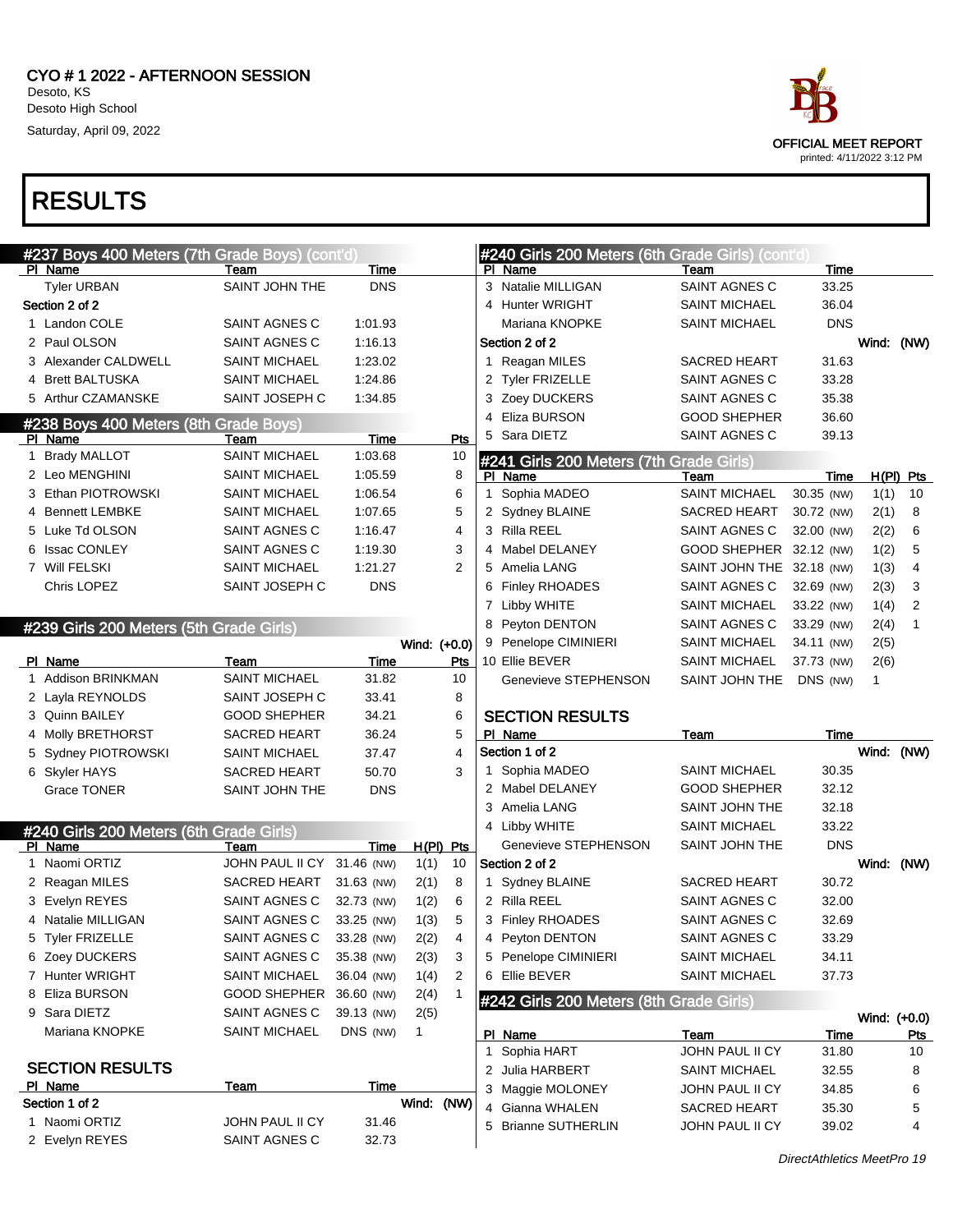

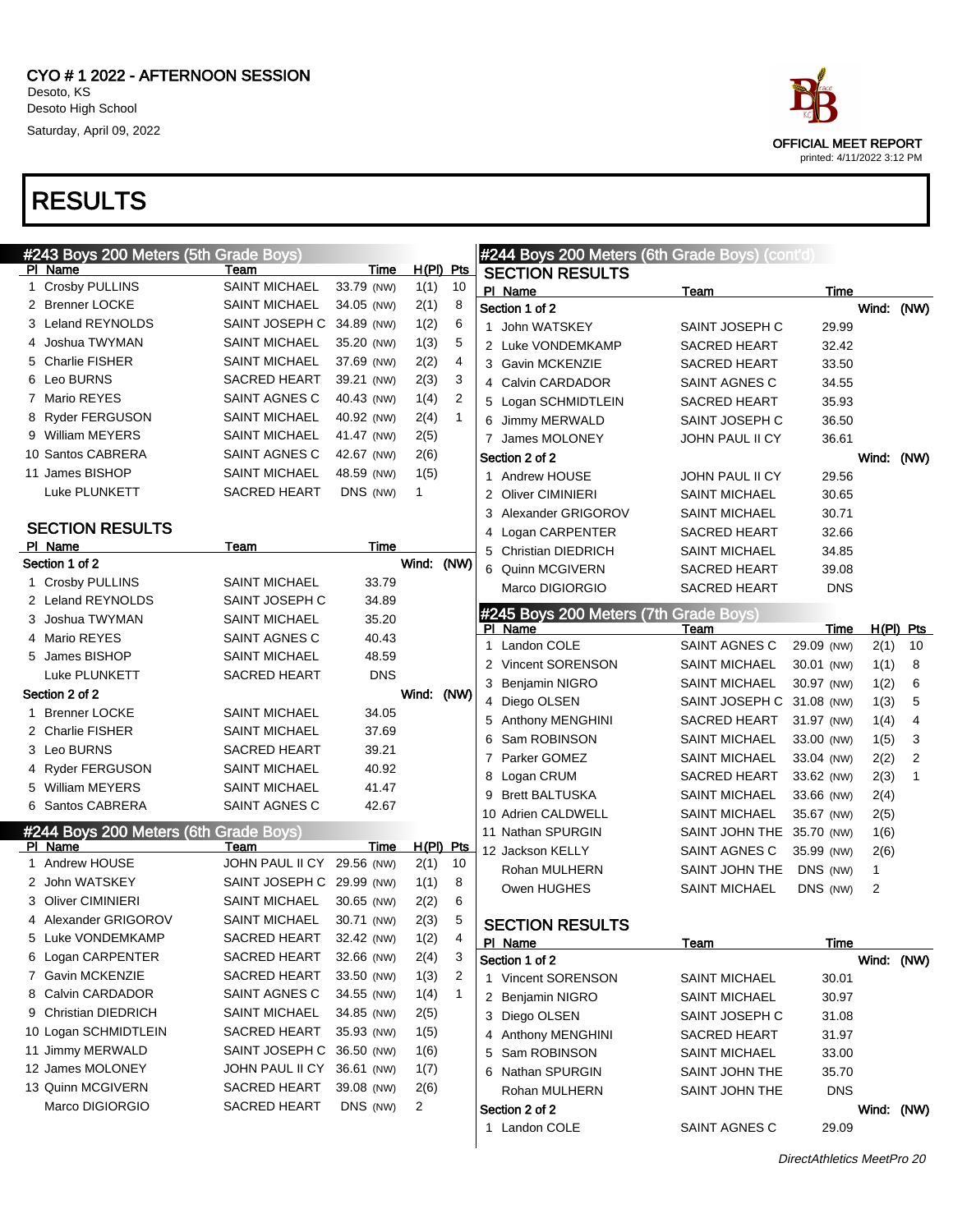

| #245 Boys 200 Meters (7th Grade Boys) (cont'd)        |                            |             |              |                |             |                                         | #248 Girls 400m SMR (6th Grade Girls) (cont'd) |             |            |
|-------------------------------------------------------|----------------------------|-------------|--------------|----------------|-------------|-----------------------------------------|------------------------------------------------|-------------|------------|
| PI Name                                               | Team                       | Time        |              |                | PI Team     |                                         |                                                | Time        | Pts        |
| 2 Parker GOMEZ                                        | <b>SAINT MICHAEL</b>       | 33.04       |              |                |             | 4 GOOD SHEPHERD CYOKS (A)               |                                                | 1:10.77     | 5          |
| 3 Logan CRUM                                          | <b>SACRED HEART</b>        | 33.62       |              |                |             | SAINT JOHN THE EVANGELIST (A)           |                                                | <b>DNS</b>  |            |
| 4 Brett BALTUSKA                                      | <b>SAINT MICHAEL</b>       | 33.66       |              |                |             |                                         |                                                |             |            |
| 5 Adrien CALDWELL                                     | <b>SAINT MICHAEL</b>       | 35.67       |              |                |             | #249 Girls 400m SMR (7th Grade Girls)   |                                                |             |            |
| 6 Jackson KELLY                                       | <b>SAINT AGNES C</b>       | 35.99       |              |                | PI Team     |                                         |                                                | Time        | Pts        |
| Owen HUGHES                                           | <b>SAINT MICHAEL</b>       | <b>DNS</b>  |              |                |             | 1 SAINT AGNES CYOKS (A)                 |                                                | 1:02.93     | 10         |
| #246 Boys 200 Meters (8th Grade Boys)                 |                            |             |              |                |             | 2 GOOD SHEPHERD CYOKS (B)               |                                                | 1:05.82     | 8          |
| PI Name                                               | Team                       | Time        |              | $H(PI)$ Pts    |             | 3 SAINT JOSEPH CYOKS (A)                |                                                | 1:07.45     | 6          |
| 1 Hudson MALFER                                       | <b>SAINT MICHAEL</b>       | 26.61 (NW)  | 1(1)         | 10             |             | 4 GOOD SHEPHERD CYOKS (A)               |                                                | 1:09.86     | 5          |
| 2 Henry MORGAN                                        | JOHN PAUL II CY 29.54 (NW) |             | 1(2)         | 8              |             |                                         |                                                |             |            |
| 3 Daniel NEENAN                                       | SAINT AGNES C              | 29.83 (NW)  | 2(1)         | 6              |             | #250 Girls 400m SMR (8th Grade Girls)   |                                                |             |            |
| 4 Benjamin HENDRIX                                    | SAINT AGNES C              | 30.63 (NW)  | 2(2)         | 5              | PI Team     |                                         |                                                | Time        | Pts        |
| 5 Aiden YOUNG                                         | JOHN PAUL II CY 31.67 (NW) |             | 1(3)         | $\overline{4}$ |             | 1 SAINT JOHN THE EVANGELIST (A)         |                                                | 1:07.15     | 10         |
| 6 Luke HARDGREE                                       | <b>SAINT MICHAEL</b>       | 33.04 (NW)  | 2(3)         | 3              |             | 2 SAINT AGNES CYOKS (A)                 |                                                | 1:08.79     | 8          |
| 7 Andrew NAEGER                                       | SAINT JOHN THE 33.39 (NW)  |             | 1(4)         | 2              |             |                                         |                                                |             |            |
| Chris LOPEZ                                           | SAINT JOSEPH C             | DNS (NW)    | 2            |                |             | #251 Boys 400m SMR (5th Grade Boys)     |                                                |             |            |
| Ethan PIOTROWSKI                                      | <b>SAINT MICHAEL</b>       | DNS (NW)    | 1            |                | PI Team     | 1 SAINT AGNES CYOKS (A)                 |                                                | Time        | Pts        |
| Aiden NAJAFIZADEH                                     | SAINT JOHN THE             | DNS (NW)    | $\mathbf{1}$ |                |             |                                         |                                                | 1:17.71     | 10         |
| <b>Trevor DEEL</b>                                    | SAINT JOSEPH C             | DNS (NW)    | 2            |                |             |                                         |                                                |             |            |
| Mickey JONES                                          | <b>SAINT MICHAEL</b>       | DNS (NW)    | 2            |                | PI Team     | #252 Boys 400m SMR (6th Grade Boys)     |                                                | <b>Time</b> | <b>Pts</b> |
|                                                       |                            |             |              |                |             | 1 SACRED HEART CYOKS (A)                |                                                | 1:05.12     | 10         |
| <b>SECTION RESULTS</b>                                |                            |             |              |                |             |                                         |                                                |             |            |
| PI Name                                               | Team                       | Time        |              |                |             | #253 Boys 400m SMR (7th Grade Boys)     |                                                |             |            |
| Section 1 of 2                                        |                            |             | Wind:        | (NW)           | PI Team     |                                         |                                                | <b>Time</b> | Pts        |
| 1 Hudson MALFER                                       | <b>SAINT MICHAEL</b>       | 26.61       |              |                |             | 1 SAINT JOHN THE EVANGELIST (A)         |                                                | 1:05.55     | 10         |
| 2 Henry MORGAN                                        | JOHN PAUL II CY            | 29.54       |              |                |             | 2 SAINT JOSEPH CYOKS (A)                |                                                | 1:08.02     | 8          |
| 3 Aiden YOUNG                                         | JOHN PAUL II CY            | 31.67       |              |                |             | 3 SAINT AGNES CYOKS (A)                 |                                                | 1:08.05     | 6          |
| 4 Andrew NAEGER                                       | SAINT JOHN THE             | 33.39       |              |                |             |                                         |                                                |             |            |
| Ethan PIOTROWSKI                                      | <b>SAINT MICHAEL</b>       | <b>DNS</b>  |              |                |             | #254 Boys 400m SMR (8th Grade Boys)     |                                                |             |            |
| Aiden NAJAFIZADEH                                     | SAINT JOHN THE             | <b>DNS</b>  |              |                | PI Team     |                                         |                                                | Time        | Pts        |
| Section 2 of 2                                        |                            |             | Wind:        | (NW)           |             | 1 SAINT JOSEPH CYOKS (A)                |                                                | 54.69       | 10         |
| 1 Daniel NEENAN                                       | SAINT AGNES C              | 29.83       |              |                |             |                                         |                                                |             |            |
| 2 Benjamin HENDRIX                                    | SAINT AGNES C              | 30.63       |              |                |             | #255 Girls 800 Meters (5th Grade Girls) |                                                |             |            |
| 3 Luke HARDGREE                                       | <b>SAINT MICHAEL</b>       | 33.04       |              |                | PI Name     |                                         | Team                                           | Time        | <u>Pts</u> |
| Chris LOPEZ                                           | SAINT JOSEPH C             | <b>DNS</b>  |              |                |             | 1 Kaitlyn PRINGLE                       | <b>SACRED HEART</b>                            | 3:15.95     | 10         |
| <b>Trevor DEEL</b>                                    | SAINT JOSEPH C             | <b>DNS</b>  |              |                |             | 2 Adelaide SLOEY                        | SAINT AGNES C                                  | 3:36.67     | 8          |
| Mickey JONES                                          | <b>SAINT MICHAEL</b>       | <b>DNS</b>  |              |                | 3 Eva ETZEL |                                         | SAINT JOHN THE                                 | 3:40.85     | 6          |
| #247 Girls 400m SMR (5th Grade Girls)                 |                            |             |              |                |             | 4 Kaitlynn KELLY                        | <b>SACRED HEART</b>                            | 3:56.59     | 5          |
| PI Team                                               |                            | <b>Time</b> |              | Pts            |             |                                         |                                                |             |            |
| 1 SAINT AGNES CYOKS (A)                               |                            | 1:10.32     |              | 10             |             | #256 Girls 800 Meters (6th Grade Girls) |                                                |             |            |
|                                                       |                            |             |              |                | PI Name     |                                         | Team                                           | Time        | Pts        |
| #248 Girls 400m SMR (6th Grade Girls)                 |                            |             |              |                |             | 1 Madison ALLEN                         | SAINT AGNES C                                  | 3:12.65     | 10         |
| PI Team                                               |                            | <b>Time</b> |              | <u>Pts</u>     |             | 2 Colbie PATTISON                       | <b>SACRED HEART</b>                            | 3:16.54     | 8          |
| 1 SAINT JOSEPH CYOKS (A)                              |                            | 1:05.85     |              | 10             |             | 3 Evelyn BICHELMEYER                    | SAINT JOSEPH C                                 | 3:17.53     | 6          |
| 2 SACRED HEART CYOKS (A)<br>3 SAINT MICHAEL CYOKS (A) |                            | 1:06.75     |              | 8              |             |                                         |                                                |             |            |
|                                                       |                            | 1:10.47     |              | 6              |             |                                         |                                                |             |            |
|                                                       |                            |             |              |                |             |                                         |                                                |             |            |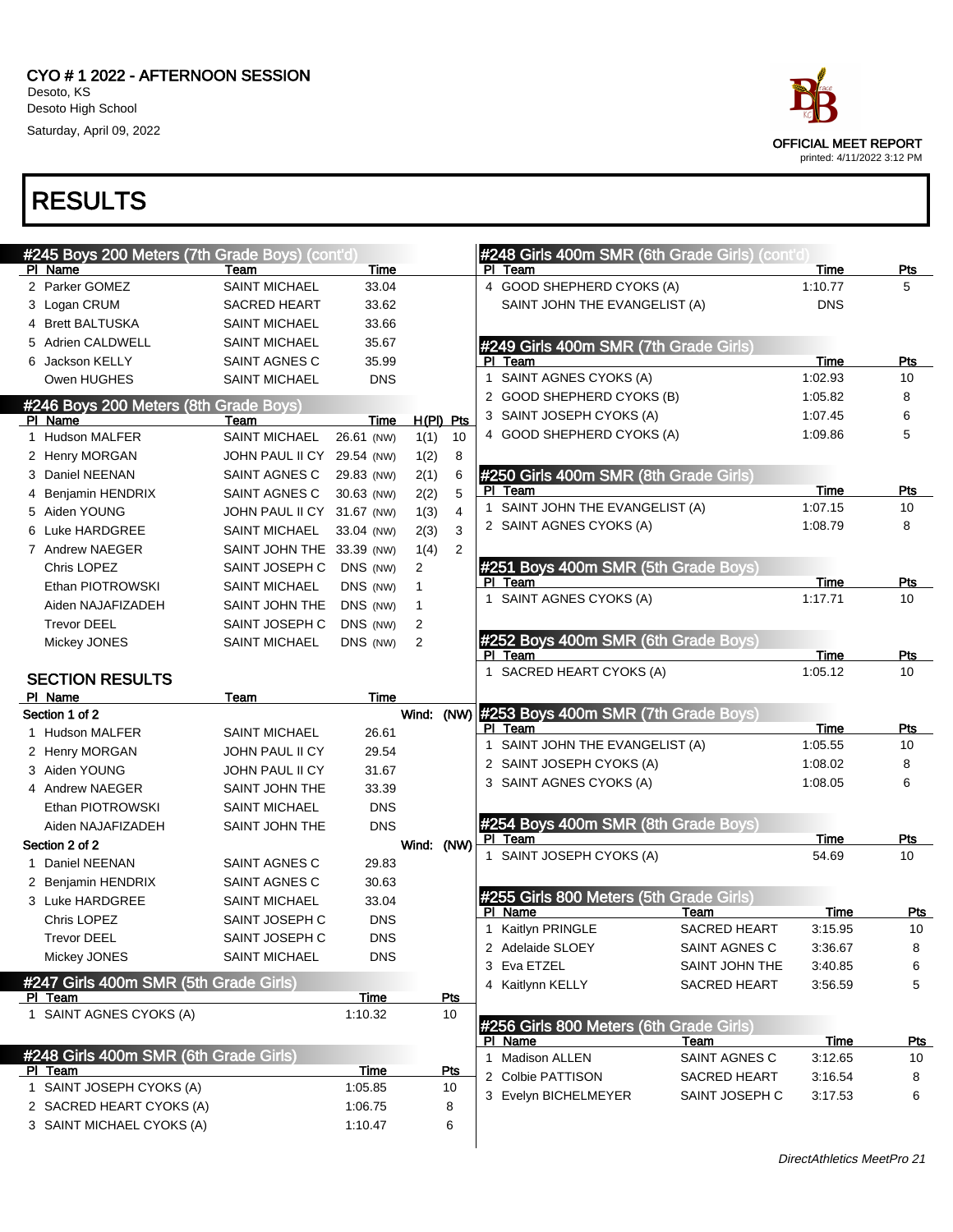

| #257 Girls 800 Meters (7th Grade Girls)          |                              |             |                |   | #271 Boys 800 Meters (8th Grade Boys)   |                            |             |             |                |
|--------------------------------------------------|------------------------------|-------------|----------------|---|-----------------------------------------|----------------------------|-------------|-------------|----------------|
| PI Name                                          | Team                         | Time        | Pts            |   | PI Name                                 | Team                       | Time        |             | Pts            |
| 1 Eleanor NICHOLS                                | SACRED HEART                 | 3:14.15     | 10             | 1 | <b>Brady MALLOT</b>                     | <b>SAINT MICHAEL</b>       | 2:33.21     |             | 10             |
| 2 Channing CHAMBERS                              | <b>SAINT MICHAEL</b>         | 3:28.42     | 8              |   | 2 James PECK                            | <b>SACRED HEART</b>        | 2:34.34     |             | 8              |
| 3 Natalie YEHLE                                  | <b>SACRED HEART</b>          | 3:45.94     | 6              |   | 3 Daniel NEENAN                         | SAINT AGNES C              | 2:37.51     |             | 6              |
| 4 Carys SKAHAN                                   | <b>SACRED HEART</b>          | 3:46.17     | 5              |   | <b>Bennett LEMBKE</b>                   | <b>SAINT MICHAEL</b>       | 2:43.73     |             | 5              |
| 5 Joanna MAY                                     | <b>SACRED HEART</b>          | 3:56.55     | 4              |   | 5 Hayden WREN                           | SAINT JOSEPH C             | 2:59.79     |             | 4              |
|                                                  |                              |             |                |   | 6 Aaron FLICKNER                        | SAINT JOSEPH C             | 3:15.05     |             | 3              |
| #258 Girls 800 Meters (8th Grade Girls)          |                              |             |                |   | <b>River LORENZ</b>                     | SAINT JOSEPH C             | <b>DNS</b>  |             |                |
| PI Name                                          | Team                         | Time        | Pts            |   | Jacob STIRLING                          | SAINT JOSEPH C             | <b>DNS</b>  |             |                |
| 1 Elliot WEAVER                                  | <b>SAINT MICHAEL</b>         | 2:55.06     | 10             |   |                                         |                            |             |             |                |
| 2 Mia ANGLES                                     | <b>SAINT MICHAEL</b>         | 2:58.48     | 8              |   | #272 Girls 120 Meters (5th Grade Girls) |                            |             |             |                |
| 3 Lorelai FERNHOLZ                               | <b>SACRED HEART</b>          | 3:22.35     | 6              |   | PI Name                                 | Team                       | Time        | $H(PI)$ Pts |                |
| Haven BAUMAN                                     | JOHN PAUL II CY              | <b>DNS</b>  |                |   | Addison BRINKMAN                        | <b>SAINT MICHAEL</b>       | 18.23 (NW)  | 2(1)        | 10             |
|                                                  |                              |             |                |   | 2 Anna ATCHITY                          | SAINT AGNES C              | 19.88 (NW)  | 2(2)        | 8              |
| #259 Boys 800 Meters (5th Grade Boys)            |                              |             |                |   | 3 Chloe ZELLER                          | <b>SACRED HEART</b>        | 19.94 (NW)  | 1(1)        | 6              |
| PI Name                                          | Team                         | Time        | Pts            |   | 4 Quinn BAILEY                          | GOOD SHEPHER 20.02 (NW)    |             | 2(3)        | 5              |
| 1 Max WEAVER                                     | <b>SAINT MICHAEL</b>         | 2:56.61     | 10             |   | 5 Ella OLER                             | JOHN PAUL II CY 21.39 (NW) |             | 1(2)        | $\overline{4}$ |
| 2 Walker NEWELL                                  | <b>SAINT MICHAEL</b>         | 2:59.15     | 8              |   | 6 Eden DESSERT                          | SAINT AGNES C              | 21.60 (NW)  | 2(4)        | 3              |
| 3 Quentin JACKSON                                | SAINT JOSEPH C               | 2:59.33     | 6              |   | 7 Anna SUIT                             | SAINT AGNES C              | 21.65 (NW)  | 1(3)        | 2              |
| 4 Joshua TWYMAN                                  | <b>SAINT MICHAEL</b>         | 3:08.37     | 5              |   | 8 Kate OLINGER                          | <b>SAINT MICHAEL</b>       | 22.03 (NW)  | 1(4)        | 1              |
| 5 Crosby PULLINS                                 | <b>SAINT MICHAEL</b>         | 3:09.15     | 4              |   | 9 Louise MORGAN                         | JOHN PAUL II CY 24.15 (NW) |             | 2(5)        |                |
| 6 Davis FOSTER                                   | <b>GOOD SHEPHER</b>          | 3:44.09     | 3              |   | 10 Macie MARTINEZ                       | SAINT AGNES C              | 26.49 (NW)  | 2(6)        |                |
|                                                  |                              |             |                |   | <b>Grace TONER</b>                      | SAINT JOHN THE             | DNS (NW)    | 1           |                |
| #260 Boys 800 Meters (6th Grade Boys)            |                              |             |                |   |                                         |                            |             |             |                |
| PI Name                                          | Team                         | Time        | Pts            |   | <b>SECTION RESULTS</b>                  |                            |             |             |                |
| 1 Alexander GRIGOROV                             | <b>SAINT MICHAEL</b>         | 2:40.20     | 10             |   | PI Name                                 | Team                       | Time        |             |                |
| 2 Drew KURT                                      | SAINT JOSEPH C               | 2:40.47     | 8              |   | Section 1 of 2                          |                            |             | Wind: (NW)  |                |
| 3 Christian DIEDRICH                             | <b>SAINT MICHAEL</b>         | 2:55.26     | 6              |   | 1 Chloe ZELLER                          | <b>SACRED HEART</b>        | 19.94       |             |                |
| 4 Lane CARPENTER                                 | <b>SACRED HEART</b>          | 3:09.33     | 5              |   | 2 Ella OLER                             | JOHN PAUL II CY            | 21.39       |             |                |
| 5 Lucas PECK                                     | <b>SACRED HEART</b>          | 3:10.87     | 4              |   | 3 Anna SUIT                             | SAINT AGNES C              | 21.65       |             |                |
| 6 Luke KOLICH                                    | <b>SACRED HEART</b>          | 3:14.73     | 3              |   | 4 Kate OLINGER                          | <b>SAINT MICHAEL</b>       | 22.03       |             |                |
| 7 Cooper DORSEY                                  | <b>SACRED HEART</b>          | 3:22.75     | $\overline{2}$ |   | <b>Grace TONER</b>                      | SAINT JOHN THE             | <b>DNS</b>  |             |                |
| 8 Jimmy MERWALD                                  | SAINT JOSEPH C               | 3:22.82     | 1              |   | Section 2 of 2                          |                            |             | Wind: (NW)  |                |
| 9 Oliver CLEMENTS                                | SAINT AGNES C                | 3:33.98     |                |   | 1 Addison BRINKMAN                      | <b>SAINT MICHAEL</b>       | 18.23       |             |                |
|                                                  |                              |             |                |   |                                         |                            |             |             |                |
|                                                  |                              |             |                |   | 2 Anna ATCHITY                          | SAINT AGNES C              | 19.88       |             |                |
|                                                  |                              |             |                |   | 3 Quinn BAILEY                          | <b>GOOD SHEPHER</b>        | 20.02       |             |                |
| #270 Boys 800 Meters (7th Grade Boys)<br>PI Name | Team                         | <u>Time</u> | <u>Pts</u>     | 4 | Eden DESSERT                            | SAINT AGNES C              | 21.60       |             |                |
| 1 Blake WILKEN                                   | <b>SAINT MICHAEL</b>         | 2:36.49     | 10             |   | 5 Louise MORGAN                         | <b>JOHN PAUL II CY</b>     | 24.15       |             |                |
| 2 Oliver SCHWARTZ                                | SAINT JOHN THE               | 2:39.60     | 8              |   | 6 Macie MARTINEZ                        | SAINT AGNES C              | 26.49       |             |                |
| 3 Tyler URBAN                                    | SAINT JOHN THE               | 2:45.80     | 6              |   |                                         |                            |             |             |                |
| 4 Paul OLSON                                     | SAINT AGNES C                | 2:50.29     | 5              |   | #273 Girls 120 Meters (6th Grade Girls) |                            |             |             |                |
| 5 Eli ROSENDAHL                                  | SACRED HEART                 | 2:59.75     | 4              |   | PI Name                                 | Team                       | <u>Time</u> | $H(PI)$ Pts |                |
| 6 Logan CRUM                                     | SACRED HEART                 | 3:04.35     | 3              |   | 1 Hayden BAUER                          | SACRED HEART               | 18.25 (NW)  | 2(1)        | 10             |
| 7 Rohan MULHERN                                  | SAINT JOHN THE               | 3:09.34     | 2              |   | 2 Naomi ORTIZ                           | JOHN PAUL II CY 18.40 (NW) |             | 1(1)        | 8              |
| 8 Diego OLSEN                                    | SAINT JOSEPH C               | 3:20.08     | 1              |   | 3 Vivian SWAN                           | GOOD SHEPHER 19.47 (NW)    |             | 1(2)        | 6              |
| John HORNBACK                                    |                              | <b>DNS</b>  |                |   | 4 Maggie WOHLETZ                        | SACRED HEART 19.50 (NW)    |             | 2(2)        | 5              |
| Elias STUPNIANEK                                 | SACRED HEART<br>SACRED HEART | <b>DNS</b>  |                |   | 5 Zoey DUCKERS                          | SAINT AGNES C              | 19.98 (NW)  | 2(3)        | 4              |
|                                                  |                              |             |                |   | 6 Jade METIVIER                         | GOOD SHEPHER 20.32 (NW)    |             | 1(3)        | 3              |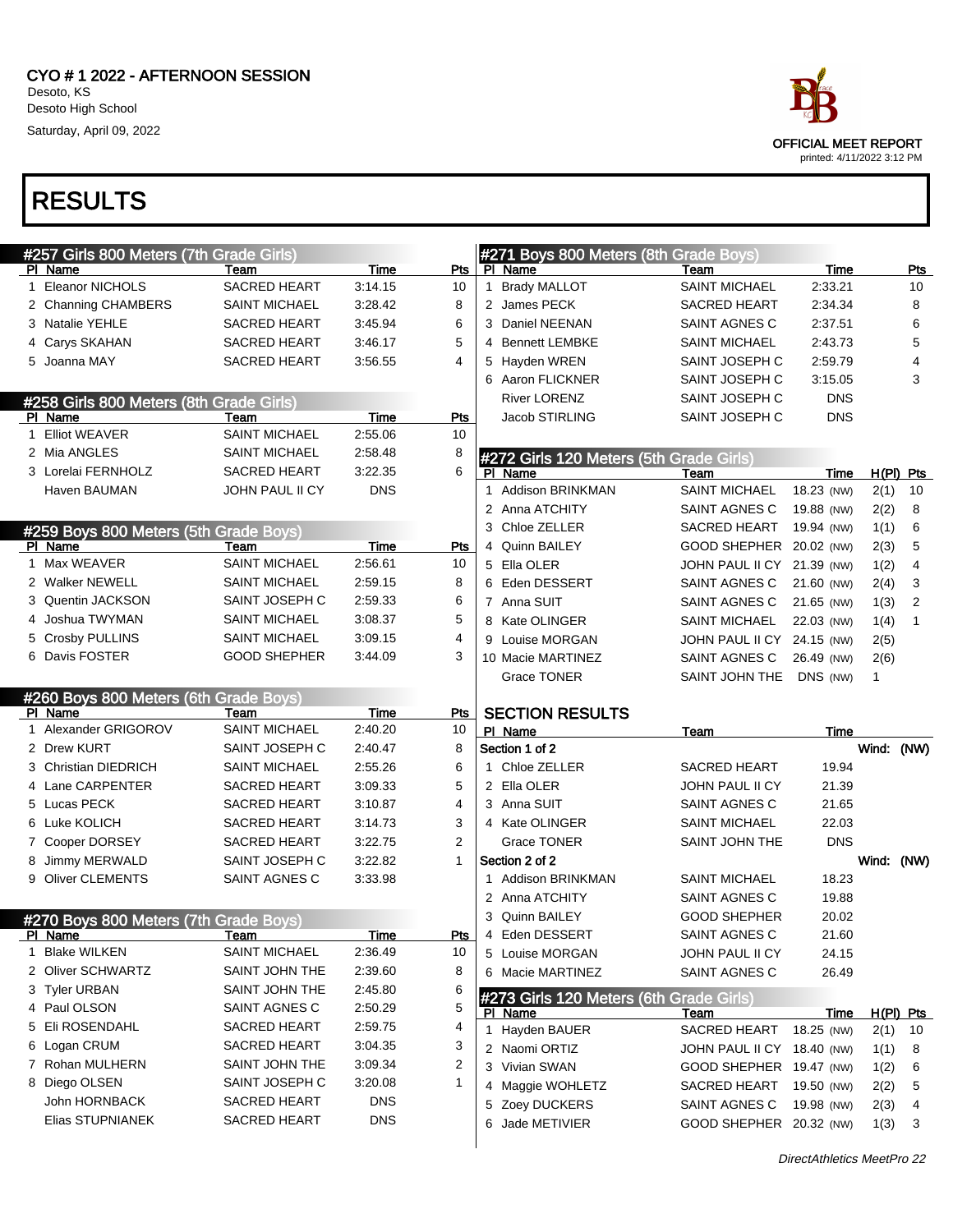| #273 Girls 120 Meters (6th Grade Girls) (cont'd) |                           |            |              |             | #276 Boys 120 Meters (5th Grade Boys) |                            |                            |            |                          |
|--------------------------------------------------|---------------------------|------------|--------------|-------------|---------------------------------------|----------------------------|----------------------------|------------|--------------------------|
| PI Name                                          | Team                      | Time       |              | $H(PI)$ Pts | PI Name                               | Team                       | Time                       |            | $H(PI)$ Pts              |
| 7 Isla LONG                                      | SAINT JOHN THE 20.44 (NW) |            | 2(4)         | 2           | 1 Hudson ELDER                        | <b>SAINT MICHAEL</b>       | 19.56 (NW)                 | 2(1)       | 10                       |
| 8 Elizabeth FITZSIMMONS                          | SAINT AGNES C             | 20.48 (NW) | 2(5)         | 1           | 2 Leland REYNOLDS                     | SAINT JOSEPH C             | 20.00 (NW)                 | 1(1)       | 8                        |
| 9 Natalia RYCHNOVSKY                             | <b>SAINT MICHAEL</b>      | 20.75 (NW) | 1(4)         |             | 3 Austin OROPEZA                      | SAINT AGNES C              | 20.40 (NW)                 | 1(2)       | 6                        |
| Zoe PRIER                                        | SAINT JOHN THE            | DNS (NW)   | $\mathbf{1}$ |             | 4 Brenner LOCKE                       | <b>SAINT MICHAEL</b>       | 20.44 (NW)                 | 2(2)       | 5                        |
| <b>Addison MEARS</b>                             | SAINT JOSEPH C            | DNS (NW)   | 1            |             | 5 Daniel CRUSE                        | JOHN PAUL II CY 21.38 (NW) |                            | 2(3)       | 4                        |
| Mariana KNOPKE                                   | <b>SAINT MICHAEL</b>      | DNS (NW)   | 2            |             | 6 Felix BELL                          | JOHN PAUL II CY 21.42 (NW) |                            | 2(4)       | 3                        |
|                                                  |                           |            |              |             | 7 Alberto GUARDADO                    | SAINT JOSEPH C 26.20 (NW)  |                            | 2(5)       | $\overline{2}$           |
| <b>SECTION RESULTS</b>                           |                           |            |              |             | 8 Xander SLOWIK                       | JOHN PAUL II CY 31.45 (NW) |                            | 1(3)       | 1                        |
| PI Name                                          | Team                      | Time       |              |             | Joshua SAUZA                          | SAINT AGNES C              | DNS (NW)                   | 1          |                          |
| Section 1 of 2                                   |                           |            | Wind:        | (NW)        | Crosby PULLINS                        | <b>SAINT MICHAEL</b>       | DNS (NW)                   | 1          |                          |
| 1 Naomi ORTIZ                                    | <b>JOHN PAUL II CY</b>    | 18.40      |              |             | <b>Colby HOLICK</b>                   | <b>SACRED HEART</b>        | DNS (NW)                   | 2          |                          |
| 2 Vivian SWAN                                    | <b>GOOD SHEPHER</b>       | 19.47      |              |             |                                       |                            |                            |            |                          |
| 3 Jade METIVIER                                  | <b>GOOD SHEPHER</b>       | 20.32      |              |             | <b>SECTION RESULTS</b>                |                            |                            |            |                          |
| 4 Natalia RYCHNOVSKY                             | <b>SAINT MICHAEL</b>      | 20.75      |              |             | PI Name                               | Team                       | Time                       |            |                          |
| Zoe PRIER                                        | SAINT JOHN THE            | <b>DNS</b> |              |             | Section 1 of 2                        |                            |                            | Wind:      | (NW)                     |
| <b>Addison MEARS</b>                             | SAINT JOSEPH C            | <b>DNS</b> |              |             | 1 Leland REYNOLDS                     | SAINT JOSEPH C             | 20.00                      |            |                          |
| Section 2 of 2                                   |                           |            | Wind:        | (NW)        | 2 Austin OROPEZA                      | SAINT AGNES C              | 20.40                      |            |                          |
| 1 Hayden BAUER                                   | SACRED HEART              | 18.25      |              |             | 3 Xander SLOWIK                       | JOHN PAUL II CY            | 31.45                      |            |                          |
| 2 Maggie WOHLETZ                                 | SACRED HEART              | 19.50      |              |             | Joshua SAUZA                          | SAINT AGNES C              | <b>DNS</b>                 |            |                          |
| 3 Zoey DUCKERS                                   | SAINT AGNES C             | 19.98      |              |             | Crosby PULLINS                        | <b>SAINT MICHAEL</b>       | <b>DNS</b>                 |            |                          |
| 4 Isla LONG                                      | SAINT JOHN THE            | 20.44      |              |             | Section 2 of 2                        |                            |                            | Wind:      | (NW)                     |
| 5 Elizabeth FITZSIMMONS                          | <b>SAINT AGNES C</b>      | 20.48      |              |             | 1 Hudson ELDER                        | <b>SAINT MICHAEL</b>       | 19.56                      |            |                          |
| Mariana KNOPKE                                   | <b>SAINT MICHAEL</b>      | <b>DNS</b> |              |             | 2 Brenner LOCKE                       | <b>SAINT MICHAEL</b>       | 20.44                      |            |                          |
| #274 Girls 120 Meters (7th Grade Girls)          |                           |            |              |             | 3 Daniel CRUSE                        | JOHN PAUL II CY            | 21.38                      |            |                          |
|                                                  |                           |            | Wind: (+0.0) |             | 4 Felix BELL                          | JOHN PAUL II CY            | 21.42                      |            |                          |
| PI Name                                          | Team                      | Time       |              | Pts         | 5 Alberto GUARDADO                    | SAINT JOSEPH C             | 26.20                      |            |                          |
| 1 Rilla REEL                                     | SAINT AGNES C             | 18.04      |              | 10          | Colby HOLICK                          | <b>SACRED HEART</b>        | <b>DNS</b>                 |            |                          |
| 2 Amelia LANG                                    | SAINT JOHN THE            | 18.74      |              | 8           | #277 Boys 120 Meters (6th Grade Boys) |                            |                            |            |                          |
| 3 Lillianne BENBEN                               | SAINT AGNES C             | 19.19      |              | 6           | PI Name                               | Team                       | Time                       |            | $H(PI)$ Pts              |
| 4 Leighton DODD                                  | SACRED HEART              | 19.28      |              | 5           | 1 Andrew HOUSE                        | JOHN PAUL II CY 17.52 (NW) |                            | 2(1)       | 10                       |
| 5 Penelope CIMINIERI                             | <b>SAINT MICHAEL</b>      | 19.47      |              | 4           | 2 Luke LATENSER                       | SAINT AGNES C              | 18.29 (NW)                 | 2(2)       | 8                        |
| 6 Isabelle LIPARI                                | SAINT JOSEPH C            | 21.60      |              | 3           | 3 Logan CARPENTER                     | <b>SACRED HEART</b>        | 18.41 (NW)                 | 2(3)       | 6                        |
| Alma Y SAUZA                                     | SAINT AGNES C             | <b>DNS</b> |              |             | 4 Trey RAND                           | <b>SACRED HEART</b>        | 18.45 (NW)                 | 1(1)       | 5                        |
| Amaya GUZMAN                                     | SAINT AGNES C             | <b>DNS</b> |              |             | 5 Michael KILROY                      | <b>SAINT MICHAEL</b>       | 18.73 (NW)                 | 2(4)       | 4                        |
|                                                  |                           |            |              |             | 6 Gavin MCKENZIE                      | <b>SACRED HEART</b>        | 19.29 (NW)                 | 1(2)       | 2.5                      |
| #275 Girls 120 Meters (8th Grade Girls)          |                           |            |              |             | 6 Ben BORGMEYER                       | SAINT JOSEPH C 19.29 (NW)  |                            | 2(5)       | $2.5\,$                  |
|                                                  |                           |            | Wind: (+0.0) |             | 8 Kaleb BARIKMO                       | GOOD SHEPHER 19.49 (NW)    |                            | 2(6)       | $\overline{\phantom{1}}$ |
| PI Name                                          | Team                      | Time       |              | <b>Pts</b>  | 9 Sullivan O'DELL                     | SAINT JOSEPH C 20.89 (NW)  |                            | 1(3)       |                          |
| 1 Emery WALTERS                                  | SAINT JOSEPH C            | 16.68      |              | 10          | 10 Peter MENGHINI                     | SAINT MICHAEL 21.60 (NW)   |                            | 1(4)       |                          |
| 2 Jillian LANG                                   | SAINT JOSEPH C            | 18.25      |              | 8           | 11 Ian VELAZQUEZ                      | SAINT JOSEPH C 22.61 (NW)  |                            | 1(5)       |                          |
| 3 Myla PENDERGAST                                | SACRED HEART              | 19.91      |              | 6           |                                       |                            |                            |            |                          |
| <b>Riley PRIER</b>                               | SAINT JOHN THE            | <b>DNS</b> |              |             | <b>SECTION RESULTS</b>                |                            |                            |            |                          |
| <b>Beatrix PREU</b>                              | JOHN PAUL II CY           | <b>DNS</b> |              |             | PI Name                               | Team                       | Time                       |            |                          |
| Ainsley SWITZER                                  | SAINT MICHAEL             | <b>DNS</b> |              |             | Section 1 of 2                        |                            |                            | Wind: (NW) |                          |
|                                                  |                           |            |              |             | 1 Trey RAND                           | SACRED HEART               | 18.45                      |            |                          |
|                                                  |                           |            |              |             | 2 Gavin MCKENZIE                      | SACRED HEART               | 19.29                      |            |                          |
|                                                  |                           |            |              |             | 3 Sullivan O'DELL                     | SAINT JOSEPH C             | 20.89                      |            |                          |
|                                                  |                           |            |              |             |                                       |                            | DirectAthletics MeetPro 23 |            |                          |

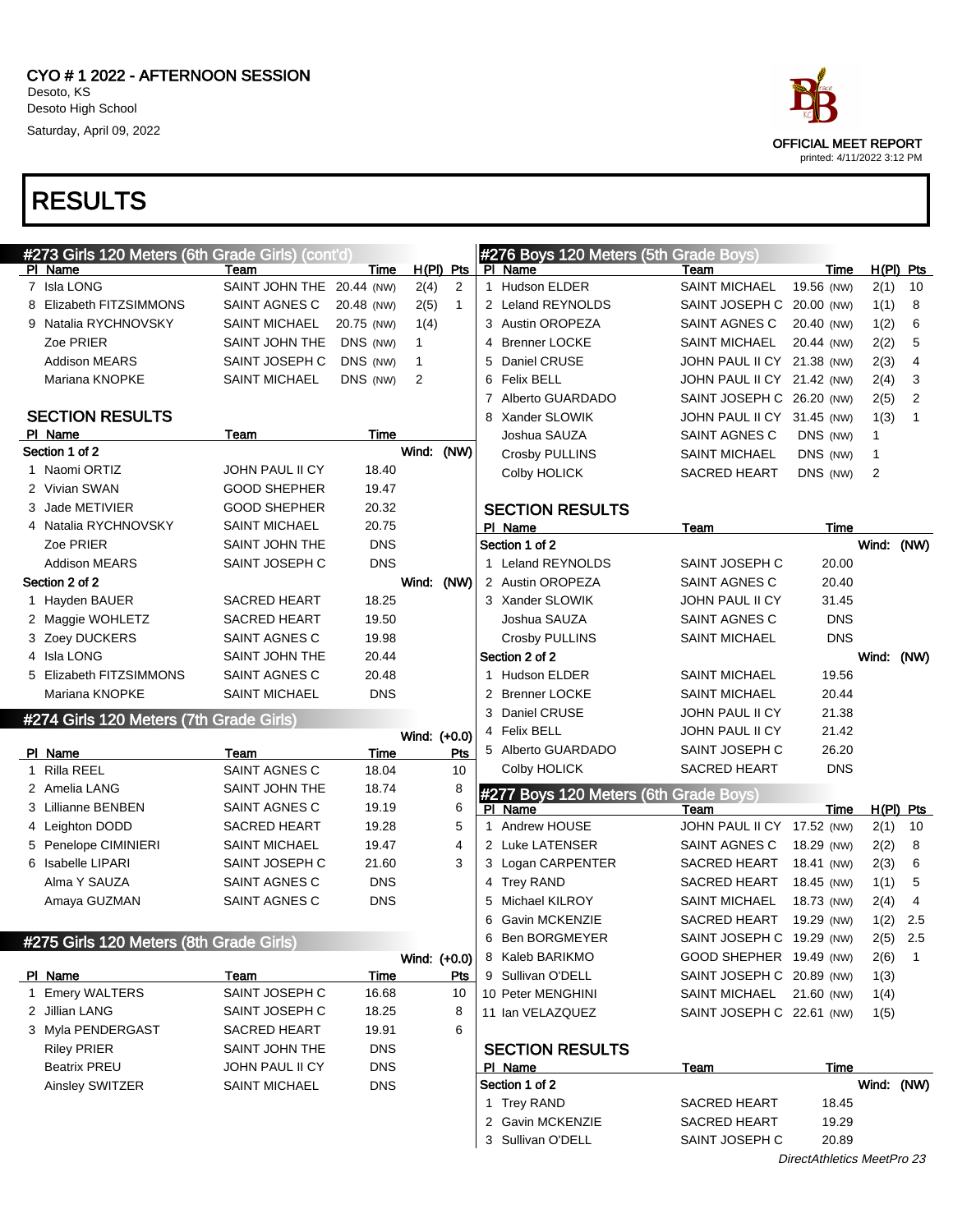

| #277 Boys 120 Meters (6th Grade Boys) (cont'd) |                            |             |                |                |              | #279 Boys 120 Meters (8th Grade Boys) (cont'd)       |                       |                 |            |
|------------------------------------------------|----------------------------|-------------|----------------|----------------|--------------|------------------------------------------------------|-----------------------|-----------------|------------|
| PI Name                                        | Team                       | Time        |                |                |              | PI Name                                              | Team                  | Time            |            |
| 4 Peter MENGHINI                               | <b>SAINT MICHAEL</b>       | 21.60       |                |                |              | Aiden NAJAFIZADEH                                    | <b>SAINT JOHN THE</b> | <b>DNS</b>      |            |
| 5 Ian VELAZQUEZ                                | SAINT JOSEPH C             | 22.61       |                |                |              | Sawyer MANIRATH                                      | JOHN PAUL II CY       | <b>DNS</b>      |            |
| Section 2 of 2                                 |                            |             | Wind: (NW)     |                |              | Luke HARDGREE                                        | <b>SAINT MICHAEL</b>  | <b>DNS</b>      |            |
| 1 Andrew HOUSE                                 | JOHN PAUL II CY            | 17.52       |                |                |              | Hayden HORN                                          | SAINT JOSEPH C        | <b>DNS</b>      |            |
| 2 Luke LATENSER                                | SAINT AGNES C              | 18.29       |                |                |              | #280 Girls 4 x 100m Relay (5th Grade Girls)          |                       |                 |            |
| 3 Logan CARPENTER                              | <b>SACRED HEART</b>        | 18.41       |                |                |              | PI Team                                              |                       | Time            | Pts        |
| 4 Michael KILROY                               | <b>SAINT MICHAEL</b>       | 18.73       |                |                |              | 1 SACRED HEART CYOKS (A)                             |                       | 1:13.07         | 10         |
| 5 Ben BORGMEYER                                | SAINT JOSEPH C             | 19.29       |                |                |              | 2 SAINT AGNES CYOKS (A)                              |                       | 1:13.98         | 8          |
| 6 Kaleb BARIKMO                                | <b>GOOD SHEPHER</b>        | 19.49       |                |                |              |                                                      |                       |                 |            |
| #278 Boys 120 Meters (7th Grade Boys)          |                            |             |                |                |              | #281 Girls 4 x 100m Relay (6th Grade Girls)          |                       |                 |            |
|                                                |                            |             | Wind: (+0.0)   |                |              | PI Team<br>1 SAINT AGNES CYOKS (A)                   |                       | Time<br>1:11.16 | Pts<br>10  |
| PI Name                                        | Team                       | <b>Time</b> |                | Pts            |              |                                                      |                       |                 |            |
| 1 Vincent SORENSON                             | <b>SAINT MICHAEL</b>       | 17.31       |                | 10             |              | 2 SACRED HEART CYOKS (A)                             |                       | 1:13.67         | 8          |
| 2 Samuel VOLKER                                | <b>SAINT MICHAEL</b>       | 17.72       |                | 8              |              | SAINT JOHN THE EVANGELIST (A)                        |                       | <b>DNS</b>      |            |
| 3 Joshua BARNEY                                | JOHN PAUL II CY            | 17.83       |                | 6              |              |                                                      |                       |                 |            |
| 4 Wes RIEGEL                                   | <b>SAINT MICHAEL</b>       | 18.71       |                | 5              |              | #282 Girls 4 x 100m Relay (7th Grade Girls)          |                       |                 |            |
| 5 Wesley WALSH                                 | SAINT AGNES C              | 19.44       |                | $\overline{4}$ | PI.          | Team                                                 |                       | Time            | <b>Pts</b> |
| 6 Grady HUBER                                  | <b>SAINT MICHAEL</b>       | 19.47       |                | 3              | $\mathbf{1}$ | SAINT MICHAEL CYOKS (A)                              |                       | 1:00.66         | 10         |
| 7 Christopher MCALISTER                        | JOHN PAUL II CY            | 22.61       |                | $\overline{2}$ |              |                                                      |                       |                 |            |
| Jacob LONG                                     | SAINT JOHN THE             | <b>DNS</b>  |                |                |              | #283 Girls 4 x 100m Relay (8th Grade Girls)          |                       |                 |            |
|                                                |                            |             |                |                |              | PI Team<br>1 SACRED HEART CYOKS (A)                  |                       | Time<br>1:08.94 | Pts<br>10  |
| #279 Boys 120 Meters (8th Grade Boys)          |                            |             |                |                |              |                                                      |                       |                 |            |
| PI Name                                        | Team                       | Time        |                | $H(PI)$ Pts    |              |                                                      |                       |                 |            |
| 1 Trevor DEEL                                  | SAINT JOSEPH C 15.55 (NW)  |             | 2(1)           | 10             |              | #284 Boys 4 x 100m Relay (5th Grade Boys)<br>PI Team |                       | Time            | Pts        |
| 2 Cooper RYNE                                  | <b>SAINT MICHAEL</b>       | 16.31 (NW)  | 1(1)           | 8              |              | 1 SACRED HEART CYOKS (A)                             |                       | 1:10.63         | 10         |
| 3 Henry MORGAN                                 | JOHN PAUL II CY 16.74 (NW) |             | 2(2)           | 6              |              | 2 SAINT AGNES CYOKS (A)                              |                       | 1:14.99         | 8          |
| 4 Nathan RASGORSHEK                            | <b>SAINT MICHAEL</b>       | 17.67 (NW)  | 1(2)           | 5              |              |                                                      |                       |                 |            |
| 5 Issac CONLEY                                 | SAINT AGNES C              | 18.75 (NW)  | 2(3)           | $\overline{4}$ |              |                                                      |                       |                 |            |
| 6 Aiden YOUNG                                  | JOHN PAUL II CY 18.87 (NW) |             | 1(3)           | 3              |              | #285 Boys 4 x 100m Relay (6th Grade Boys)<br>PI Team |                       | Time            | Pts        |
| 7 Christopher AGUIRRE                          | JOHN PAUL II CY 21.62 (NW) |             | 2(4)           | $\mathbf{2}$   |              | 1 SAINT JOSEPH CYOKS (A)                             |                       | 1:00.27         | 10         |
| Aiden NAJAFIZADEH                              | SAINT JOHN THE             | DNS (NW)    | $\overline{2}$ |                |              | 2 SACRED HEART CYOKS (A)                             |                       | 1:02.61         | 8          |
| Sawyer MANIRATH                                | JOHN PAUL II CY            | DNS (NW)    | $\overline{2}$ |                |              |                                                      |                       |                 |            |
| Luke HARDGREE                                  | <b>SAINT MICHAEL</b>       | DNS (NW)    | $\overline{2}$ |                |              |                                                      |                       |                 |            |
| Hayden HORN                                    | SAINT JOSEPH C             | DNS (NW)    | 2              |                |              | #286 Boys 4 x 100m Relay (7th Grade Boys)<br>PI Team |                       | Time            | Pts        |
|                                                |                            |             |                |                |              | 1 SAINT MICHAEL CYOKS (A)                            |                       | 58.72           | 10         |
| <b>SECTION RESULTS</b>                         |                            |             |                |                |              | 2 SAINT JOSEPH CYOKS (A)                             |                       | 59.45           | 8          |
| PI Name<br>Section 1 of 2                      | Team                       | Time        | Wind: (NW)     |                |              | 3 SAINT AGNES CYOKS (A)                              |                       | 1:02.08         | 6          |
| 1 Cooper RYNE                                  | <b>SAINT MICHAEL</b>       | 16.31       |                |                |              |                                                      |                       |                 |            |
| 2 Nathan RASGORSHEK                            | <b>SAINT MICHAEL</b>       | 17.67       |                |                |              | #287 Boys 4 x 100m Relay (8th Grade Boys)            |                       |                 |            |
| 3 Aiden YOUNG                                  | JOHN PAUL II CY            |             |                |                | PL           | Team                                                 |                       | <u>Time</u>     | <u>Pts</u> |
|                                                |                            | 18.87       |                |                |              | 1 SACRED HEART CYOKS (A)                             |                       | 53.15           | 10         |
| Section 2 of 2<br>1 Trevor DEEL                | SAINT JOSEPH C             |             | Wind: (NW)     |                |              | 2 SAINT MICHAEL CYOKS (A)                            |                       | 53.34           | 8          |
|                                                | JOHN PAUL II CY            | 15.55       |                |                |              | 3 SAINT AGNES CYOKS (A)                              |                       | 58.51           | 6          |
| 2 Henry MORGAN<br>3 Issac CONLEY               | SAINT AGNES C              | 16.74       |                |                |              | 4 SAINT JOSEPH CYOKS (A)                             |                       | 59.08           | 5          |
|                                                | JOHN PAUL II CY            | 18.75       |                |                |              | SAINT JOHN THE EVANGELIST (A)                        |                       | <b>DNS</b>      |            |
| 4 Christopher AGUIRRE                          |                            | 21.62       |                |                |              |                                                      |                       |                 |            |
|                                                |                            |             |                |                |              |                                                      |                       |                 |            |